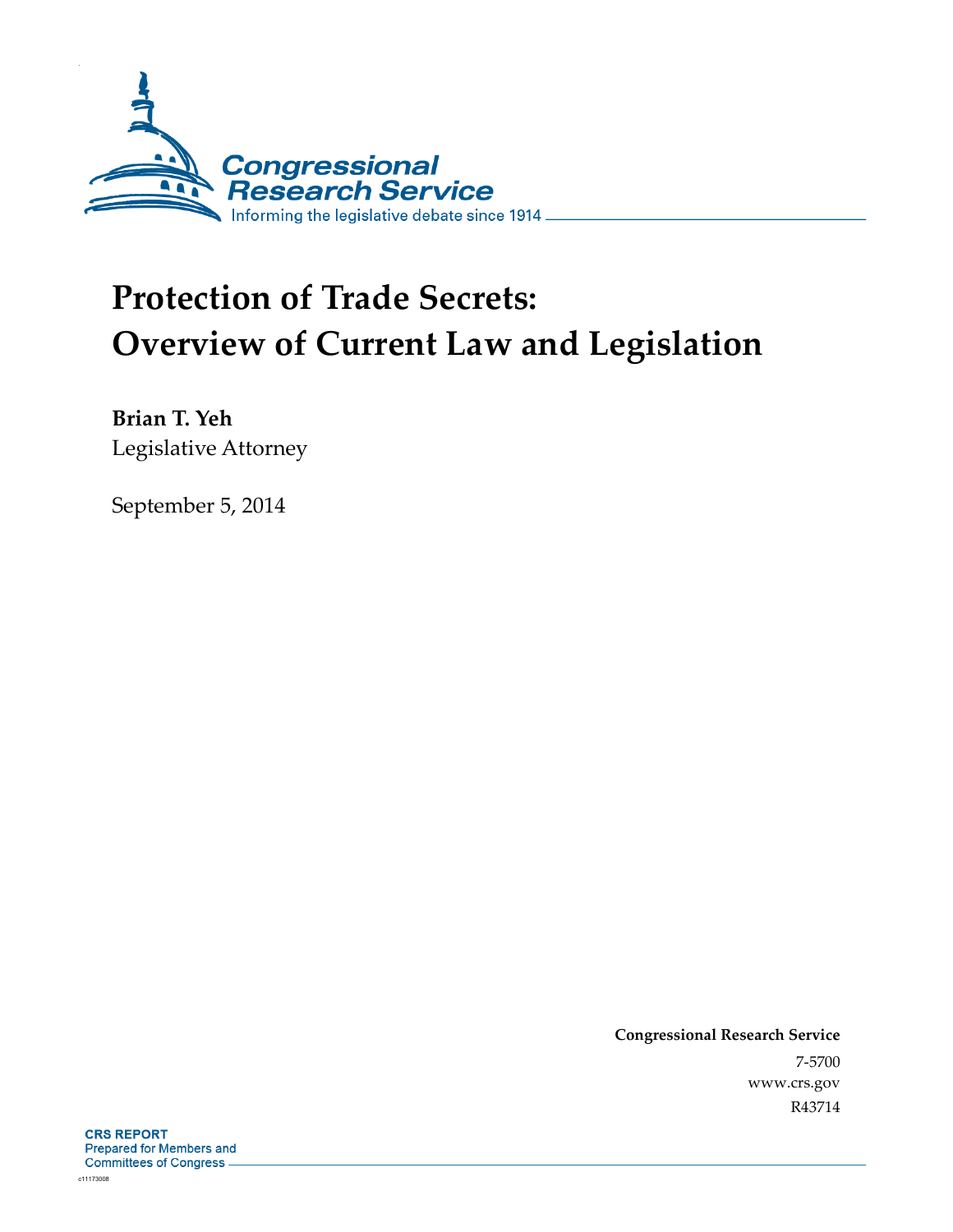## **Summary**

.

A trade secret is confidential, commercially valuable information that provides a company with a competitive advantage, such as customer lists, methods of production, marketing strategies, pricing information, and chemical formulae. (Well-known examples of trade secrets include the formula for Coca-Cola, the recipe for Kentucky Fried Chicken, and the algorithm used by Google's search engine.) To succeed in the global marketplace, U.S. firms depend upon their trade secrets, which increasingly are becoming their most valuable intangible assets.

However, U.S. companies annually suffer billions of dollars in losses due to the theft of their trade secrets by employees, corporate competitors, and even foreign governments. Stealing trade secrets has increasingly involved the use of cyberspace, advanced computer technologies, and mobile communication devices, thus making the theft relatively anonymous and difficult to detect. The Chinese and Russian governments have been particularly active and persistent perpetrators of economic espionage with respect to U.S. trade secrets and proprietary information.

In contrast to other types of intellectual property (trademarks, patents, and copyrights) that are governed primarily by federal law, trade secret protection is primarily a matter of state law. Thus, trade secret owners have more limited legal recourse when their rights are violated. State law provides trade secret owners with the power to file civil lawsuits against misappropriators. A federal criminal statute, the Economic Espionage Act (EEA), allows U.S. Attorneys to prosecute anyone who engages in "economic espionage" or the "theft of trade secrets." The EEA's "economic espionage" provision punishes those who misappropriate trade secrets with the intent or knowledge that the offense will benefit a foreign government, instrumentality, or agent. The EEA's "theft of trade secrets" prohibition is of more general application, involving the intentional theft of a trade secret related to a product or service used in or intended for use in interstate or foreign commerce, with the intent or knowledge that such action will injure the trade secret owner. In addition to criminal enforcement of the statute, the EEA authorizes the Attorney General to bring a civil action to obtain injunctive relief against any violation of the EEA.

However, because the U.S. Department of Justice and its Federal Bureau of Investigation have limited investigative and prosecutorial resources, as well as competing enforcement priorities, some observers assert that the federal government cannot adequately protect U.S. trade secrets from domestic and foreign threats. They have urged Congress to adopt a comprehensive, federal trade secret law in order to promote uniformity in trade secret law throughout the United States and to more effectively deal with trade secret theft that crosses state and international borders (a challenging problem for state courts to address). Among other things, they support the establishment of a federal civil cause of action for trade secret misappropriation, to allow U.S. companies to obtain monetary and injunctive relief when their trade secret assets are stolen.

Several bills have been introduced in the 113<sup>th</sup> Congress related to trade secret misappropriation, including S. 884 (Deter Cyber Theft Act); H.R. 2281, S. 1111 (Cyber Economic Espionage Accountability Act); S. 1770 (Future of American Innovation and Research (FAIR) Act of 2013); H.R. 2466 (Private Right of Action Against Theft of Trade Secrets Act of 2013); S. 2384 (Deter Cyber Theft Act of 2014); S. 2267 (Defend Trade Secrets Act of 2014); H.Res. 643; H.R. 5103 (Chinese Communist Economic Espionage Sanctions Act); and H.R. 5233 (Trade Secrets Protection Act of 2014). As of the date of this report, none of these proposals has been enacted.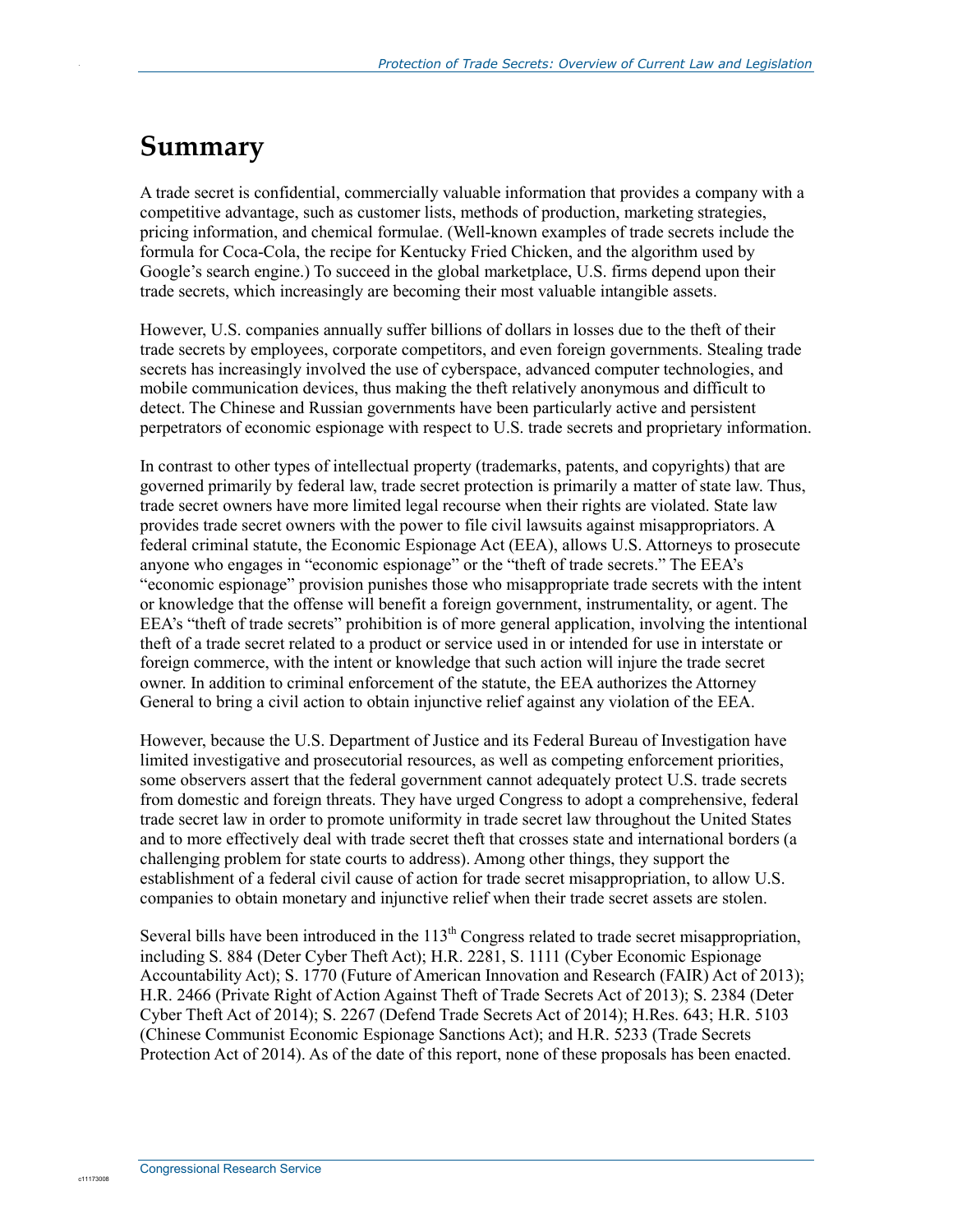## **Contents**

| H.R. 2466, Private Right of Action Against Theft of Trade Secrets Act of 2013  27 |  |
|-----------------------------------------------------------------------------------|--|
|                                                                                   |  |
|                                                                                   |  |
| H.Res. 643, Calling for Further Defense Against the People's Republic of China's  |  |
|                                                                                   |  |
|                                                                                   |  |
|                                                                                   |  |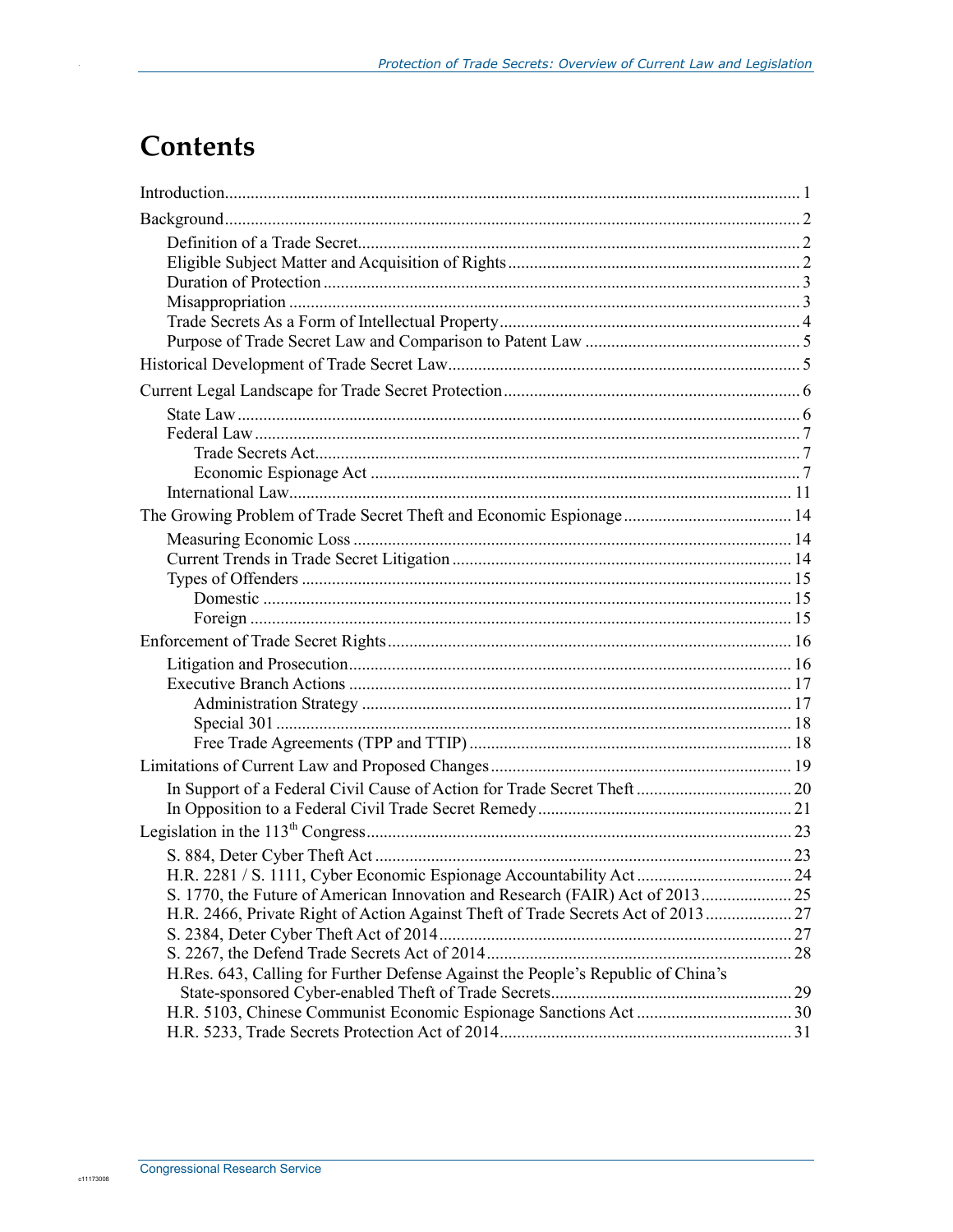### **Contacts**

|--|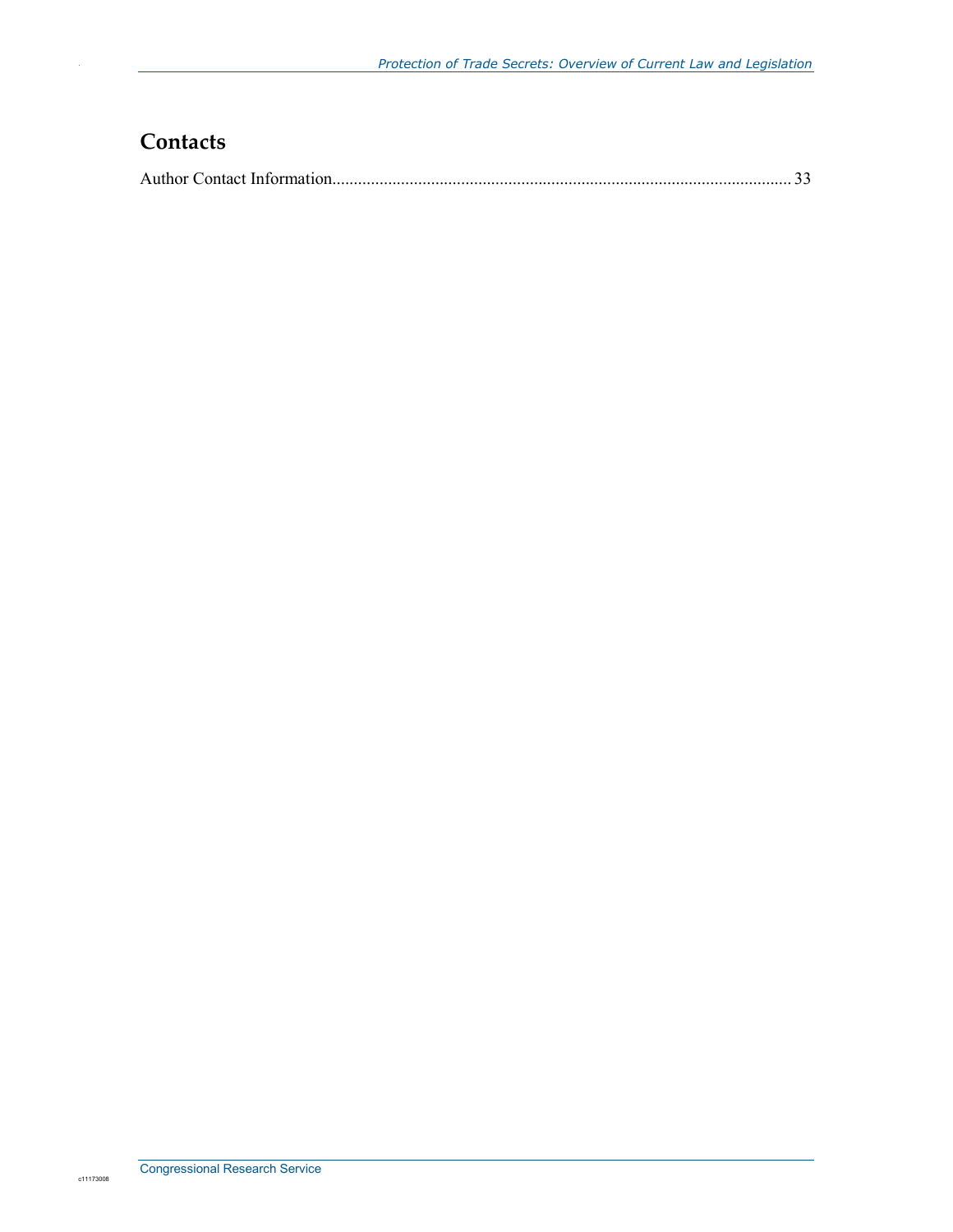## **Introduction1**

.

U.S. corporations face a "growing and persistent threat" by individuals, rival companies, and foreign governments that seek to steal some of their most valuable intangible assets—their trade secrets.<sup>2</sup> The tools, tactics, and methods used by such perpetrators vary widely but increasingly have involved the use of cyberspace and sophisticated technologies that "mak[e] it possible for malicious actors, whether they are corrupted insiders or foreign intelligence services (FIS), to quickly steal and transfer massive quantities of data while remaining anonymous and hard to detect."<sup>3</sup> As Attorney General Eric Holder has opined,

There are only two categories of companies affected by trade-secret theft: those that know they've been compromised and those that don't know yet. ... A hacker in China can acquire source code from a software company in Virginia without leaving his or her desk.<sup>4</sup>

Globalization has been cited as a major contributor to the increased incidents of trade secret theft:

In many ways, trade-secret theft is a foreseeable outgrowth of expanding international markets. When large multinational companies expand their overseas operations, they almost inevitably face challenges related to supply accountability and protection against such theft. Their foreign manufacturing operations and joint-venture partners require customer lists, internal standards, manufacturing processes, information on sources of goods, recipes, and production and sales strategies in order to carry out their operational responsibilities. Each new piece of information that is sent overseas opens a company's supply chain and puts its valuable [intellectual property] at risk.<sup>5</sup>

Several hearings have been held $<sup>6</sup>$  and many legislative proposals have been introduced in the</sup> 113th Congress, demonstrating the significant congressional interest in reducing the problems of trade secret theft and economic espionage that U.S. businesses currently face. This report provides an overview of existing federal, state, and international laws governing trade secret

<u>.</u>

<sup>1</sup> Portions of this report have been borrowed and adapted from CRS Report RL34109, *Intellectual Property Rights Violations: Federal Civil Remedies and Criminal Penalties Related to Copyrights, Trademarks, and Patents*, by Brian T. Yeh; CRS Report R41391, *The Role of Trade Secrets in Innovation Policy*, by John R. Thomas; and CRS Report R42681, *Stealing Trade Secrets and Economic Espionage: An Overview of 18 U.S.C. 1831 and 1832*, by Charles Doyle.

<sup>2</sup> Office of the National Counterintelligence Executive, *Foreign Spies Stealing US Economic Secrets in Cyberspace,*  October 2011, at i, *available at* http://www.ncix.gov/publications/reports/fecie\_all/ Foreign\_Economic\_Collection\_2011.pdf.

<sup>3</sup> *Id.* 

<sup>4</sup> Siobhan Gorman and Jared A. Favole, *U.S. Ups Ante for Spying on Firms,* WALL ST. JOURNAL, February 21, 2013 (reproducing a statement made by Attorney General Holder at a White House conference).

<sup>5</sup> *The Report of the Commission on the Theft of American Intellectual Property,* at 41 (May 2013), *available at* http://www.ipcommission.org/report/IP\_Commission\_Report\_052213.pdf. This commission is a private, bipartisan initiative led by former U.S. Director of National Intelligence Dennis Blair and former U.S. Ambassador to China Jon Huntsman.

<sup>6</sup> *Cyber Espionage and the Theft of U.S. Intellectual Property and Technology: Hearings Before the House Energy & Commerce Comm., Subcomm. on Oversight and Investigations*, 113th Cong. 1st Sess. (2013); *Economic Espionage and Trade Secret Theft: Are Our Laws Adequate for Today's Threats?: Hearings Before the Senate Judiciary Comm., Subcomm. on Crime and Terrorism*, 113th Cong. 2d Sess. (2014); *Trade Secrets: Promoting and Protecting American Innovation, Competitiveness and Market Access in Foreign Markets: Hearings Befor*e *the House Judiciary Comm., Subcomm. on Courts, Intellectual Property and Internet,* 113<sup>th</sup> Cong. 2d Sess. (2014).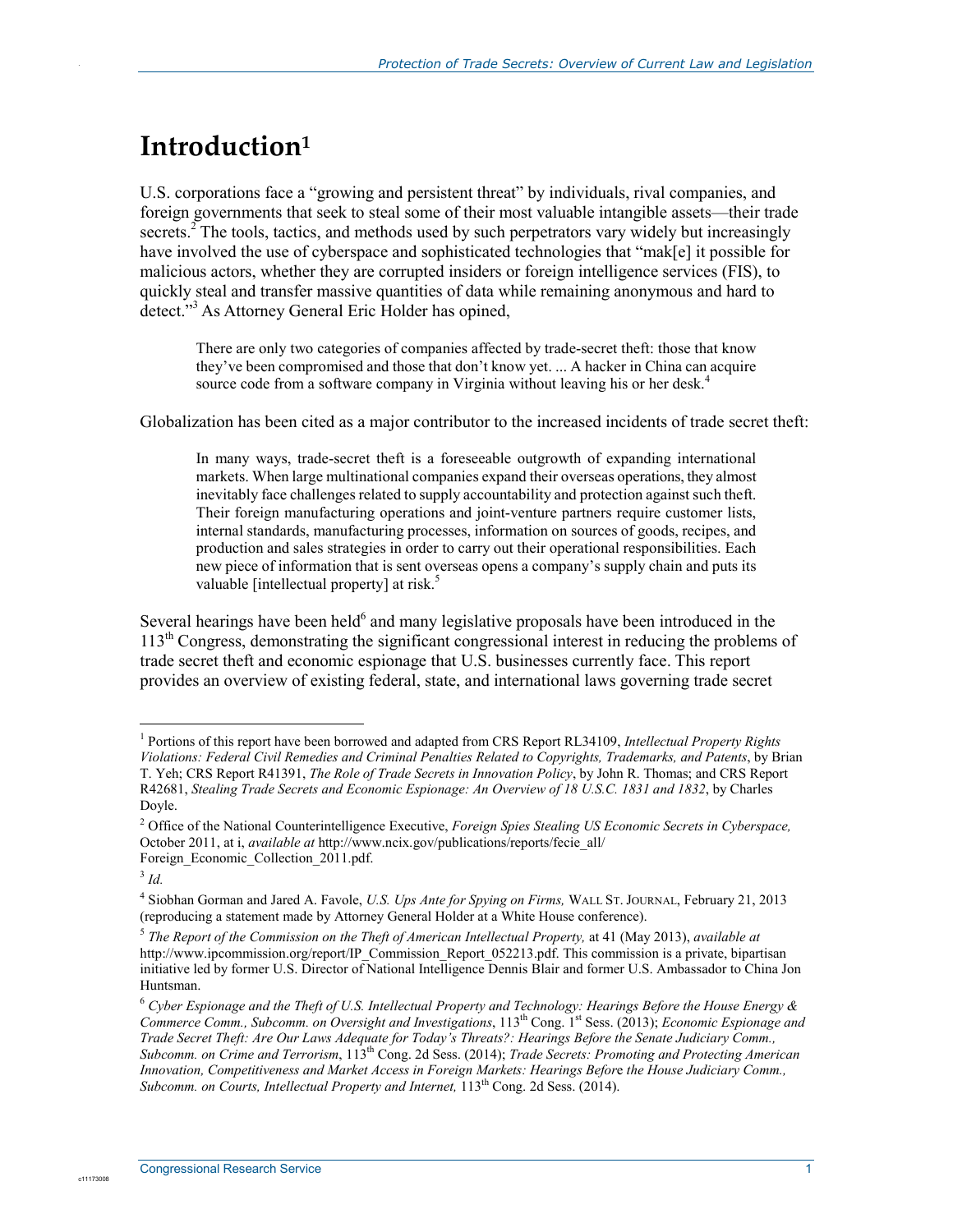protection, describes the limitations of these legal regimes, and reviews pending legislation intended to address such deficiencies.

## **Background**

.

### **Definition of a Trade Secret**

U.S. trade secret law protects secret, valuable business information from theft and espionage. While it has been said that an "exact definition of a trade secret is not possible,"<sup>7</sup> a trade secret generally consists of confidential, commercially valuable information.<sup>8</sup> One U.S. federal court has described trade secrets as follows:

A trade secret is really just a piece of information (such as a customer list, or a method of production, or a secret formula for a soft drink) that the holder tries to keep secret by executing confidentiality agreements with employees and others and by hiding the information from outsiders by means of fences, safes, encryption, and other means of concealment, so that the only way the secret can be unmasked is by a breach of contract or a tort<sup>9</sup>

Whether information qualifies as a "trade secret" under federal or state law is a question of fact that may be determined by a jury.<sup>10</sup> A jury may consider several factors in assessing whether certain material is a trade secret, including the following:

- the extent to which the information is known outside of the company;
- the extent to which it is known by employees and others involved in the company;
- the extent of measures taken by the company to guard the secrecy of the information;
- the value of the information to the company and to its competitors;
- the amount of effort or money expended by the company in developing the information; and
- the ease or difficulty with which the information could be properly acquired or duplicated by others.<sup>11</sup>

### **Eligible Subject Matter and Acquisition of Rights**

The U.S. Supreme Court has explained that for subject matter to be protected as a trade secret, the material must meet minimal standards of novelty and inventiveness to avoid extending trade

 7 Restatement (First) of Torts §757, comment b.

 $8$  Uniform Trade Secrets Act  $\S1(4)$ .

<sup>&</sup>lt;sup>9</sup> ConFold Pac. v. Polaris Indus., 433 F.3d 952, 959 (7<sup>th</sup> Cir. 2006) (citations omitted).

<sup>10 4-15</sup> ROGER M. MILGRIM, MILGRIM ON TRADE SECRETS §15.01.

<sup>&</sup>lt;sup>11</sup> Restatement (First) of Torts  $$757$ , comment b.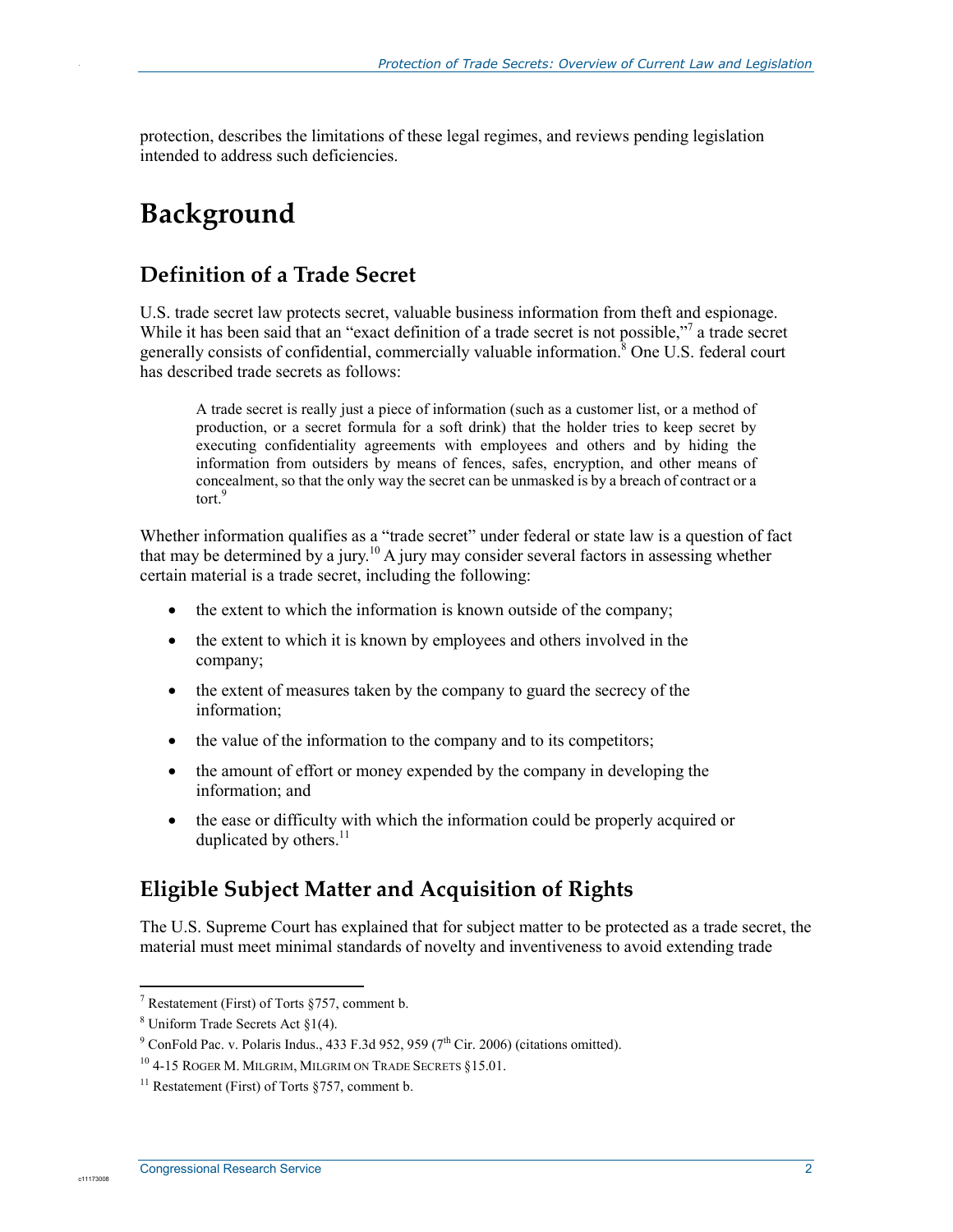secret protection to matters of general or common knowledge in the industry in which it is used.<sup>12</sup> In addition, the Supreme Court has held that a person can have a property interest in a trade secret (protected by the Taking Clause of the Fifth Amendment), although "[b]ecause of the intangible nature of a trade secret, the extent of the property right therein is defined by the extent to which the owner of the secret protects his interest from disclosure to others."13 Therefore, companies may acquire a protectable trade secret property right by putting into place reasonable measures to maintain the confidentiality of certain business information "that is sufficiently valuable ... to afford an actual or potential economic advantage over others."<sup>14</sup> This expansive standard means that trade secret protection could be available to a wide range of proprietary information and technologies that companies rely on to give them an economic advantage over their competitors, including customer lists, methods of production, marketing strategies, pricing information, and chemical formulae.

### **Duration of Protection**

Trade secret protection may extend indefinitely, lasting as long as the subject matter of the trade secret is commercially valuable and is kept confidential.<sup>15</sup> However, the trade secret status of information may be lost if the information is accidentally or intentionally disclosed by anyone.<sup>16</sup> Once a trade secret has been exposed to the public, its protected character is lost and cannot later be retrieved.<sup>17</sup> However, disclosures of trade secrets to third parties for certain limited reasons do *not* waive trade secret protections, so long as the trade secret owner took reasonable measures to maintain its secrecy before and during disclosure, such as requiring non-disclosure or confidentiality agreements from each recipient of confidential information.<sup>18</sup>

### **Misappropriation**

Misappropriation of a trade secret is a tort that may occur in several ways. One is when an individual acquires the trade secret through improper means, such as theft, bribery, misrepresentation, or espionage.<sup>19</sup> Another is when the individual uses or discloses the trade secret through a breach of confidence. For example, an employee might switch jobs and then disclose his previous employer's trade secrets in violation of a confidentiality agreement.<sup>20</sup> Finally, a trade secret may be misappropriated if it is used or disclosed with knowledge that the

<u>.</u>

c1117300

<sup>&</sup>lt;sup>12</sup> Kewanee Oil Co. v. Bicron Corp., 416 U.S. 470, 476 (1974)("[S]ome novelty will be required, if merely because that which does not possess novelty is usually known; secrecy, in the context of trade secrets, thus implies at least minimal novelty."); *see also* Ruckelshaus v. Monsanto Co., 467 U.S. 986, 1002 (1984)("Information that is public knowledge or that is generally known in an industry cannot be a trade secret.").

<sup>13</sup> *Ruckelshaus*, 467 U.S. at 1002.

<sup>&</sup>lt;sup>14</sup> Restatement (Third) of Unfair Competition §39.

<sup>&</sup>lt;sup>15</sup> United States v. Dubilier Condenser Corp., 289 U.S. 178, 186 (1933) (explaining that rather than seek patent protection, an inventor "may keep his invention secret and reap its fruits indefinitely.").

<sup>&</sup>lt;sup>16</sup> See Religious Tech. Ctr. v. Netcom On-Line Communication Servs., 923 F. Supp. 1231, 1256 (N.D. Cal. 1995).

<sup>&</sup>lt;sup>17</sup> In re Remington Arms Co., 952 F.2d 1029, 1033 ( $8^{th}$  Cir. 1991).

<sup>18 1-1</sup> ROGER MILGRIM, MILGRIM ON TRADE SECRETS §1.04.

<sup>19</sup> Restatement (Third) of Unfair Competition §40 (1994).

<sup>20</sup> *See* Jennifer Brockett, *Protecting Intellectual Property During Layoffs*, 32 LOS ANGELES LAWYER (April 2009).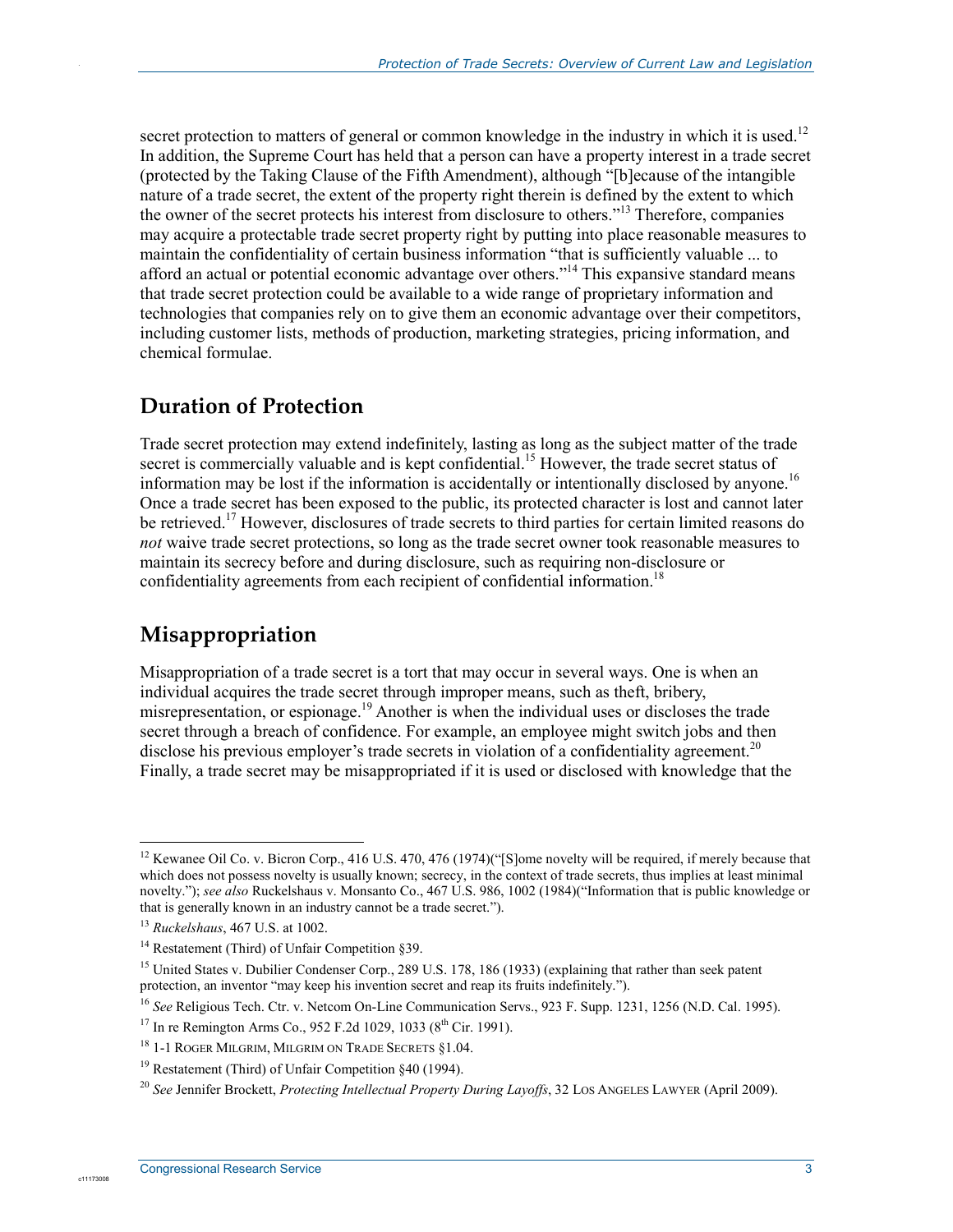trade secret had been acquired improperly or through mistake. A person who uses information that he knows to have been stolen by another is therefore also guilty of misappropriation.<sup>21</sup>

It is not a violation of trade secret law for another party to independently develop the subject matter of a trade secret, or for a party to analyze publicly available products or information in order to discover the secret information.<sup>22</sup> In addition, "reverse engineering," which involves "starting with the known product and working backward to divine the process which aided in its development or manufacture," is not considered an improper means of acquiring the subject matter of another's trade secret. $^{23}$ 

Misappropriation of a trade secret may be enjoined by a court and the defendant may also be liable for compensatory and punitive damages. $^{24}$ 

### **Trade Secrets As a Form of Intellectual Property**

Intellectual property encompasses a broad range of intangible property, including the following four categories of subject matter: (1) original artistic and literary works of authorship, such as motion pictures, books, art, photographs, music, and sound recordings (protected by copyright law); (2) symbols, names, colors, sounds, and words that distinguish commercially offered goods and services (protected by trademark law); (3) inventions of processes, machines, manufactures, and compositions of matter that are useful, new, and nonobvious (protected by patent law); and (4) confidential and proprietary business information (protected by trade secrets law). Federal law grants certain exclusive rights to the owners of patents, trademarks, and copyrights and provides remedies in the event that those rights are violated (an act referred to as an infringement).<sup>25</sup> Owners of these three types of intellectual property may enforce their rights by bringing a lawsuit against an alleged infringer in federal court. The U.S. Department of Justice may also criminally prosecute particularly egregious violators of the copyright and trademark laws<sup>26</sup> in order to impose greater punishment and possibly deter other would-be violators. (The Patent Act only provides civil remedies in the event of patent infringement.<sup>27</sup>)

In contrast to the other three types of intellectual property that are governed primarily by federal law, trade secrets are primarily governed under state law,<sup>28</sup> and thus owners of trade secrets have more limited legal recourse when their rights are violated by others. State law provides trade secret owners with the power to file civil lawsuits against those who misappropriate trade secrets. Federal law allows U.S. Attorneys to prosecute such offenders but does not currently give trade

<u>.</u>

c1117300

<sup>&</sup>lt;sup>21</sup> Restatement (Third) of Unfair Competition  $§40$  (1994).

<sup>22</sup> *Id.* at §43.

<sup>23</sup> *Kewanee Oil Co.,* 416 U.S. at 476.

<sup>24</sup> Restatement (Third) of Unfair Competition §§44, 45.

<sup>25</sup> For a comprehensive description, *see* CRS Report RL34109, *Intellectual Property Rights Violations: Federal Civil Remedies and Criminal Penalties Related to Copyrights, Trademarks, and Patents*, by Brian T. Yeh.

<sup>&</sup>lt;sup>26</sup> For copyright, 17 U.S.C.  $\frac{506}{18}$  U.S.C.  $\frac{2319}{16}$ ; for trademark, 18 U.S.C.  $\frac{2320}{16}$ .

<sup>27 35</sup> U.S.C. §281.

<sup>28</sup> The U.S. Supreme Court in *Kewanee Oil Co. v. Bicron Corp.,* 416 U.S. 470 (1974), held that state trade secret laws are not preempted by either the Patent Clause of the U.S. Constitution (Article I, §8, cl. 8) or the federal patent statute (35 U.S.C. §§101 et seq.) Although both trade secret law and patent law protect certain kinds of information, the two fields of law are distinct. For a detailed comparison of patent law and trade secret law, *see* CRS Report R41391, *The Role of Trade Secrets in Innovation Policy*, by John R. Thomas.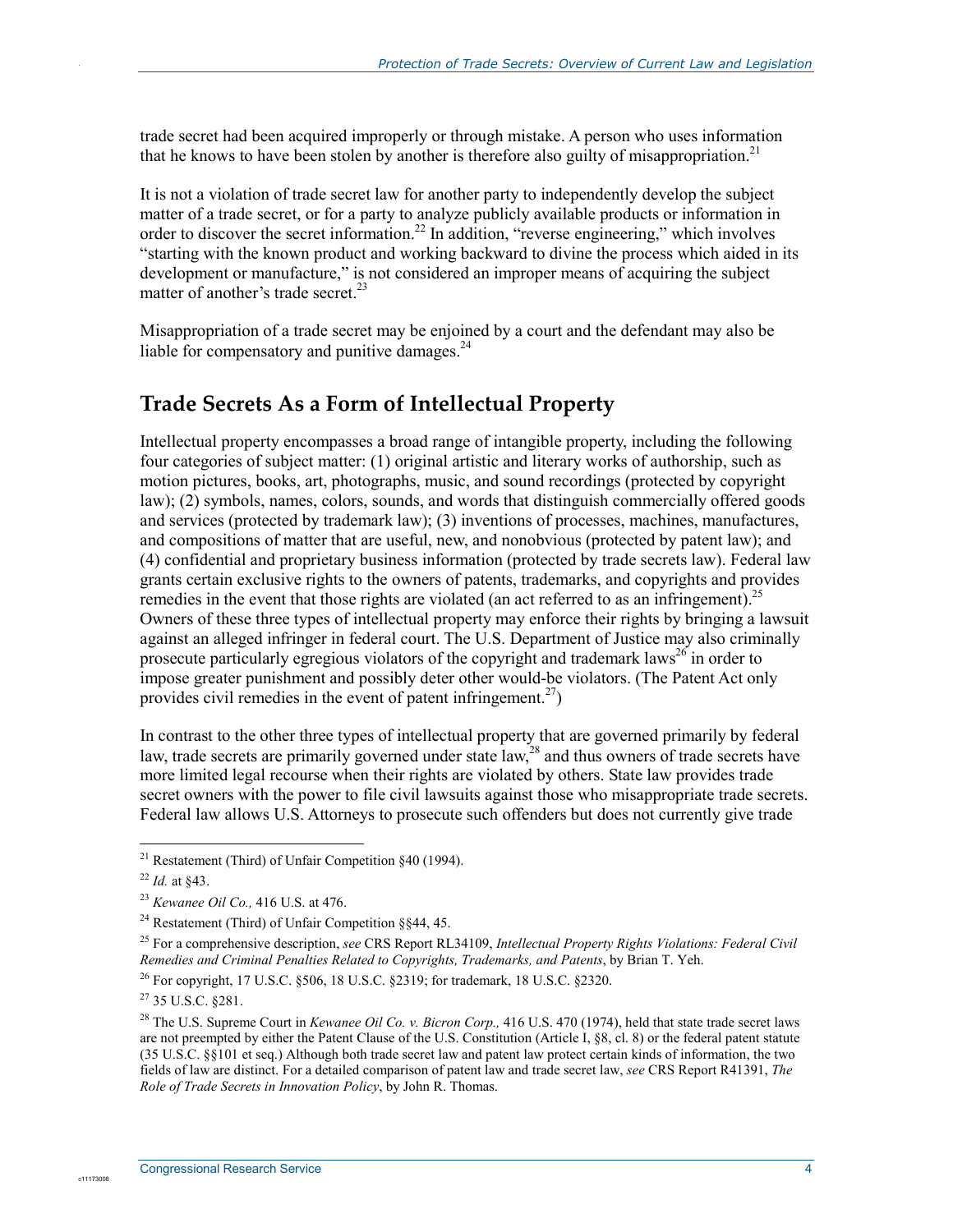secret owners a private right of action in federal court against parties that have engaged in trade secret theft.

#### **Purpose of Trade Secret Law and Comparison to Patent Law**

Trade secret law serves as the primary alternative to the patent system, $^{29}$  granting inventors proprietary rights to particular technologies, processes, designs, or formula that may not be able to satisfy the rigorous statutory standards for patentability. Companies may choose to maintain an invention as a trade secret rather than obtain a patent because their trade secret rights are not restricted to a limited number of years—unlike patent protection, which lasts less than 20 years and upon expiration, thrusts the invention into the public domain. In addition, trade secret protection is far easier, quicker, and cheaper to obtain (immediately receiving legal protection upon a company taking reasonable efforts to maintain the secrecy of valuable business information), compared to the complicated, lengthy, and expensive process of acquiring a patent, which can take several years and requires the involvement of a federal government agency, the U.S. Patent & Trademark Office. However, obtaining patent protection may be more appropriate in certain instances, such as when a technology is difficult to maintain as a secret because competitors could easily reverse-engineer or independently discover it.

The U.S. Supreme Court has explained that the purpose of trade secret law is to provide companies with incentives to innovate and develop valuable information that may not be patentable:

Trade secret law will encourage invention in areas where patent law does not reach, and will prompt the independent innovator to proceed with the discovery and exploitation of his invention. Competition is fostered and the public is not deprived of the use of valuable, if not quite patentable, invention.30

In addition, by establishing legal remedies for trade secret misappropriation, trade secret law deters individuals who "have as their sole purpose and effect the redistribution of wealth from one firm to another."<sup>31</sup>

## **Historical Development of Trade Secret Law**

Unlike other forms of intellectual property that can trace their origins back several hundreds of years, trade secret law is a creation of state court opinions from the middle of the 19<sup>th</sup> century. As noted by one legal scholar, the principles of trade secret law

evolved out of a series of related common law torts: breach of confidence, breach of confidential relationship, common law misappropriation, unfair competition, unjust enrichment, and torts related to trespass or unauthorized access to a plaintiff's property. It

1

c11173008

 $^{29}$  Roger E. Schechter & John R. Thomas, Intellectual Property: The Law of Copyrights, Patents and TRADEMARKS, §24.

<sup>30</sup> *Kewanee Oil Co.,* 416 U.S. at 484-85.

 $31$  Rockwell Graphic Systems, Inc. v. DEV Industries, Inc., 925 F.2d 174, 178 ( $7<sup>th</sup>$  Cir. 1991).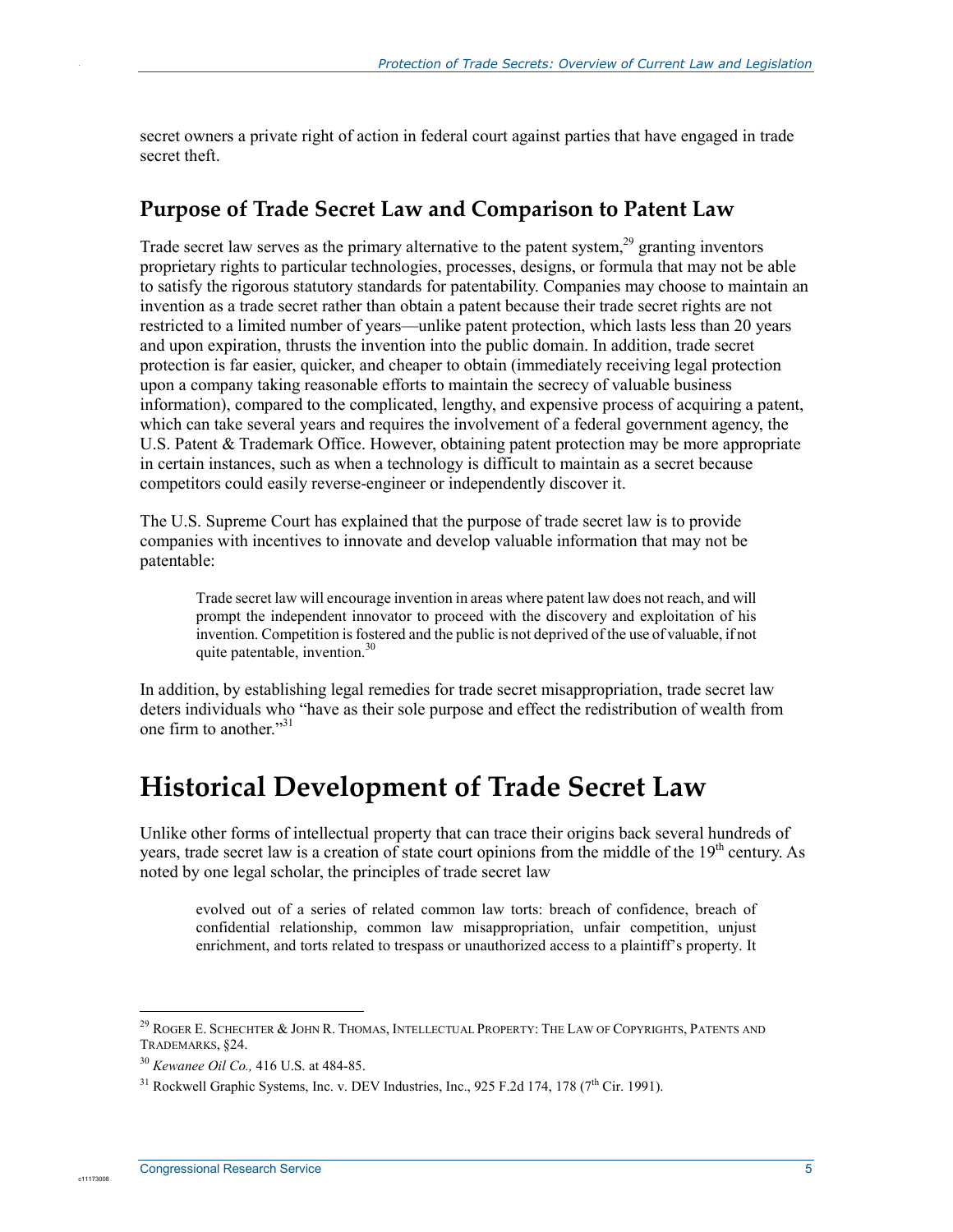also evolved out of a series of legal rules—contract and common law—governing the employment relationship.<sup>32</sup>

In 1939, the American Law Institute (ALI), a group of lawyers, judges, and legal scholars, published a treatise titled the "Restatement of Torts," which was an effort to provide a "clear formulation[]of common law and its statutory elements or variations and reflect the law as it presently stands or might plausibly be stated by a court."<sup>33</sup> The Restatement of Torts included two sections dealing with the law of trade secrets. Section 757 explained the subject matter of trade secrets, while Section 758 spelled out the elements of a trade secret misappropriation cause of action. The ALI later addressed trade secrets in sections 39-45 of its 1993 "Restatement (Third) of Unfair Competition."

In addition, the National Conference of Commissioners on Uniform State Law (NCCUSL) issued the Uniform Trade Secrets Act (UTSA) in 1979, which represents "the first comprehensive effort to codify the law of trade secrets protection, incorporating the major common law principles while filling gaps left by the courts."<sup>34</sup> The NCCUSL consists of a group of academics, attorneys, and judges who draft statutes addressing a variety of issues, and then propose that each state enact them.<sup>35</sup> However, the NCCUSL lacks direct legislative authority itself. Its uniform acts become law only to the extent that state legislatures choose to adopt them.

The federal government did not take steps to provide national trade secret protection until the mid-1990s, when Congress enacted the Economic Espionage Act of 1996. This federal criminal law is described in detail in the following section.

## **Current Legal Landscape for Trade Secret Protection**

#### **State Law**

1

c1117300

.

As noted in the section above, trade secrets primarily receive protection from misappropriation under state law. Individuals or corporations may seek civil damages in state courts by pursuing a common law tort action for misappropriation or through a specific state statute. The Uniform Trade Secrets Act (UTSA) codifies the basic principles of common law trade secret protection and has been adopted by  $\overline{47}$  states and the District of Columbia,<sup>36</sup> although many state legislatures made some changes to the original model text before enacting it. These state laws provide definitions for the key terms "trade secret," "misappropriation," and "improper means,"37 and specify various forms of injunctive and monetary relief (including compensatory damages,

<sup>&</sup>lt;sup>32</sup> Mark A. Lemley, *The Surprising Virtues of Treating Trade Secrets as IP Rights*, 61 STANFORD L. REV. 311, 316 (2008).

<sup>33</sup> ALI, *Publications Catalog FAQ, at* http://www.ali.org/index.cfm?fuseaction=publications.faq.

<sup>34</sup> NCCUSL, *Why States Should Adopt UTSA, at* http://www.uniformlaws.org/Narrative.aspx?title= Why%20States%20Should%20Adopt%20UTSA.

<sup>35</sup> For more information about the NCCUSL, *see* http://www.uniformlaws.org/.

<sup>&</sup>lt;sup>36</sup> Only New York, Massachusetts and North Carolina have not enacted the UTSA, though they offer protection through a distinct statute or the common law.

<sup>37</sup> Uniform Trade Secrets Act §1.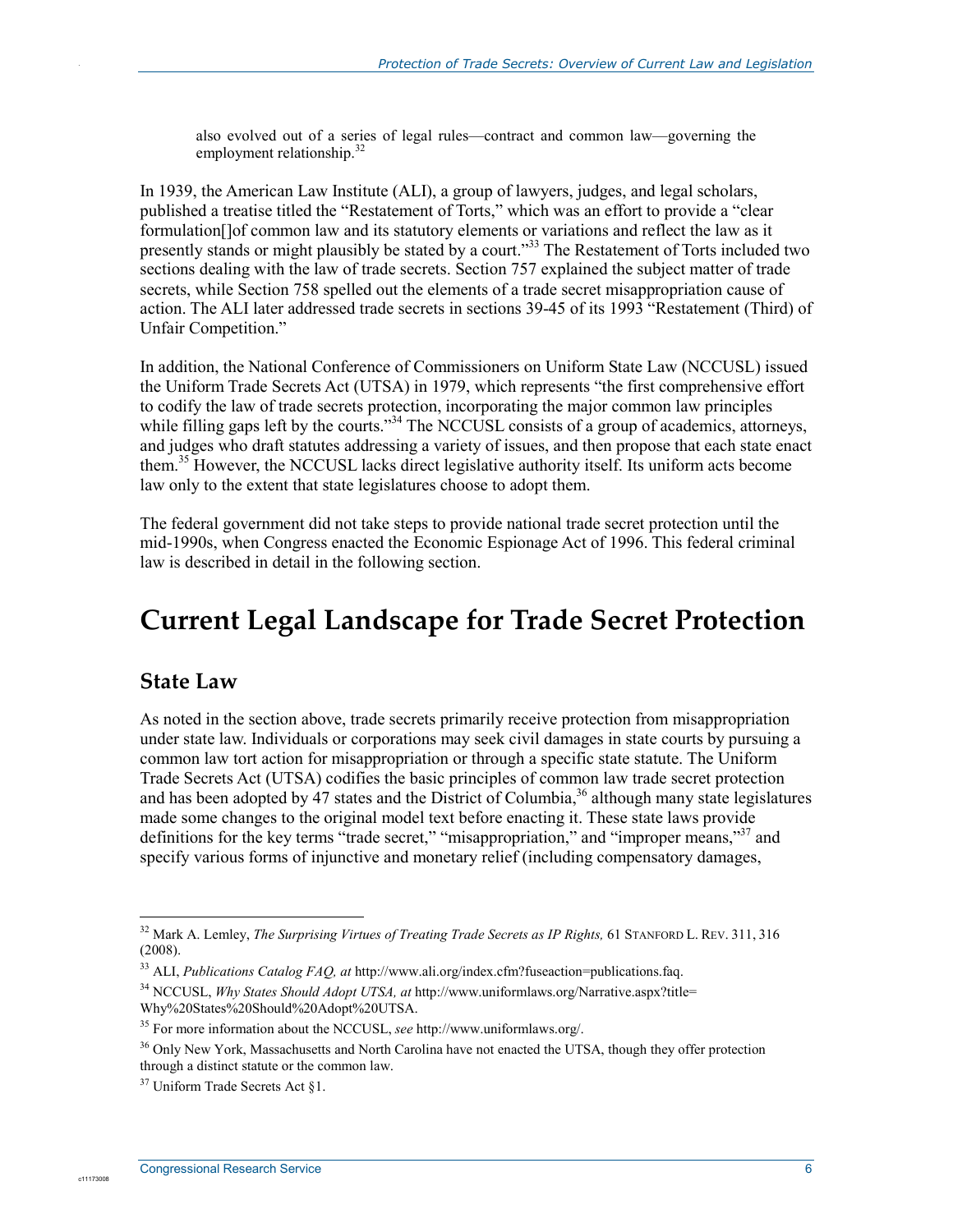punitive damages, and attorney's fees) in a civil action for misappropriation of a trade secret.<sup>38</sup> A few states even recognize the theft of trade secrets as a prosecutable crime.<sup>39</sup>

#### **Federal Law**

.

#### **Trade Secrets Act**

Before 1996, arguably the most significant federal legislation regarding trade secrets was the Trade Secrets Act.<sup>40</sup> This statute, enacted in 1948, is actually of narrow applicability. It forbids federal government employees and government contractors from making an unauthorized disclosure of confidential government information, including trade secrets. The sanctions for violating this criminal offense are removal from office or employment, and a fine and/or imprisonment of not more than one year. The law does not apply to state or local government actors or to private sector employees.

#### **Economic Espionage Act**

In 1996, Congress enacted a far broader piece of legislation pertaining to trade secrets, the Economic Espionage Act of 1996 (EEA).<sup>41</sup> The legislative history of the EEA reveals the congressional concerns over growing international and domestic economic espionage against U.S. businesses that prompted the establishment of a more comprehensive, federal scheme protecting trade secrets:

American companies and the U.S. Government spend billions on research and development. The benefits reaped from these expenditures can easily come to nothing, however, if a competitor can simply steal the trade secrets without expending the development costs. ... For years now, there has been mounting evidence that many foreign nations and their corporations have been seeking to gain competitive advantage by stealing the trade secrets, the intangible intellectual property of inventors in this country. ... [S]ince the end of the cold war, foreign nations have increasingly put their espionage resources to work trying to steal American economic secrets.<sup>42</sup>

The EEA defines two separate criminal offenses: (1) theft of a trade secret for the benefit of a foreign entity (economic espionage, 18 U.S.C. Section 1831), and (2) trade secret theft intended to confer an economic benefit to another party (theft of trade secrets,  $18 \text{ U.S.C.}$  Section  $1832$ ).<sup>43</sup> As a threshold matter, to trigger an action under either provision of the EEA, the information must qualify as a trade secret. The EEA expansively defines a "trade secret" to encompass

1

<sup>38</sup> Restatement (Third) of Unfair Competition §§44, 45 (1994).

 $39$  For example, California provides that anyone who acquires, discloses, or uses trade secrets without authorization shall be punished by imprisonment of up to one year in a county jail, by a fine of up to \$5,000, or by both penalties. CAL. PENAL CODE §499c. In Texas, the knowing theft of a trade secret carries a criminal sentence of at least two years imprisonment (up to a maximum of 10 years) and a fine of up to \$10,000. TEX. PENAL CODE §31.05. *See also* N.J. STAT. ANN. §2C:20-1; N.Y. PENAL LAW §165.07.

<sup>40 18</sup> U.S.C. §1905.

<sup>41</sup> P.L. 104-294, 110 Stat. 3488 (1996).

<sup>42 142</sup> CONG. REC. S12207, S12208 (daily ed. October 2, 1996) (statement of Sen. Specter).

<sup>43</sup> For a comprehensive description and analysis of all the statutory elements of the EEA, *see* CRS Report R42681, *Stealing Trade Secrets and Economic Espionage: An Overview of 18 U.S.C. 1831 and 1832*, by Charles Doyle.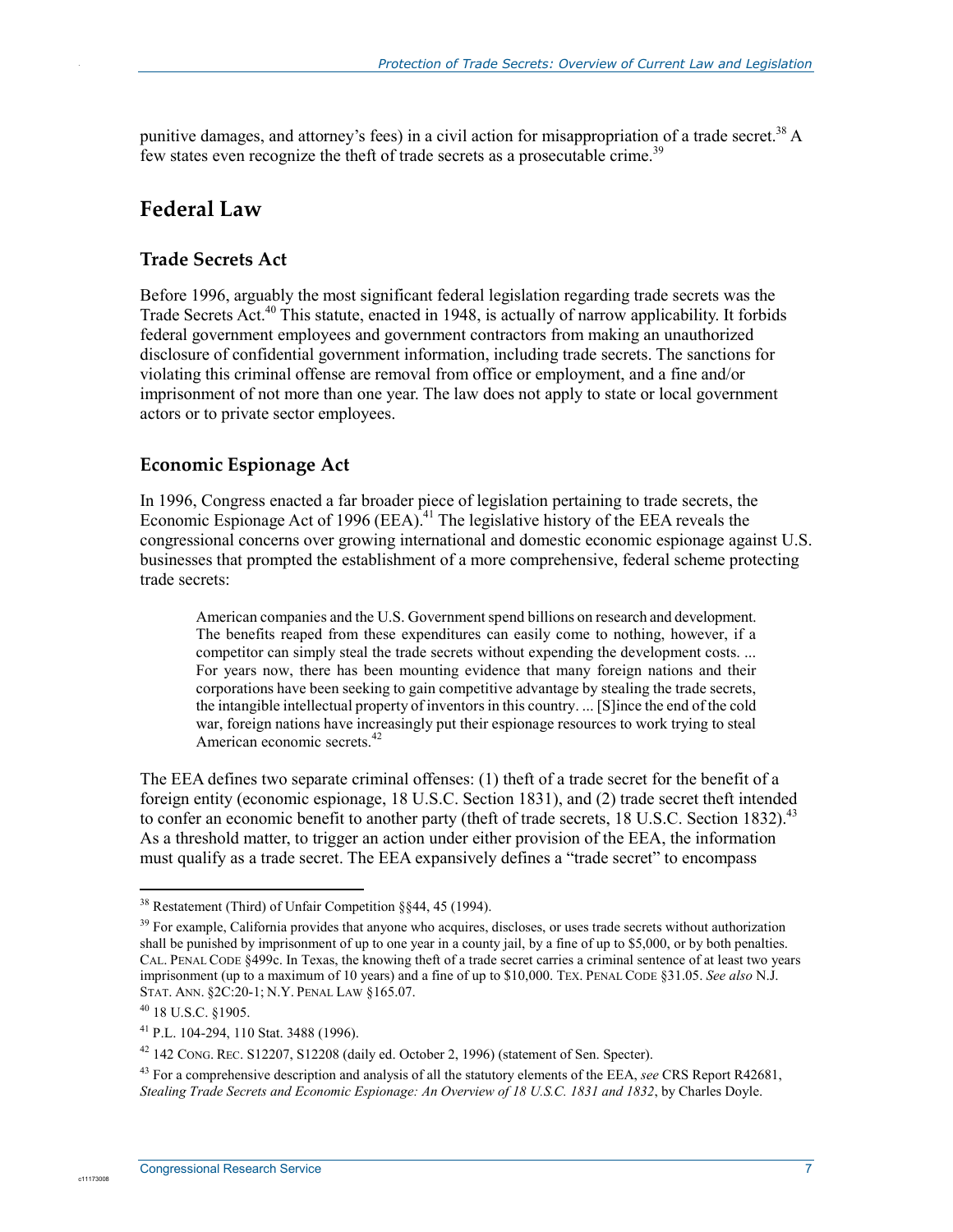[A]ll forms and types of financial, business, scientific, technical, economic, or engineering information, including patterns, plans, compilations, program devices, formulas, designs, prototypes, methods, techniques, processes, procedures, programs, or codes, whether tangible or intangible, and whether or how stored, compiled, or memorialized physically, electronically, graphically, photographically, or in writing if—

a) the owner thereof has taken reasonable measures to keep such information secret; and

b) the information derives independent economic value, actual or potential, from not being generally known to, and not being readily ascertainable through proper means by, the public.<sup>44</sup>

#### *Economic Espionage*

.

The EEA's "economic espionage" provision, 18 U.S.C. Section 1831, punishes those who misappropriate, or attempt or conspire to misappropriate, trade secrets with the intent or knowledge that the offense will benefit a foreign government, instrumentality, or agent.<sup>45</sup> Such misappropriation must have been committed "knowingly"; in other words, the individual must have known that the information taken was valuable to its owner and that its owner had taken steps to keep it confidential.<sup>46</sup>

According to the legislative history of the EEA, the "benefit" derived from a foreign espionage effort includes not only an economic benefit, but also "reputational, strategic, or tactical benefit."<sup>47</sup> A "foreign instrumentality" includes any "entity that is substantially owned, controlled, sponsored, commanded, managed, or dominated by a foreign government.<sup>748</sup> Therefore, a foreign corporation that engages in espionage without any evidence of sponsorship or control from a foreign government may not be subjected to a Section 1831 prosecution. However, an individual or organization that engages in theft of trade secrets, although not intending to benefit a foreign entity, could be liable for violating the more general criminal trade secrets provision contained in Section 1832, described in the section below.

#### *Theft of Trade Secrets*

The EEA's "theft of trade secrets" prohibition, 18 U.S.C. Section 1832, is of more general application. The principal elements of an EEA claim for theft of trade secrets are (1) the intentional and/or knowing theft, appropriation, destruction, alteration, or duplication of (2) a trade secret related to a product or service used in or intended for use in interstate or foreign

1

<sup>&</sup>lt;sup>44</sup> 18 U.S.C. §1839(3). This definition is substantially similar to that used by the UTSA, although it is broader in coverage. For a comparison of the language of the EEA and UTSA, *see* James H.A. Pooley et al., *Understanding the Economic Espionage Act of 1996*, 5 TEX. INTELL. PROP. L.J. 177, 188-197 (1997).

<sup>45 18</sup> U.S.C. §1831.

<sup>&</sup>lt;sup>46</sup> The legislative history of the EEA opined that this mens rea element of the offense would not be too difficult for government prosecutors to establish: "Most companies go to considerable pains to protect their trade secrets. Documents are marked proprietary; security measures put in place; and employees often sign confidentiality agreements to ensure that the theft of intangible information is prohibited in the same way that the theft of physical items are protected." 142 CONG. REC. S12213 (daily ed. October 2, 1996) (Managers' Statement for H.R. 3723, The Economic Espionage Bill).

 $^{47}$  H.R. Rep. No. 104-788, at 11 (1996).

<sup>48 18</sup> U.S.C. §1839(1).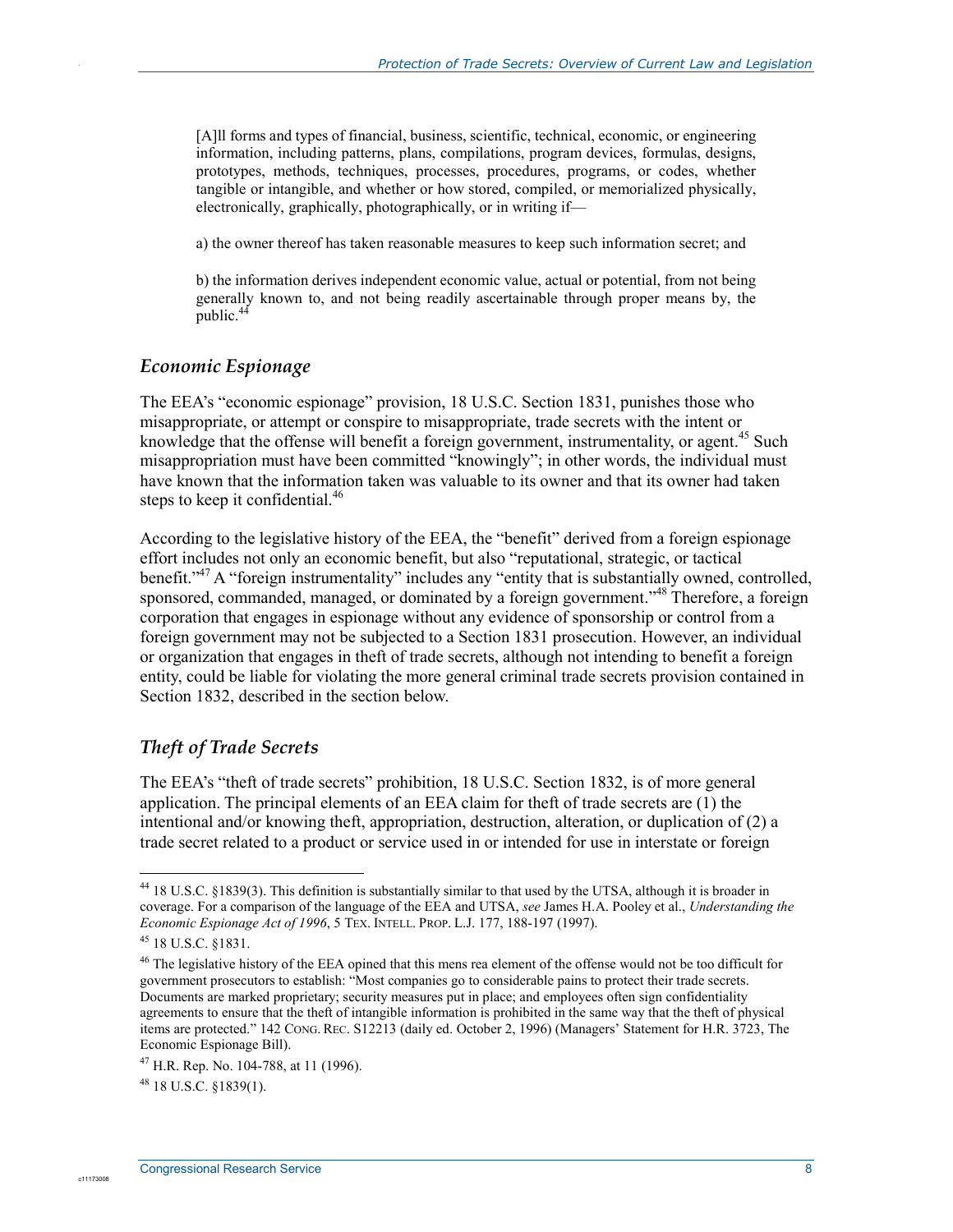commerce (3) with intent to convert the trade secret and (4) intent or knowledge that such action will injure the owner.<sup>49</sup>

Scrutiny of these additional elements reveals several fundamental differences between Sections 1832 and 1831. First, Section 1832 does not require that the offense benefit or intend to benefit a foreign entity; it is a law of general applicability. Section 1832 also requires that the theft *economically* benefit someone other than the trade secret owner, whereas Section 1831, the foreign economic espionage provision, more broadly encompasses misappropriation for any purpose, including non-economic benefits such as "reputational, strategic, or tactical benefit[s]."<sup>50</sup> Establishing that the offender intended to cause injury to the trade secret owner "does not require the government to prove malice or evil intent, but merely that the actor knew or was aware to a practical certainty that his conduct would cause some disadvantage to the rightful owner."<sup>51</sup>

An FBI assistant director recently testified before Congress about the logistical difficulties of bringing a prosecution under Section 1831 compared to Section 1832:

Often, the greatest challenge in prosecuting economic espionage, as opposed to trade secret theft, is being able to prove that the theft was intended to benefit a foreign government or foreign instrumentality. The beneficiary of the stolen trade secrets may be traced to an overseas entity, but obtaining evidence that proves the entity's relationship with a foreign government can be difficult. The decision to pursue these cases under Section 1832 (theft of trade secrets) instead of Section 1831 (economic espionage) may depend upon the availability of foreign evidence and witnesses, diplomatic concerns, and the presence of classified or sensitive information required to prove the foreign nexus element.<sup>52</sup>

#### *Authorized Penalties Under the EEA*

The EEA authorizes substantial criminal fines and imprisonment penalties for economic espionage and theft of trade secrets. For economic espionage, the maximum penalties increase to  $$5$  million for individuals and imprisonment of 15 years;<sup>53</sup> in the case of corporations that are found guilty of this offense, the applicable maximum fine is the greater of (a) \$10 million or (b) three times the value of the stolen trade secret.<sup>54</sup> Theft of trade secrets for commercial advantage is punishable by a fine of up to \$250,000 for individuals as well as imprisonment of up to 10 years, whereas organizations can be fined up to \$5 million.<sup>55</sup> The EEA also authorizes the criminal or civil forfeiture of "any property used, or intended to be used ... to commit or facilitate" an EEA violation as well as "any property constituting, or derived from, any proceeds

1

c11173008

<sup>49 18</sup> U.S.C. §1832.

<sup>50</sup> H.R. Rep. No. 104-788, at 11 (1996).

 $^{51}$  *Id.* at 11-12.

<sup>52</sup> *Economic Espionage and Trade Secret Theft: Are Our Laws Adequate for Today's Threats?: Hearings Before the Senate Judiciary Comm., Subcomm. on Crime and Terrorism*, 113th Cong. 2d Sess. (2014) (statement of Randall C. Coleman, Assistant Director, Counterintelligence Division, FBI).

<sup>53 18</sup> U.S.C. §1831.

<sup>54 18</sup> U.S.C. §1831.

<sup>55 18</sup> U.S.C. §1832.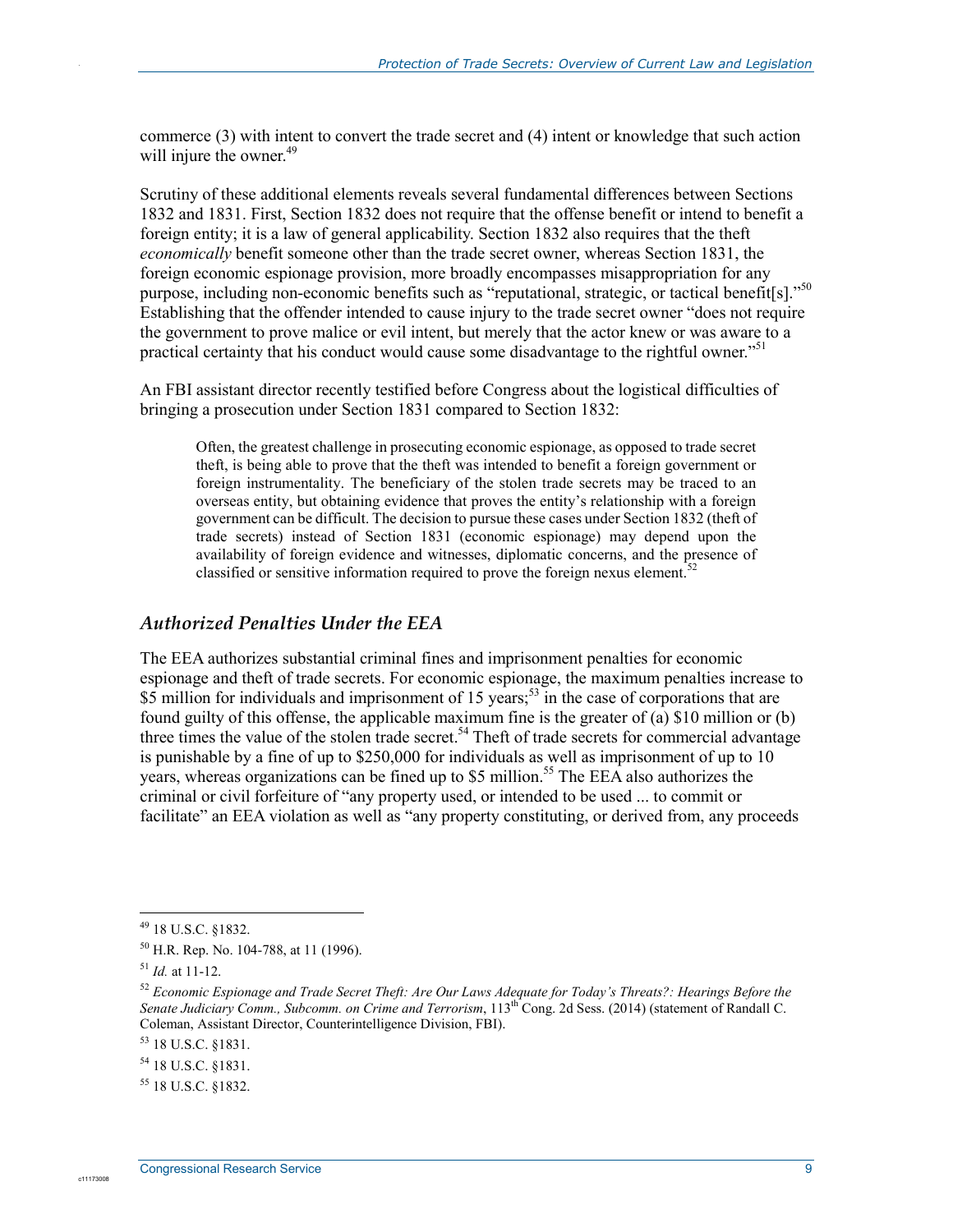obtained directly or indirectly as a result of" an EEA offense.<sup>56</sup> Offenders must also pay victims of trade secret theft restitution.<sup>57</sup>

In addition, during any prosecution or proceeding under the EEA, federal district courts are required to enter protective orders, or to take other measures, "as may be necessary and appropriate to preserve the confidentiality of trade secrets, consistent with the requirements of the Federal Rules of Criminal and Civil Procedure, the Federal Rules of Evidence, and all other applicable laws."<sup>58</sup> The legislative history of the EEA reveals the congressional interest in ensuring that courts use protective orders to guard against trade secret disclosures:

We have been deeply concerned about the efforts taken by courts to protect the confidentiality of a trade secret. It is important that in the early stages of a prosecution the issue whether material is a trade secret not be litigated. Rather, courts should, when entering these orders, always assume that the material at issue is in fact a trade secret.<sup>59</sup>

The EEA also allows the Attorney General to bring a civil action to obtain "appropriate injunctive relief" against any violation of the EEA provisions regarding the protection of trade secrets.<sup>60</sup> However, the EEA does not provide victims of trade secret theft with a private civil cause of action.<sup>61</sup>

#### *Extraterritorial Application of the EEA*

Trade secret violations that occur both domestically and outside the United States may be subject to criminal prosecution by the federal government under the EEA. The U.S. Supreme Court has said on a number of occasions that "[i]t is a longstanding principle of American law 'that legislation of Congress, unless a contrary intent appears, is meant to apply only within the territorial jurisdiction of the United States'<sup>162</sup> With this in mind, Congress specifically identified the circumstances under which it intended the economic espionage and theft of trade secrets provisions of the EEA to apply overseas.<sup>63</sup> Either offense may be prosecuted if (1) the offender is a U.S. citizen or permanent resident alien or an organization organized under U.S. law, or (2) an act in furtherance of the offense is committed within the United States.<sup>64</sup>

1

c11173008

.

60 18 U.S.C. §1836.

63 H.Rept. 104-788, at 14 (1996).

<sup>56 18</sup> U.S.C. §§1834; 2323.

<sup>57</sup> *Id.* 

<sup>58 18</sup> U.S.C. §1835.

<sup>59 142</sup> CONG. REC. S12213 (daily ed. October 2, 1996) (Managers' Statement for H.R. 3723, The Economic Espionage Bill).

<sup>61</sup> *See* Barnes v. J.C. Penney Co., 2004 U.S. Dist. LEXIS 17557, \*10 (N.D. Tex. 2004) (explaining that "[t]his criminal law provision [18 U.S.C. §1832] does not create a private cause of action. Any decision regarding prosecution under this provision is vested in the sole discretion of the United States Department of Justice and Plaintiff has no standing to seek relief under its terms.").

<sup>62</sup> *Morrison v. National Australia Bank Ltd*., 130 S.Ct. 2869, 2877 (2010), quoting *EEOC v. Arabian American Oil Co*., 499 U.S. 244, 248 (1991) and *Foley Bros., Inc. v. Filardo*, 336 U.S. 281 (1949). See generally, CRS Report 94-166, *Extraterritorial Application of American Criminal Law*, by Charles Doyle.

<sup>&</sup>lt;sup>64</sup> 18 U.S.C. §1837. This broad grant of extraterritorial authority may raise enforcement problems if an act of economic espionage does not have any connection with the United States. For example, it has been suggested that "if a United States citizen residing abroad steals a Russian trade secret on behalf of the Chinese government, that act is a violation of the EEA ... " James H.A. Pooley et al., *Understanding the Economic Espionage Act of 1996,* 5 TEX. INTELL. PROP. (continued...)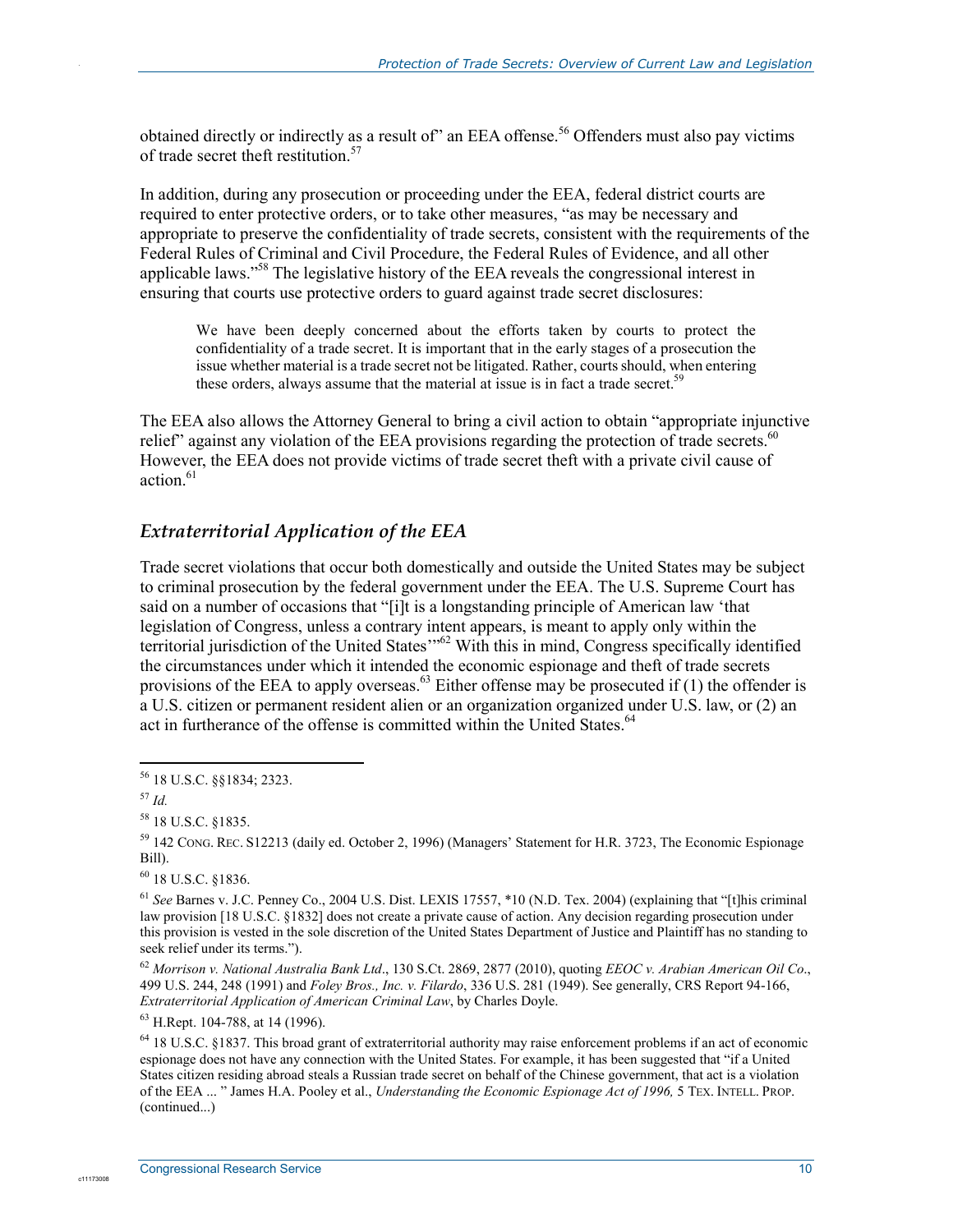#### *Statutory Exceptions to EEA Prohibitions*

The EEA provides two express exceptions to the conduct that it prohibits (1) any otherwise lawful activity conducted by a governmental entity of the United States, a state, or a political subdivision of a state; or (2) the reporting of a suspected violation of law to any governmental entity of the United States, a state, or a political subdivision of a state, if such entity has lawful authority with respect to that violation.<sup>65</sup> The first exception permits the government to conduct an otherwise lawful "investigative, protective, or intelligence activity" with respect to the trade secret.<sup>66</sup> The second exception allows for the reporting of suspected criminal activity to law enforcement.<sup>67</sup>

#### *Non-Preemption of Other Federal and State Laws*

While the EEA was enacted in part due to the apparent shortcomings of other federal laws concerning the protection of trade secrets, the EEA expressly states that the act does not preempt or displace any other civil or criminal remedies provided by other federal or state laws for the misappropriation of a trade secret.<sup>68</sup> Federal prosecutors thus may bring criminal charges under the following laws in addition to, or instead of, the EEA, assuming that the conduct involved in the EEA violation also violates these federal criminal statutes: (1) the Computer Fraud and Abuse Act,<sup>69</sup> which penalizes anyone who accesses certain computers without authorization or in excess of authorization, with the intent to defraud; (2) the National Stolen Property Act (NSPA),  $^{70}$  which prohibits the interstate transportation of tangible stolen "goods, wares, or merchandise," or the knowing receipt of such property; and  $(3)$  the federal wire fraud statute,<sup>71</sup> which makes it illegal to use wire, radio, or television communications for purposes of executing a scheme to defraud.

#### **International Law**

The United States offers a more sophisticated and robust legal regime protecting trade secrets than most other countries. It has been noted that,

c1117300

 $\overline{a}$ 

<sup>(...</sup>continued)

L.J. 177, 204 (1997). Yet the Department of Justice would likely not bring an action under the EEA for this violation, "both to conserve its resources and to avoid the danger of intervening in what is essentially an internal dispute in a foreign country." *Id.*

<sup>65 18</sup> U.S.C. §1833.

<sup>66</sup> H.R. Rep. No. 104-788, at 14 (1996).

<sup>67</sup> *Id.* 

<sup>68 18</sup> U.S.C. §1838.

<sup>69 18</sup> U.S.C. §1030(a)(4), (e)(2). For more information about this statute, *see* CRS Report 97-1025, *Cybercrime: An Overview of the Federal Computer Fraud and Abuse Statute and Related Federal Criminal Laws*, by Charles Doyle.

<sup>70 18</sup> U.S.C. §§2314, 2315. The NSPA has been interpreted by the federal courts to *exclude* the theft of *intangible* intellectual property. *See* United States v. Aleynikov, 676 F.3d 71, 77-78 (2d Cir. 2012) ("Some tangible property must be taken from the owner for there to be deemed a 'good' that is 'stolen' for purposes of the NSPA. ... [T]he theft and subsequent interstate transmission of purely intangible property is beyond the scope of the NSPA."); United States v. Agrawal, 726 F.3d 235, 252 (2d Cir. 2013) ("[A] defendant such as Agrawal, who steals papers on which intangible intellectual property is reproduced, does assume physical control over something tangible as is necessary for the item to be a 'good' ... for purposes of the NSPA.") (internal quotations and citations omitted).

<sup>71 18</sup> U.S.C. §1343. For more information about this statute, *see* CRS Report R41930, *Mail and Wire Fraud: A Brief Overview of Federal Criminal Law*, by Charles Doyle.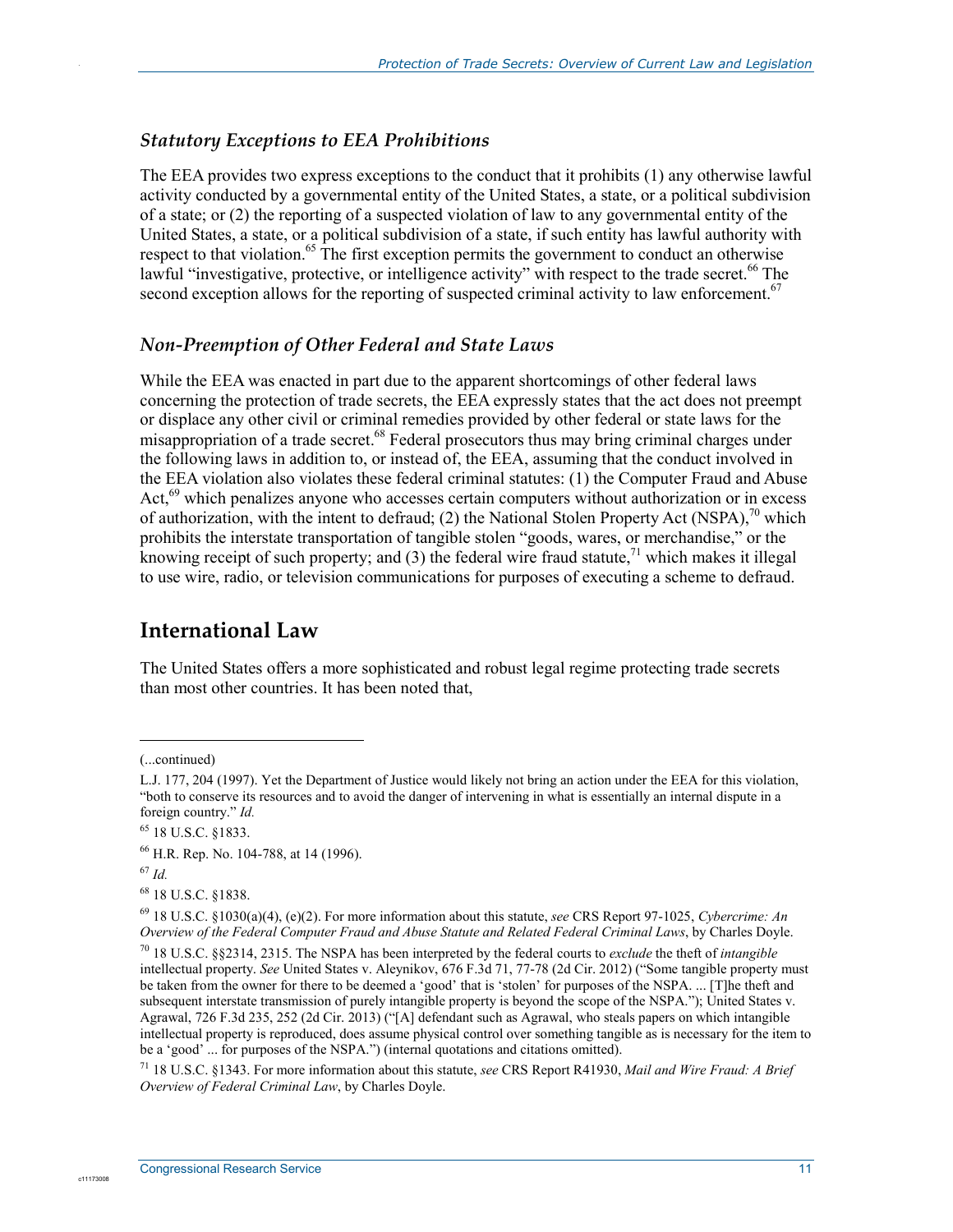Much of the rest of the world has very weak laws or enforcement practices, with the issue particularly acute in many of the largest emerging economies, such as China, Brazil, Russia, and India. Thus, as supply chains and operations expand globally, a company's ability to protect its trade secrets may be significantly diminished by weak rule of law and ineffective or non-existent enforcement in a number of countries.<sup>72</sup>

There is no international treaty specifically pertaining to the protection of trade secrets. However, one of the agreements reached during the Uruguay Round of Multilateral Trade Negotiations (that concluded with the signing of the Marrakesh Agreement Establishing the World Trade Organization (WTO))<sup>73</sup> was the Agreement on Trade-Related Aspects of Intellectual Property Rights (TRIPS). TRIPS establishes minimum standards of protection for patents, copyrights, trademarks, and trade secrets that each WTO signatory state must give to the intellectual property of fellow WTO members.74 Compliance with TRIPS is a prerequisite for WTO membership.

TRIPS does not explicitly refer to "trade secrets." However, in order to "ensur[e] effective protection against unfair competition,"<sup>75</sup> TRIPS does refer to "protection of undisclosed information" and uses a definition that is similar to that of the traditional trade secret definition described above. Article 39 of TRIPS obliges WTO members to protect individuals and corporations<sup>76</sup> who own or control "undisclosed information" from unauthorized disclosure, acquisition, or use "without their consent in a manner contrary to honest commercial practices."<sup>77</sup> A footnote defines "a manner contrary to honest commercial practices" to mean "practices such as breach of contract, breach of confidence and inducement to breach, and includes the acquisition of undisclosed information by third parties who knew, or were grossly negligent in failing to know, that such practices were involved in the acquisition.<sup> $78$ </sup>

Article 39 also defines "undisclosed information" as information that

- 1. "is secret in the sense that it is not, as a body or in the precise configuration and assembly of its components, generally known among or readily accessible to persons within the circles that normally deal with the kind of information in question;
- 2. has commercial value because it is secret; and
- 3. has been subject to reasonable steps under the circumstances, by the person lawfully in control of the information, to keep it secret."<sup>79</sup>

c11173008

1

<sup>72</sup> George Washington University Homeland Security Policy Institute, *Economic Espionage and Trade Secret Theft: An Overview of the Legal Landscape and Policy Response,* at 5 (September 2013), *available at*  http://homelandsecurity.gwu.edu/sites/homelandsecurity.gwu.edu/files/downloads/Covington\_SpecialIssueBrief.pdf.

<sup>73</sup> For more information about the WTO, *see* CRS Report RS22154, *World Trade Organization (WTO) Decisions and Their Effect in U.S. Law*, by Jane M. Smith, Brandon J. Murrill, and Daniel T. Shedd.

<sup>74</sup> World Trade Organization, Understanding the WTO - Intellectual Property: Protection and Enforcement, *at* http://www.wto.org/english/thewto\_e/whatis\_e/tif\_e/agrm7\_e.htm.

<sup>75</sup> TRIPS Agreement, art. 39, para. 1, *available at* http://www.wto.org/english/docs\_e/legal\_e/27-trips\_04d\_e.htm#7.

<sup>&</sup>lt;sup>76</sup> The TRIPS Agreement refers to "individuals and corporations" as "natural and legal persons."

<sup>77</sup> TRIPS Agreement, art. 39, para. 2.

 $^{78}$  *Id.* n.10.

<sup>79</sup> *Id.,* art. 39, para. 2.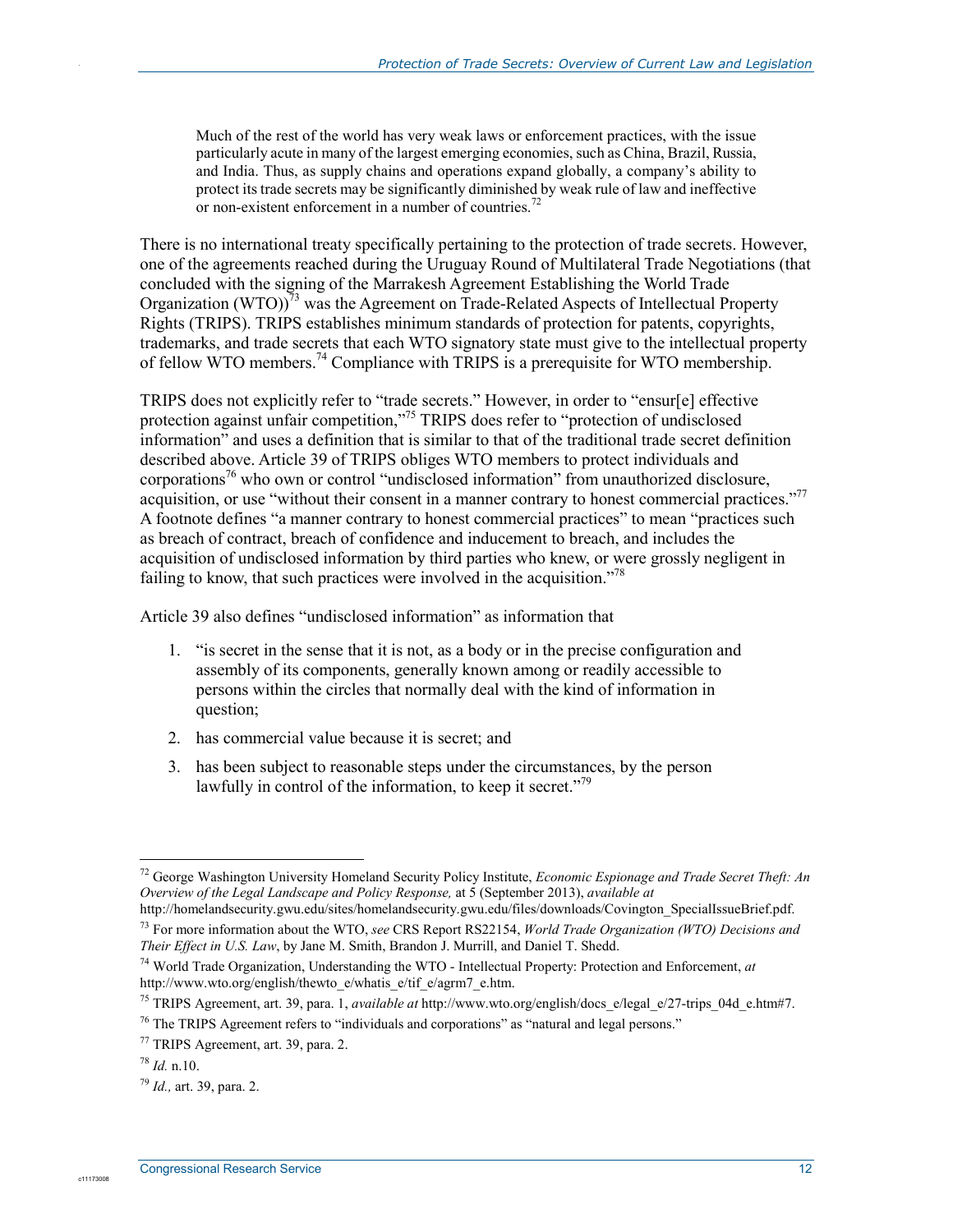Note that unlike the federal Economic Espionage Act that provides an extensive list of the various types of information that may be considered a trade secret, Article 39 lacks such specificity and thus the term "information" could be subject to broad or narrow interpretation by WTO members. In addition, recent testimony before Congress criticized the vagueness of the protection mandated by Article 39:

The heart of the relevant clause in TRIPS is vague; it asks whether the trade secret has been acquired or used "in a manner contrary to honest commercial practices." As a result, in Europe alone, trade secret law, which to date is not yet controlled by a European Union Directive, is a patchwork of different forms of protection. What is contrary to honest commercial practices in one country may be considered acceptable in other countries.<sup>80</sup>

Nevertheless, Article 39 of TRIPS is the first time that protection of trade secrets has appeared in a multilateral treaty.<sup>81</sup> According to a Suffolk University Law School professor, the "TRIPS Agreement includes a requirement that member nations enact trade secret law that is very similar to U.S. trade secret law. ... This is significant in light of the fact that trade secret law either did not exist or was undeveloped in many countries prior to the TRIPS Agreement.<sup>782</sup>

The WTO has the power to resolve disputes between member states for alleged violations of the TRIPS Agreement, including its provisions governing "undisclosed information." However, such cases appear to be very rare; a search of the WTO's dispute cases revealed that a complaint involving Article 39 has occurred only once, and that case was eventually withdrawn after the parties (China and the European Communities) reached an agreement in the form of a Memorandum of Understanding.<sup>83</sup> In May 2014, Senator Schumer sent a letter to the U.S. Trade Representative (USTR) Michael Froman, urging him to "initiate a case at the World Trade Organization (WTO) against China for state-backed cyber espionage against American businesses and workers."<sup>84</sup> The letter argues that Chinese policies that sanction cyber espionage are in clear violation of the TRIPS agreement that obliges WTO members to protect trade secrets. $85$  As of the date of this report, the USTR has not filed a WTO complaint against China over this matter.<sup>86</sup>

The United States has entered into numerous bilateral and multilateral free trade agreements (FTAs) that require their signatories to provide higher levels of intellectual property protection than are required under the TRIPS Agreement. These intellectual property obligations exceed those of the TRIPS Agreement and are commonly referred to as "TRIPS-plus agreements." The United States has for many years pursued a policy of encouraging its trading partners to adopt TRIPS-plus provisions, which include more robust protections for trade secrets. Negotiating the inclusion of trade secret protection as part of these FTAs is discussed later in this report.

1

c11173008

<sup>80</sup> *Trade Secrets: Promoting and Protecting American Innovation, Competitiveness and Market Access in Foreign Markets: Hearings Befor*e *the House Judiciary Comm., Subcomm. on Courts, Intellectual Property and Internet,* 113th Cong. 2d Sess. (2014) (statement of David M. Simon, Senior Vice President, salesforce.com, Inc.).

<sup>81</sup> Francois Dessemontet, *Arbitration and Confidentiality,* 7 AM. REV. INT'L ARB. 299, 307 (1996).

<sup>82</sup> Andrew Beckerman-Rodau, *Patent Law - Balancing Profit Maximization and Public Access to Technology,* 4 COLUM. SCI. & TECH. L. REV. 1, 20 n.108. (2002).

<sup>83</sup> WTO, Dispute Settlement DS372, *available at* http://www.wto.org/english/tratop\_e/dispu\_e/cases\_e/ds372\_e.htm.

<sup>84</sup> Senator Schumer, *Press Release: Schumer Calls on U.S. Trade Rep to File WTO Suit in Response to Chinese Cyber-Attacks,* May 22, 2014, *available at* http://www.schumer.senate.gov/Newsroom/record.cfm?id=351779. <sup>85</sup> *Id.* 

<sup>86</sup> For more information on this topic, *see* CRS Report IN10079, *Alleged Chinese Government Cyber Theft of U.S. Commercial Trade Secrets*, by Wayne M. Morrison, Susan V. Lawrence, and John W. Rollins.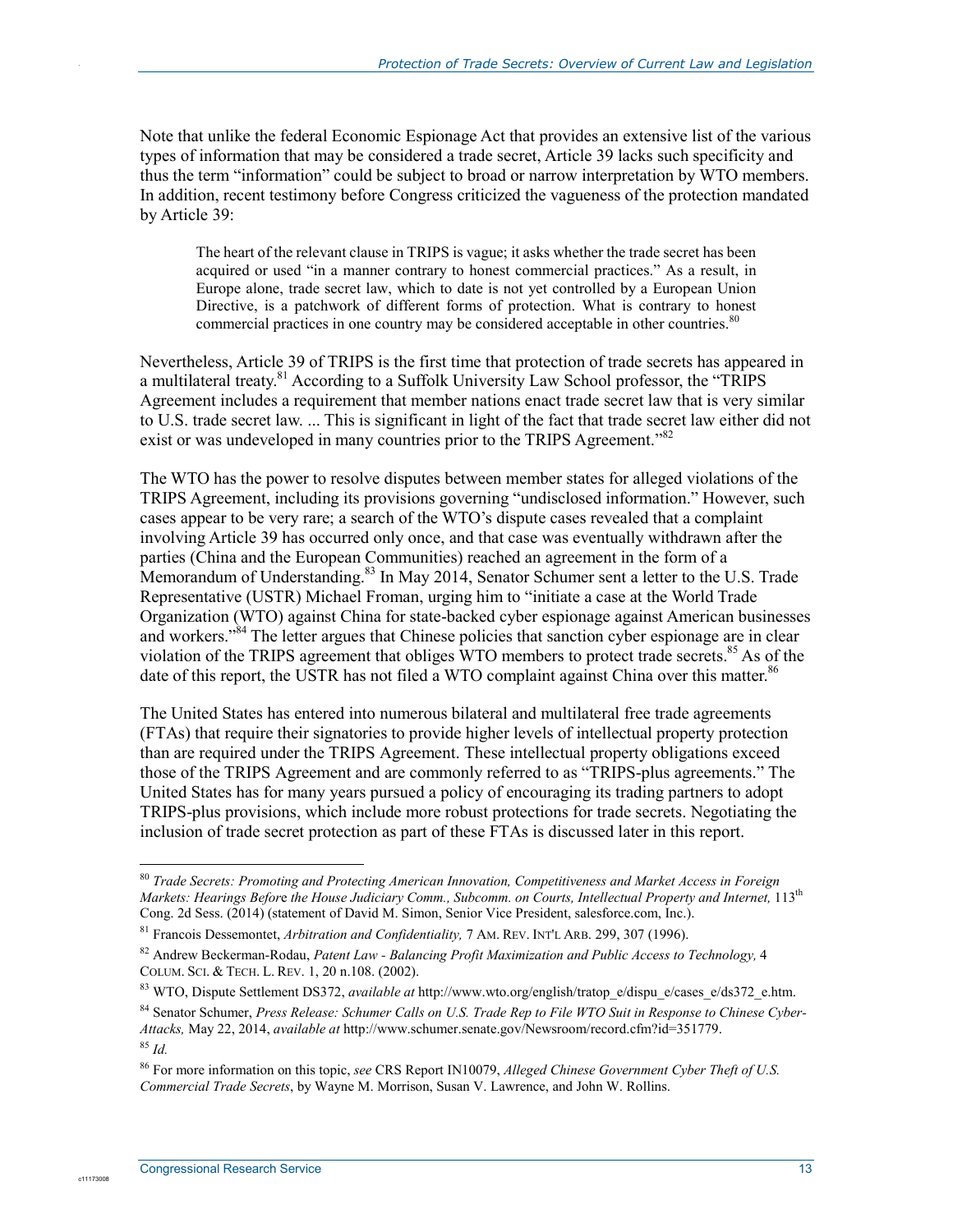## **The Growing Problem of Trade Secret Theft and Economic Espionage**

### **Measuring Economic Loss**

.

It is difficult to determine the total value of trade secrets to U.S. businesses, although a report issued by the U.S. Chamber of Commerce stated that "[p]ublicly traded U.S. companies own an estimated \$5 trillion worth of trade secrets."<sup>87</sup> A recent study by PricewaterhouseCoopers (PwC) and the Center for Responsible Enterprise and Trade (CREATe.org) suggested that the economic loss attributable to trade secret theft is between 1% to 3% of U.S. Gross Domestic Product.<sup>88</sup> A more precise calculation of the economic impact of trade secret theft is impeded by several factors identified by the Office of the National Counterintelligence Executive (ONCIX):

- 1. A company may not realize that its sensitive information has been stolen until years after the crime.
- 2. Reporting security breaches to the FBI or other law enforcement entity could harm the company's reputation and stock prices, or damage its corporate relationships.
- 3. Publicly accusing a foreign government or business competitor of trade secret theft carries the risk of offending the company's potential customers or business partners.
- 4. It may be very difficult, if not impossible, to measure the monetary value of some forms of sensitive information.<sup>89</sup>

ONCIX further opined that the "[e]stimates from academic literature on the losses from economic espionage range so widely as to be meaningless—from \$2 billion to \$400 billion or more a year—reflecting the scarcity of data and the variety of methods used to calculate losses."<sup>90</sup>

### **Current Trends in Trade Secret Litigation**

A law review article published in 2010 presented a statistical analysis of trade secret litigation in federal courts, in which it examined 394 federal court cases between 1950 and 2008 that related to trade secret law.<sup>91</sup> The study explained that it is difficult to provide a specific number of recent trade secret court cases in federal court because

c1117300

1

<sup>87</sup> U.S. Chamber of Commerce, *The Case for Enhanced Protection of Trade Secrets in the Trans-Pacific Partnership Agreement,* at 10, *available at* https://www.uschamber.com/sites/default/files/legacy/international/files/ Final%20TPP%20Trade%20Secrets%208\_0.pdf.

<sup>88</sup> PwC & CREATe.org, *Economic Impact of Trade Secret Theft: A Framework for Companies to Safeguard Trade Secrets and Mitigate Potential Threats,* at 3 (February 2014), *available at* http://www.pwc.com/en\_US/us/forensicservices/publications/assets/economic-impact.pdf.

<sup>89</sup> Office of the National Counterintelligence Executive, *Foreign Spies Stealing US Economic Secrets in Cyberspace,*  October 2011, at 3.

<sup>90</sup> *Id.* at 4.

<sup>&</sup>lt;sup>91</sup> David S. Almeling et al., *A Statistical Analysis of Trade Secret Litigation in Federal Courts*, 45 GONZAGA L. REV. (continued...)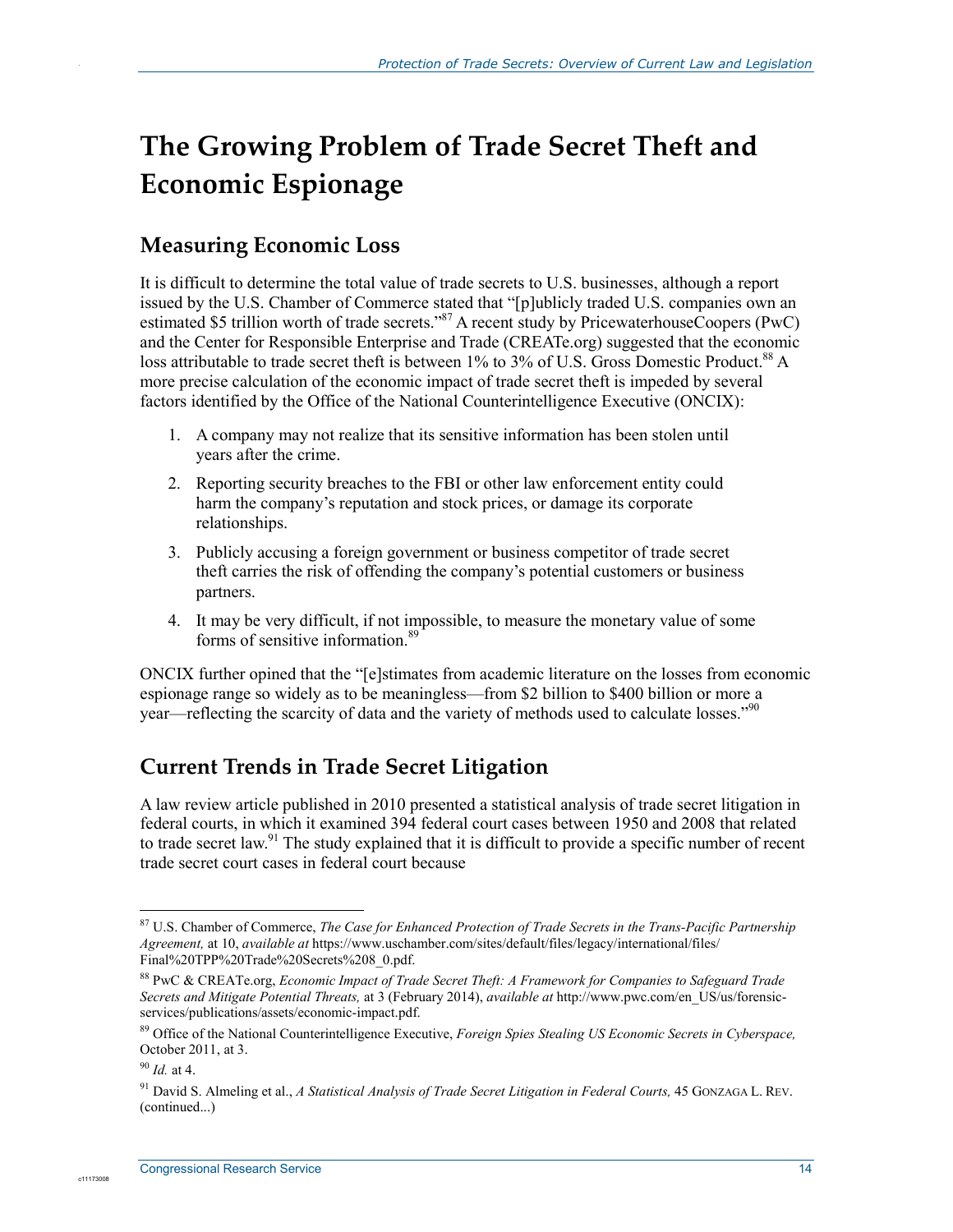the federal judiciary does not systematically track trade secret litigation. The Administrative Office of the U.S. Courts and the Federal Judicial Center collect information about federal litigation, and the resulting databases are widely used by legal researchers. The data include information about every case filed in federal courts, such as the subject matter of the case, the parties, and outcome. Although the databases include specific data for patent, copyright, and trademark cases, they include no specific data on trade secret cases, and it is nearly impossible to isolate trade secret cases from other civil cases based on their data.<sup>92</sup>

Nevertheless, the law review article concluded that, at the federal level, "trade secret litigation ... is growing exponentially," doubling from 1988 to 1995 and doubling again from 1995 to 2004.<sup>93</sup> The article projects that federal trade secret cases will double again by 2017.

The authors of that law review article also wrote an article that provided a statistical analysis of trade secret litigation in state courts, in which the authors examined 358 state appellate court decisions issued between 1995 and 2009.<sup>94</sup> The authors explained that only state appellate court opinions were considered because many state trial courts do not publish their decisions. The authors found that unlike the exponential growth of federal court trade secret cases, "state trade secret appellate decisions are increasing, but only in a linear pattern at a modest pace."<sup>95</sup> The authors noted that during the 15-year period of the study, "trade secret litigation in state courts had not doubled and, at the current rate of growth, is not expected to double for more than two decades."96

### **Types of Offenders**

#### **Domestic**

.

In the vast majority (over 90%) of trade secret cases that are litigated in state court, the alleged misappropriator is someone the trade secret owner knows, either a current or former employee or a business partner.  $97$  Given this statistic, it has been suggested that "a prudent trade secret owner should focus its efforts in large part on protecting trade secrets from unscrupulous employees and, to a somewhat lesser extent, business partners."<sup>98</sup>

#### **Foreign**

In its October 2011 report to Congress, ONCIX warned that "[b]ecause the United States is a leader in the development of new technologies and a central player in global finance and trade networks, foreign attempts to collect US technological and economic information will continue at

1

<sup>(...</sup>continued)

<sup>291 (2010).</sup> 

<sup>92</sup> *Id.* at 296.

<sup>93</sup> *Id.* at 293.

<sup>94</sup> David S. Almeling et al., *A Statistical Analysis of Trade Secret Litigation in State Courts,* 46 GONZAGA L. REV. 57 (2010).

<sup>95</sup> *Id.* at 61.

<sup>96</sup> *Id.* at 67.

<sup>97</sup> *Id.* at 68.

<sup>98</sup> *Id.*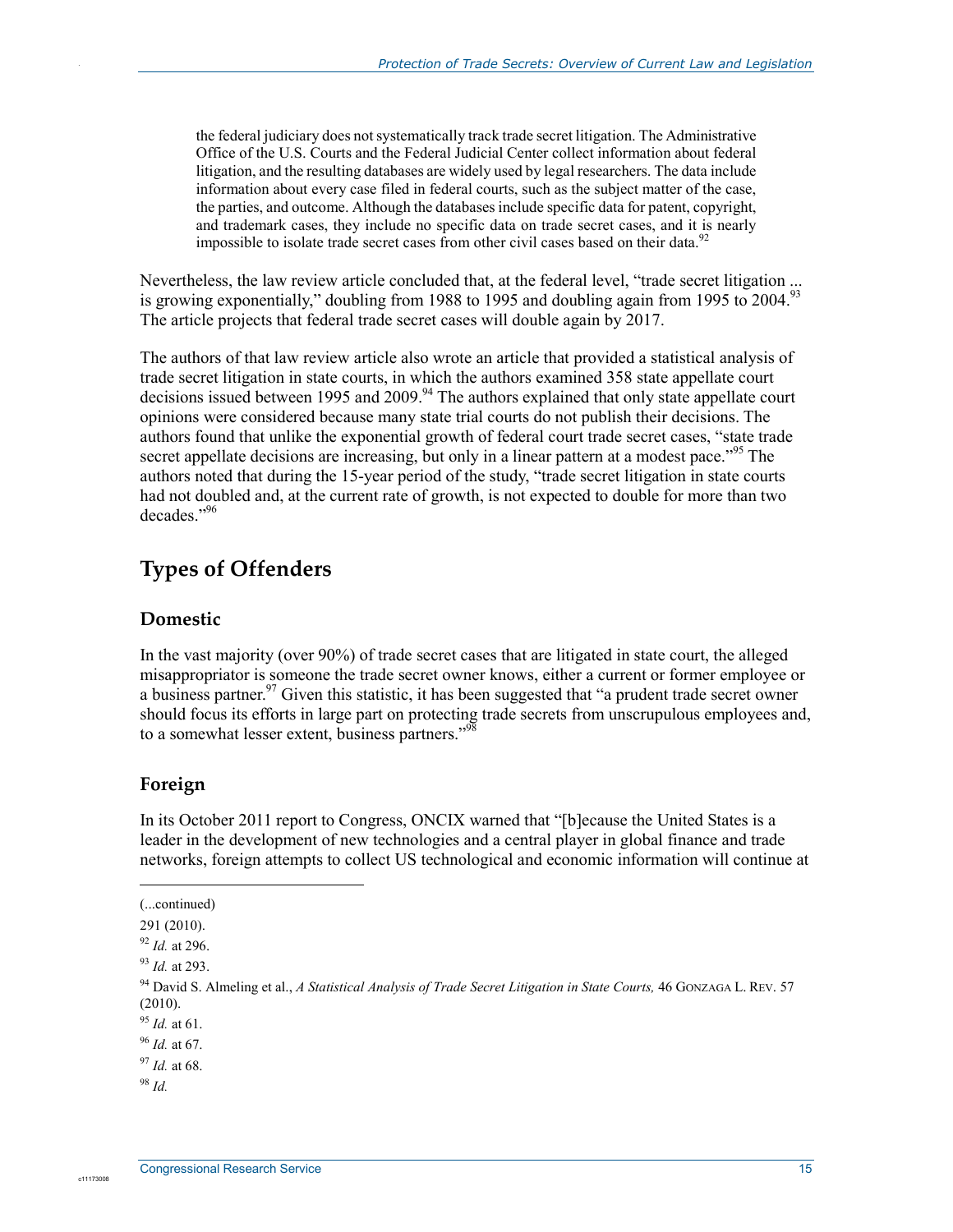a high level and will represent a growing and persistent threat to US economic security."99 ONCIX raised particular concerns about the use of the Internet, computer technologies, and mobile communication devices to steal the trade secrets of U.S. businesses:

[N]early all business records, research results, and other sensitive economic or technologyrelated information now exist primarily in digital form. Cyberspace makes it possible for foreign collectors to gather enormous quantities of information quickly and with little risk, whether via remote exploitation of victims' computer networks, downloads of data to external media devices, or e-mail messages transmitting sensitive information.<sup>100</sup>

While cyber-enabled methods of trade secret theft are getting increased attention from the federal government,<sup>101</sup> it is important to realize that many actors (foreign intelligence services, corporate competitors, transnational criminal organizations) "still rely on physical means such as recruitment of insiders and placement of agents within companies for purposes of stealing critical data."<sup>102</sup> The motivation for trade secret theft varies, with some perpetrators "seek[ing] personal financial gain, while others hope to advance national interests or political and social causes."<sup>103</sup>

According to ONCIX, the governments of China and Russia are particularly "aggressive and capable collectors of sensitive U.S. economic information and technologies," and "Chinese actors are the world's most active and persistent perpetrators of economic espionage."104 The U.S. International Trade Commission (USITC) released a report indicating that U.S. firms lost approximately \$1.1 billion in the year 2009 due to Chinese trade secret misappropriation.<sup>105</sup> Between January 2009 and January 2013, China was involved in 17 criminal prosecutions (out of a total of 20) that the U.S. Department of Justice brought pursuant to the  $EEA$ .<sup>106</sup>

## **Enforcement of Trade Secret Rights**

### **Litigation and Prosecution**

At the state level, enforcement of trade secret laws is generally the responsibility of the trade secret owner (by filing a civil suit in state court against an individual or organization alleged to

1

.

<sup>99</sup> Office of the National Counterintelligence Executive, *Foreign Spies Stealing US Economic Secrets in Cyberspace,*  October 2011, at i, *available at* http://www.ncix.gov/publications/reports/fecie\_all/ Foreign\_Economic\_Collection\_2011.pdf.

<sup>100</sup> *Id.* at iii.

<sup>101</sup> *See, e.g.,* CRS Report IN10079, *Alleged Chinese Government Cyber Theft of U.S. Commercial Trade Secrets*, by Wayne M. Morrison, Susan V. Lawrence, and John W. Rollins.

<sup>102</sup> PwC & CREATe.org, *Economic Impact of Trade Secret Theft: A Framework for Companies to Safeguard Trade Secrets and Mitigate Potential Threats,* at 4.

<sup>103</sup> *Id.* at 10.

<sup>&</sup>lt;sup>104</sup> Office of the National Counterintelligence Executive, *Foreign Spies Stealing US Economic Secrets in Cyberspace*, October 2011, at i-ii.

<sup>105</sup> USITC, *China: Effects of Intellectual Property Infringement and Indigenous Innovation Policies on the U.S. Economy,* Investigation no. 332-519, USITC Publication 4226, May 2011, 3-42, *available at* http://www.usitc.gov/ publications/332/pub4226.pdf.

<sup>106</sup> Executive Office of the President, *Administration Strategy on Mitigating the Theft of U.S. Trade Secrets*, February 2013, at 23-31, *available at* http://www.whitehouse.gov/sites/default/files/omb/IPEC/ admin strategy on mitigating the theft of u.s. trade secrets.pdf.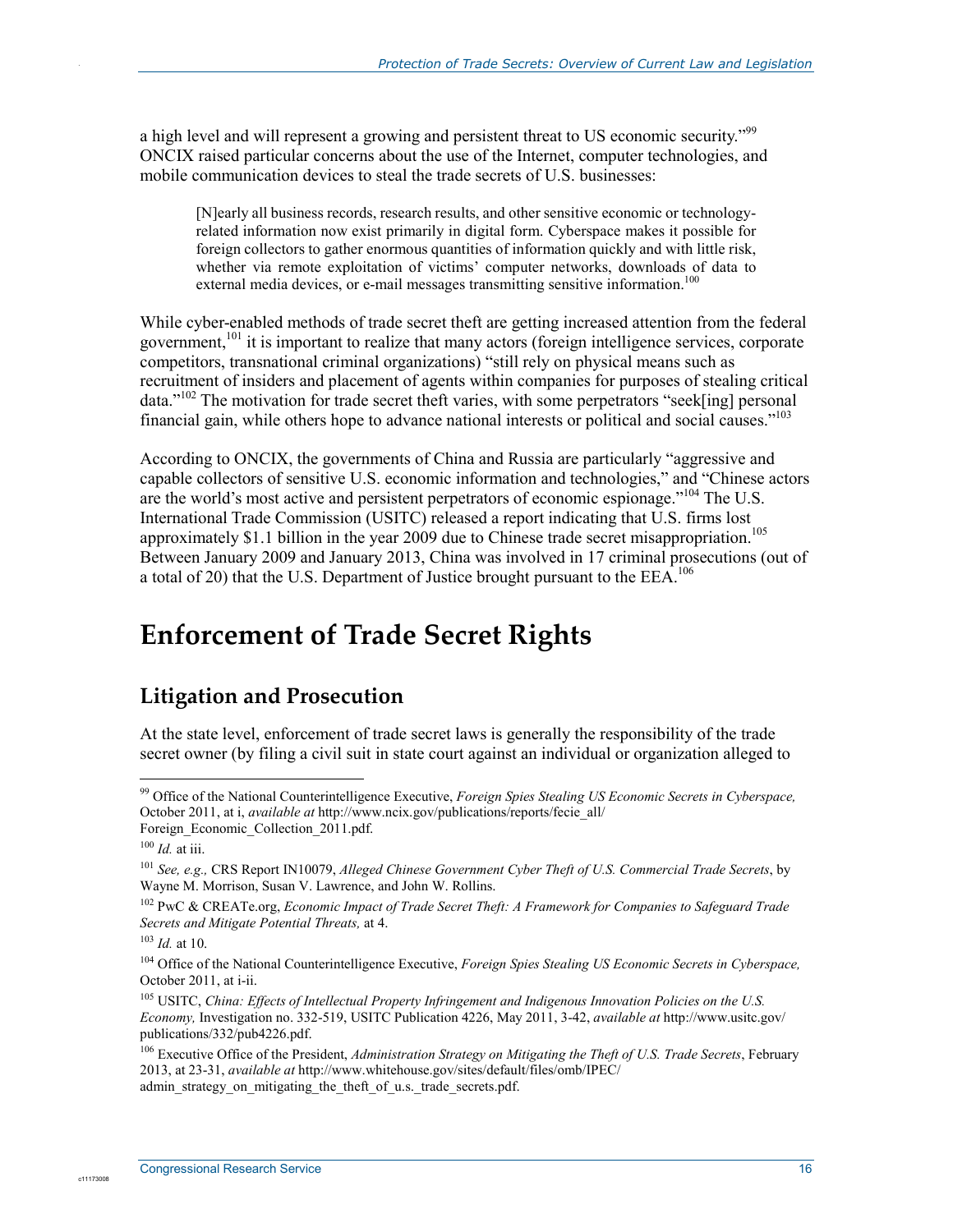have misappropriated the trade secret in order to obtain remedies such as injunctive relief and compensatory and punitive damages).<sup>107</sup> In addition, as discussed above, a few states have enacted criminal laws against trade secret theft under which state prosecutors may bring criminal charges against defendants in trade secret cases.

At the federal level, the Economic Espionage Unit located within the Federal Bureau of Investigation's (FBI's) Counterintelligence Division has primary responsibility for investigating offenses under the EEA.108 The U.S. Department of Justice (DOJ) and its U.S. Attorneys have the power to prosecute cases involving corporate and state-sponsored trade secret theft.<sup>109</sup> The Attorney General is also authorized by the EEA to bring a civil action in federal court to obtain "appropriate injunctive relief" against any violation of the  $EEA$ <sup>110</sup> However, as discussed in detail later in this report, federal law does not currently provide a private, federal cause of action for trade secret misappropriation.

### **Executive Branch Actions**

#### **Administration Strategy**

In February 2013, the White House issued a report, *The Administration Strategy on Mitigating the Theft of U.S. Trade Secrets*, which describes its plan for "vigorously ... combat[ing] the theft of U.S. trade secrets that could be used by foreign companies or foreign governments to gain an unfair economic edge."<sup>111</sup> The report noted that the theft of valuable U.S. trade secrets has several negative consequences, including the loss of U.S. companies' intellectual property, the harm to American business innovation and global competitiveness, damage to national and economic security, possible reduction of U.S. exports, and the increased risk of American job losses.<sup>112</sup>

The report contains five "strategy action items" that are intended to provide a "means for improved coordination within the U.S. government" to protect the integrity of trade secrets:<sup>113</sup>

1. Focusing diplomatic efforts and pressure on other countries to protect trade secrets and discourage their theft, including (through the U.S. Trade Representative, or USTR) seeking provisions in bilateral, regional, and

1

.

<sup>107</sup> ROGER E. SCHECHTER & JOHN R. THOMAS, INTELLECTUAL PROPERTY: THE LAW OF COPYRIGHTS, PATENTS AND TRADEMARKS, §24.4.

<sup>108</sup> *Economic Espionage and Trade Secret Theft: Are Our Laws Adequate for Today's Threats?: Hearings Before the Senate Judiciary Comm., Subcomm. on Crime and Terrorism*, 113th Cong. 2d Sess. (2014) (statement of Randall C. Coleman, Assistant Director, Counterintelligence Division, FBI).

<sup>&</sup>lt;sup>109</sup> The 93 U.S. Attorneys' Offices located across the United States and its territories have primary responsibility for prosecution of intellectual property offenses. Every office has at least one Computer Hacking and Intellectual Property (CHIP) Coordinator, who are Assistant U.S. Attorneys with expertise in prosecuting IP and computer crimes. U.S. Dep't of Justice, Computer Crime & Intellectual Property Section, Prosecuting Intellectual Property Crimes (4<sup>th</sup> ed. 2013), *available at* http://www.justice.gov/criminal/cybercrime/docs/prosecuting\_ip\_crimes\_manual\_2013.pdf. 110 18 U.S.C. §1836.

<sup>111</sup> Executive Office of the President, *Administration Strategy on Mitigating the Theft of U.S. Trade Secrets*, February 2013, at 1-2.

 $112$  *Id.* at 1.

 $113$  *Id.* at 2.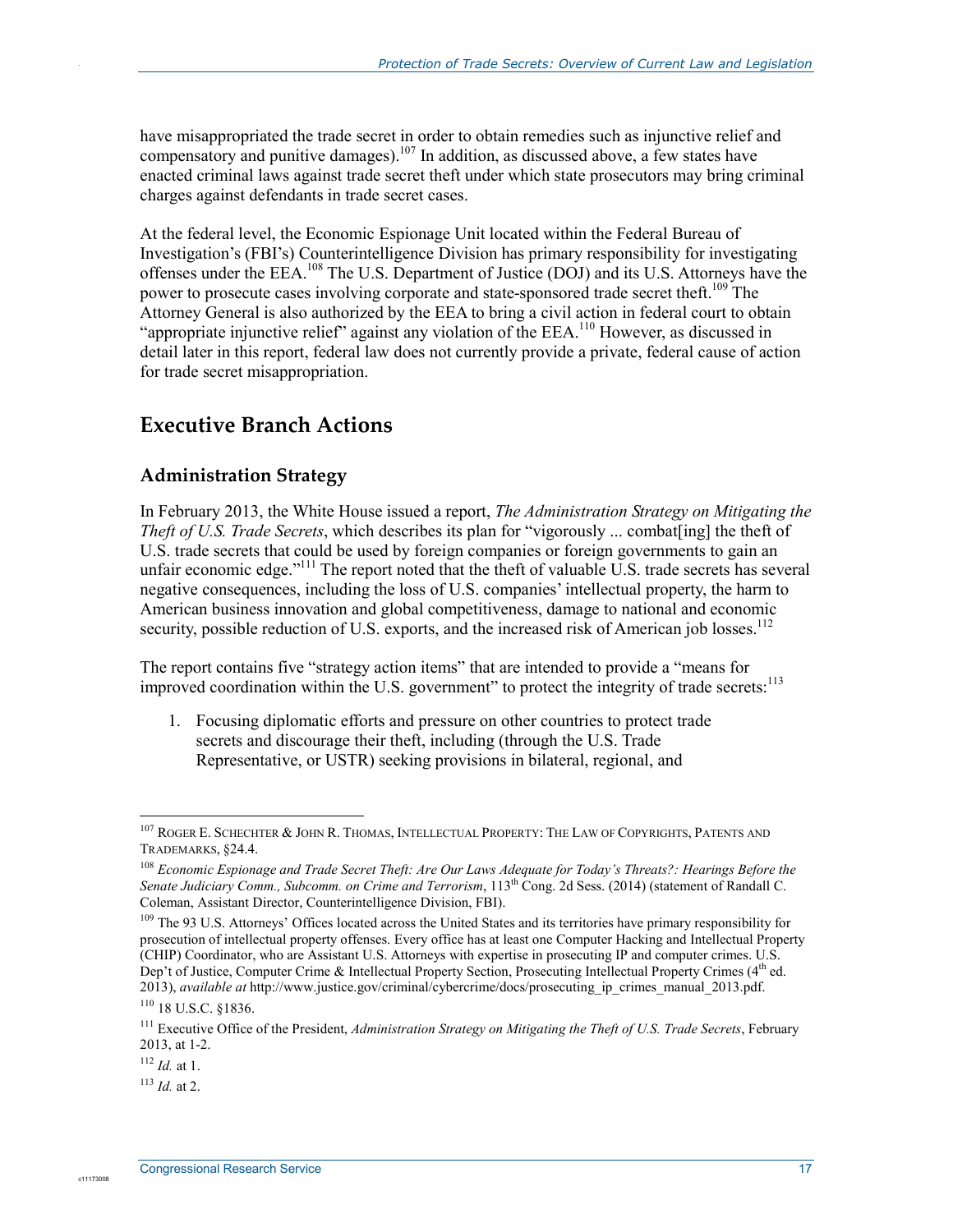multilateral trade agreements<sup>114</sup> that require parties to establish remedies for trade secret theft similar to those provided for in  $\hat{U}$ . S. law;

- 2. Promoting the development and adoption of voluntary best practices by private industry to protect trade secrets;
- 3. Enhancing domestic law enforcement operations by having the FBI and DOJ prioritize trade secret theft investigations and prosecutions, as well as having the Office of the Director of National Intelligence share information with the private sector about potential foreign espionage threats;
- 4. Improving domestic legislation to ensure that federal laws are effective in protecting trade secrets; and
- 5. Conducting education and outreach efforts to raise public awareness of the detrimental effects of trade secret theft.

#### **Special 301**

.

The USTR is required<sup>115</sup> to conduct an annual review of foreign countries' intellectual property policies and practices and to publish a "Special 301" Report that identifies countries that lack adequate and effective intellectual property protection and enforcement regimes. The 2013 Special 301 Report was the first time that the USTR included a section dedicated to "the growing problem of misappropriation of trade secrets in China and elsewhere."<sup>116</sup> The Report "urge[d] its trading partners to ensure that they have robust systems for protecting trade secrets, including deterrent penalties for criminal trade secret theft" and promised that the "USTR will monitor developments in this area."<sup>117</sup>

In a recent congressional hearing, a witness described the negative consequences of overseas trade secret theft as follows: "Inadequate protection of trade secrets abroad harms not only companies whose property is stolen, but also the country where the theft occurs, because companies are then less likely to form joint ventures and make high-value global supply chain investments in those countries."118

#### **Free Trade Agreements (TPP and TTIP)**

Currently, the USTR is seeking to improve trade secret protection in countries with which it is negotiating two free trade agreements: (1) the Trans-Pacific Partnership (TPP).<sup>119</sup> which involves

c1117300

119 For more information on the TPP and intellectual property rights, *see* CRS Report R42694, *The Trans-Pacific Partnership (TPP) Negotiations and Issues for Congress*, coordinated by Ian F. Fergusson.

<sup>&</sup>lt;u>.</u>  $114$  For a comprehensive explanation of how the federal government may promote the protection of U.S. intellectual property through its international trade policy, *see* CRS Report RL34292, *Intellectual Property Rights and International Trade*, by Shayerah Ilias Akhtar and Ian F. Fergusson.

<sup>115</sup> P.L. 93-618, as amended by P.L. 100-418.

<sup>116</sup> USTR, *2013 Special 301 Report,* at 4 (May 2013), *available at* http://www.ustr.gov/sites/default/files/ 05012013%202013%20Special%20301%20Report.pdf.

<sup>117</sup> *Id.* at 13.

<sup>118</sup> *Trade Secrets: Promoting and Protecting American Innovation, Competitiveness and Market Access in Foreign Markets: Hearings Befor*e *the House Judiciary Comm., Subcomm. on Courts, Intellectual Property and Internet,* 113th Cong. 2d Sess. (2014) (statement of Thaddeus Burns, Senior Counsel, General Electric, on behalf of the Intellectual Property Owners Association).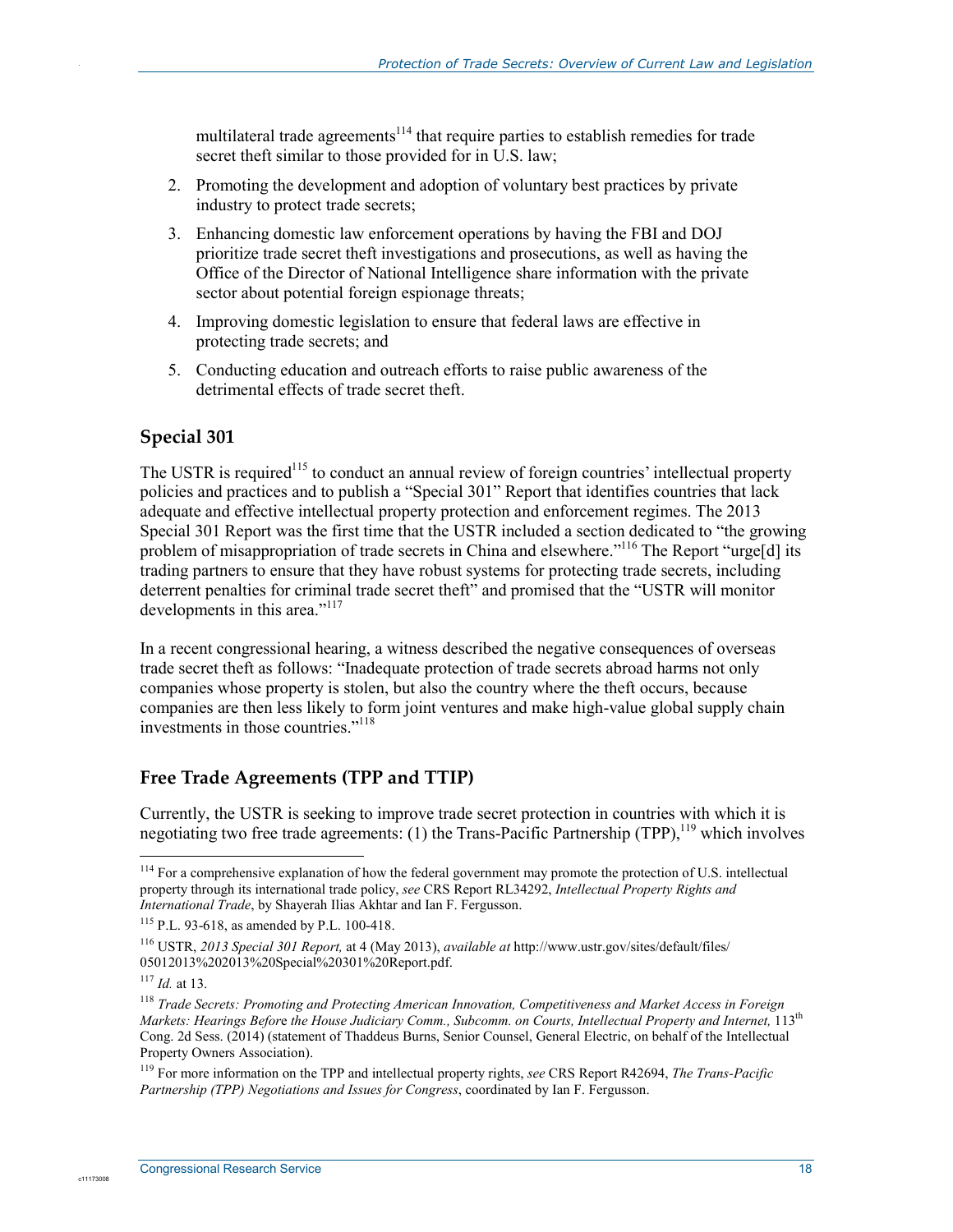11 countries in the Asia-Pacific region, and (2) the Transatlantic Trade and Investment Partnership (TTIP),<sup>120</sup> with the European Union. The U.S. Chamber of Commerce has argued that the legal regimes of TPP countries need significant improvement in the area of trade secret protection:

Some TPP countries, such as Canada, Australia, Malaysia, and Singapore, have no laws criminalizing traditional trade secret disclosure or misappropriation. ... Among those countries that do criminalize trade secret misappropriation or disclosure, the penalties often vary from those that would not provide sufficient deterrent effect to those that would but only if applied consistently. ... The low criminal penalties or lack thereof in some TPP jurisdictions are particularly troublesome, as criminal penalties are believed to provide a greater deterrent to the would-be trade secret thief than the prospect of a civil penalty  $a$ lone<sup>121</sup>

Such variation in trade secret protection is also present in the TTIP negotiations, as the European Union currently lacks a consistent, harmonized legal system governing trade secret protection; instead, there are disparities across the 27 EU Member States in "what [trade secrets] can be protected, in what circumstances, and what the courts can or will do." $122$ 

## **Limitations of Current Law and Proposed Changes**

It has been argued that "federal law has not kept pace with the technological innovation that has enabled increased trade secret theft."<sup>123</sup> The lack of a federal civil cause of action for trade secret misappropriation is perhaps the most widely cited deficiency in U.S. trade secret law. As one legal practitioner has argued,

Unfortunately the EEA has not deterred trade secret theft and foreign economic espionage. The Computer Crime and Intellectual Property Section of the United States Department of Justice has done an excellent job, but the burden on the government is too great. Without a federal civil cause of action, U.S. companies cannot adequately protect U.S. trade secret assets in a worldwide economy that now crosses international boundaries.<sup>124</sup>

Another problem companies have encountered in having only federal criminal statutes protecting trade secrets is that "criminal law punishes the defendant, but the process for compensating the victim is unwieldy, particularly when compared to relief available under civil law."<sup>125</sup> Others have

<u>.</u>

c11173008

<sup>120</sup> For more information on the TTIP and intellectual property rights, *see* CRS Report R43387, *Transatlantic Trade and Investment Partnership (TTIP) Negotiations*, by Shayerah Ilias Akhtar and Vivian C. Jones.

<sup>&</sup>lt;sup>121</sup> U.S. Chamber of Commerce, *The Case for Enhanced Protection of Trade Secrets in the Trans-Pacific Partnership Agreement,* at 23.

<sup>&</sup>lt;sup>122</sup> Robert Anderson & Sarah Turner, *Report on Trade Secrets for the European Commission* (January 2012), at 44, *available at* http://ec.europa.eu/internal\_market/iprenforcement/docs/trade-secrets/120113\_study\_en.pdf.

<sup>123</sup> *Trade Secrets: Promoting and Protecting American Innovation, Competitiveness and Market Access in Foreign Markets: Hearings Befor*e *the House Judiciary Comm., Subcomm. on Courts, Intellectual Property and Internet,* 113th Cong. 2d Sess. (2014) (statement of Thaddeus Burns, Senior Counsel, General Electric, on behalf of the Intellectual Property Owners Association).

<sup>124</sup> R. Mark Halligan, *Protecting U.S. Trade Secret Assets in the 21st Century,* 6:1 LANDSLIDE (September/October 2013), *available at* http://www.americanbar.org/publications/landslide/2013-14/september-october-2013/ protecting us trade secret assets the 21st century.html.

<sup>125</sup> *Economic Espionage and Trade Secret Theft: Are Our Laws Adequate for Today's Threats?: Hearings Before the*  (continued...)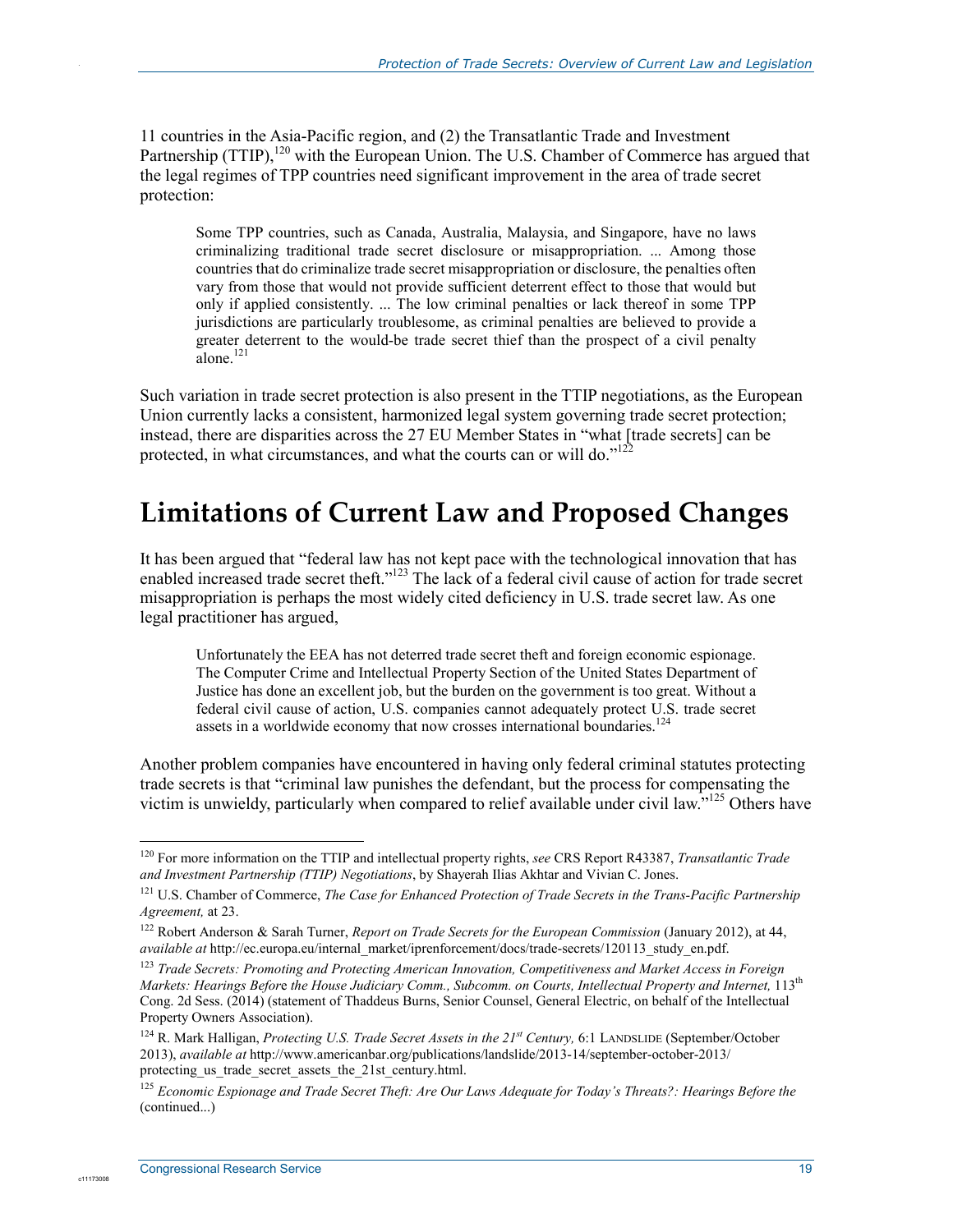highlighted the limitations of the EEA's extraterritorial application, noting that "prosecutors lack enforcement and proper service mechanisms against individuals and entities located outside the United States ... Prosecutors cannot charge alleged violators of the EEA until they cross U.S. borders."<sup>126</sup> Reportedly, since the enactment of the EEA in 1996, there have been relatively few cases prosecuted under the law: approximately  $125$  indictments<sup>127</sup> and 10 convictions.<sup>128</sup>

### **In Support of a Federal Civil Cause of Action for Trade Secret Theft**

Some observers have urged Congress to adopt a comprehensive, federal trade secret law in order to promote uniformity in trade secret law throughout the United States.<sup>129</sup> Supporters of such legislation have argued that a federal trade secrets law would create procedural and substantive standards for the trade secret misappropriation offense on a uniform nationwide basis, in response to the current situation of state trade secret laws in which there are "fundamental differences about what constitutes a trade secret, what is required to misappropriate it, and what remedies are available" due to state-by-state variations in statutory text and state court interpretations.<sup>130</sup> In addition, Senator Coons has observed that, in contrast to state courts, "[f]ederal courts are better suited to working across state and national boundaries to facilitate discovery, serve defendants or witnesses, or prevent a party from leaving the country."<sup>131</sup> Representative Nadler has also asserted that the limitations of state trade secret law are impediments to the effective protection of U.S. corporate trade secrets in a global economy:

While this system [of state law remedies] appears to have worked relatively well for local and intrastate disputes, it has not proven efficient or effective for [trade secret theft] incidents that cross state, and sometimes international, borders. ...

[A] fifty-state system does not work well in our increasingly mobile and globally interconnected world. Former employees and industrial spies are likely to carry or transfer secret information across state borders or overseas. The limited jurisdiction of the state court system makes it more difficult to obtain discovery or to act quickly enough to enforce an order that might stop the immediate loss of company secrets.<sup>132</sup>

 $\overline{a}$ 

c1117300

<sup>(...</sup>continued)

*Senate Judiciary Comm., Subcomm. on Crime and Terrorism*, 113<sup>th</sup> Cong. 2d Sess. (2014) (statement of Douglas K. Norman, Vice President & General Patent Counsel, Eli Lilly and Company).

<sup>126</sup> *The Report of the Commission on the Theft of American Intellectual Property,* at 42 (May 2013).

<sup>&</sup>lt;sup>127</sup> *Can You Keep a Secret?*, THE ECONOMIST, March 16, 2013.

<sup>128</sup> *Economic Espionage and Trade Secret Theft: Are Our Laws Adequate for Today's Threats?: Hearings Before the Senate Judiciary Comm., Subcomm. on Crime and Terrorism*, 113th Cong. 2d Sess. (2014) (statement of Randall C. Coleman, Assistant Director, Counterintelligence Division, FBI); *see also* News Release, *Senator Coons, Hatch Introduce Bill to Combat Theft of Trade Secrets and Protect Jobs,* April 29, 2014, *at* http://www.coons.senate.gov/ newsroom/releases/release/senators-coons-hatch-introduce-bill-to-combat-theft-of-trade-secrets-and-protect-jobs ("Current federal criminal law is insufficient. Although the Economic Espionage Act of 1996 made trade secret theft a crime, the Department of Justice brought only 25 trade secret theft cases last year.").

<sup>129</sup> *See, e.g.,* Marina Lao, *Federalizing Trade Secrets Law in an Information Economy*, 59 OHIO STATE L. J. 1633 (1998); Rebel J. Pace, *The Case for a Federal Trade Secrets Act*, 8 HARVARD J. OF LAW & TECHNOLOGY (1995).

<sup>&</sup>lt;sup>130</sup> David S. Almeling, *Four Reasons to Enact a Federal Trade Secrets Act*, FORDHAM INTELLECTUAL PROPERTY, MEDIA & ENTERTAINMENT LAW JOURNAL XIX.3 (2009), at 774.

<sup>&</sup>lt;sup>131</sup> News Release, *Senators Coons, Hatch Introduce Bill to Combat Theft of Trade Secrets and Protect Jobs, April 29,* 2014.

<sup>132</sup> Press Release, *Rep. Nadler on Protecting Trade Secrets of American Companies,* June 24, 2014, *available at*  (continued...)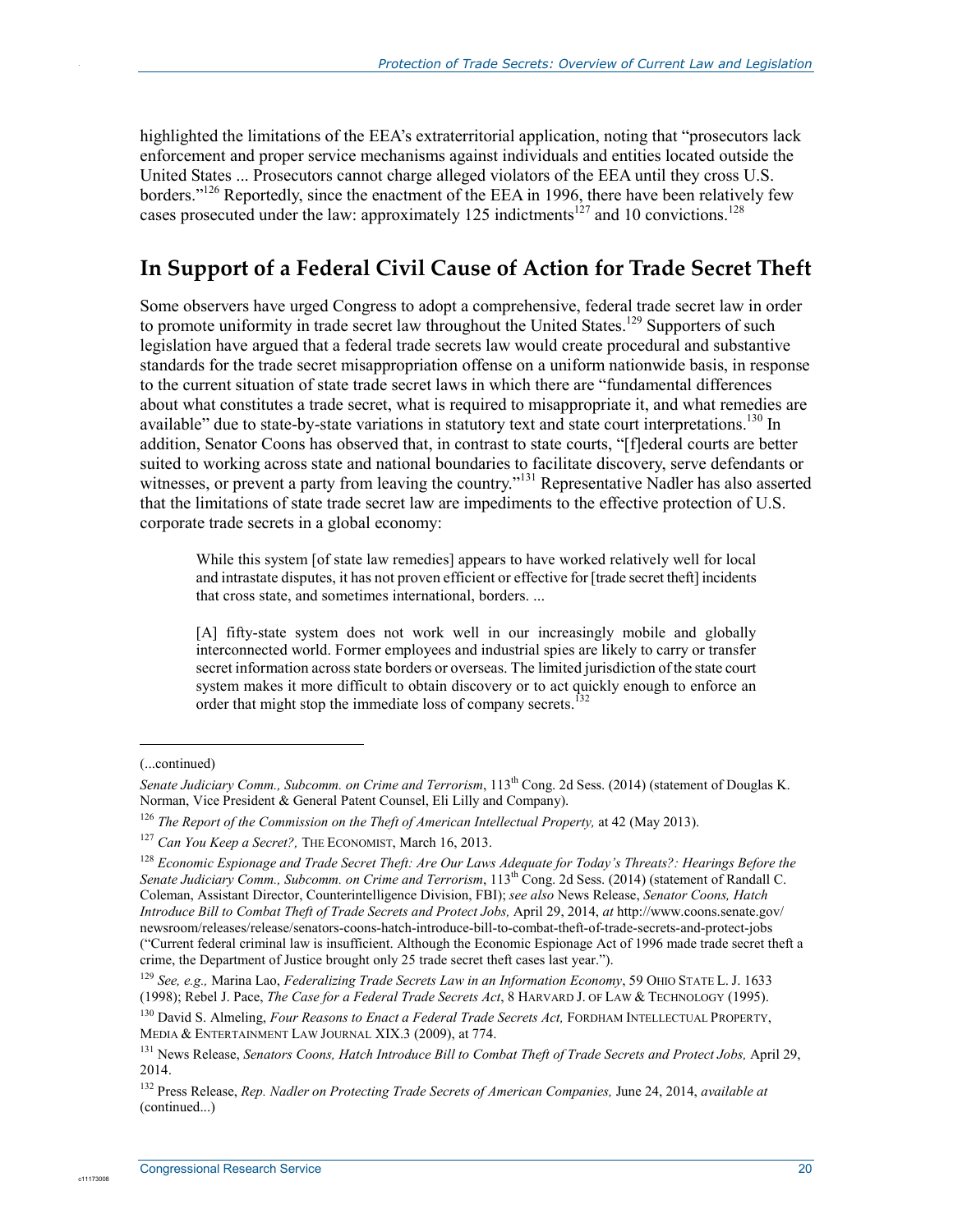Some commentators argue that trade secrets deserve to receive the same robust legal protections available to the three other types of intellectual property.133 For example, owners of patents, copyright, and trademarks have the right to file a lawsuit against infringers in federal court to recover damages and possibly to enjoin further infringement, and yet there is no similar right afforded to trade secret owners,<sup>134</sup> despite the fact that trade secrets are often considered by many companies as their most valuable and important intellectual property asset.<sup>135</sup> Instead, at the federal level, companies must rely on the federal government (and its limited resources) to enforce their trade secret rights.

Supporters of a federal civil remedy for trade secret misappropriation believe that Congress should empower federal courts to issue ex parte orders to seize stolen trade secrets in certain limited circumstances, such as "to prevent an imminent misappropriation, the dissemination of a stolen trade secret, and to preserve evidence."<sup>136</sup> However, they note that any legislation should contain proper safeguards to prevent abuse of the ex parte process, "including damages in the event of wrongful seizure and protection of the information seized to protect against inappropriate access to the information."<sup>137</sup>

Finally, it has been asserted that "the United States has not consistently received cooperation from international jurisdictions in protecting trade secrets in part because it does not have its own federal civil statute to reference in encouraging the adoption and enforcement of similar legislation by its treaty partners."<sup>138</sup>

### **In Opposition to a Federal Civil Trade Secret Remedy**

The establishment of a federal civil trade secret remedy has many proponents, yet there have been some opposing views. In 2007, the Trade Secrets Committee of the American Intellectual

1

.

 $^{138}$  *Id.* 

<sup>(...</sup>continued)

http://nadler.house.gov/press-release/rep-nadler-protecting-trade-secrets-american-companies.

<sup>&</sup>lt;sup>133</sup> *Id.* (noting that U.S. law "already protect[s] trademarks, copyrights, and patents through federal civil remedies. It is time to do the same for trade secrets."); *Economic Espionage and Trade Secret Theft: Are Our Laws Adequate for Today's Threats?: Hearings Before the Senate Judiciary Comm., Subcomm. on Crime and Terrorism*, 113th Cong. 2d Sess. (2014) (statement of Drew Greenblatt, President and Owner, Marlin Steel Wire Products) ("Despite their strategic economic importance, trade secrets misappropriation is the only form of U.S. intellectual property violation for which the owner lacks access to federal court. This leaves U.S. firms without a key tool to prevent trade secret theft and recover any losses.").

<sup>134</sup> *Trade Secrets: Promoting and Protecting American Innovation, Competitiveness and Market Access in Foreign Markets: Hearings Befor*e *the House Judiciary Comm., Subcomm. on Courts, Intellectual Property and Internet,* 113th Cong. 2d Sess. (2014) (statement of Thaddeus Burns, Senior Counsel, General Electric, on behalf of the Intellectual Property Owners Association).

<sup>135</sup> U.S. Chamber of Commerce, *The Case for Enhanced Protection of Trade Secrets in the Trans-Pacific Partnership Agreement,* at 10; *see also* David Kappos, *Trade Secrets: Promise of Federal Protection Brings New Hope for Critical IP Law,* TheHill.com, June 30, 2014, *at* http://thehill.com/blogs/congress-blog/technology/210848-trade-secretspromise-of-federal-protection-brings-new-hope ("Despite accounting for an average of two-thirds of U.S. companies' information value, trade secrets suffer from extremely limited recognition under federal law.").

<sup>136</sup> *Trade Secrets: Promoting and Protecting American Innovation, Competitiveness and Market Access in Foreign Markets: Hearings Befor*e *the House Judiciary Comm., Subcomm. on Courts, Intellectual Property and Internet,* 113th Cong. 2d Sess. (2014) (statement of Thaddeus Burns, Senior Counsel, General Electric, on behalf of the Intellectual Property Owners Association).

 $^{137}$  *Id.*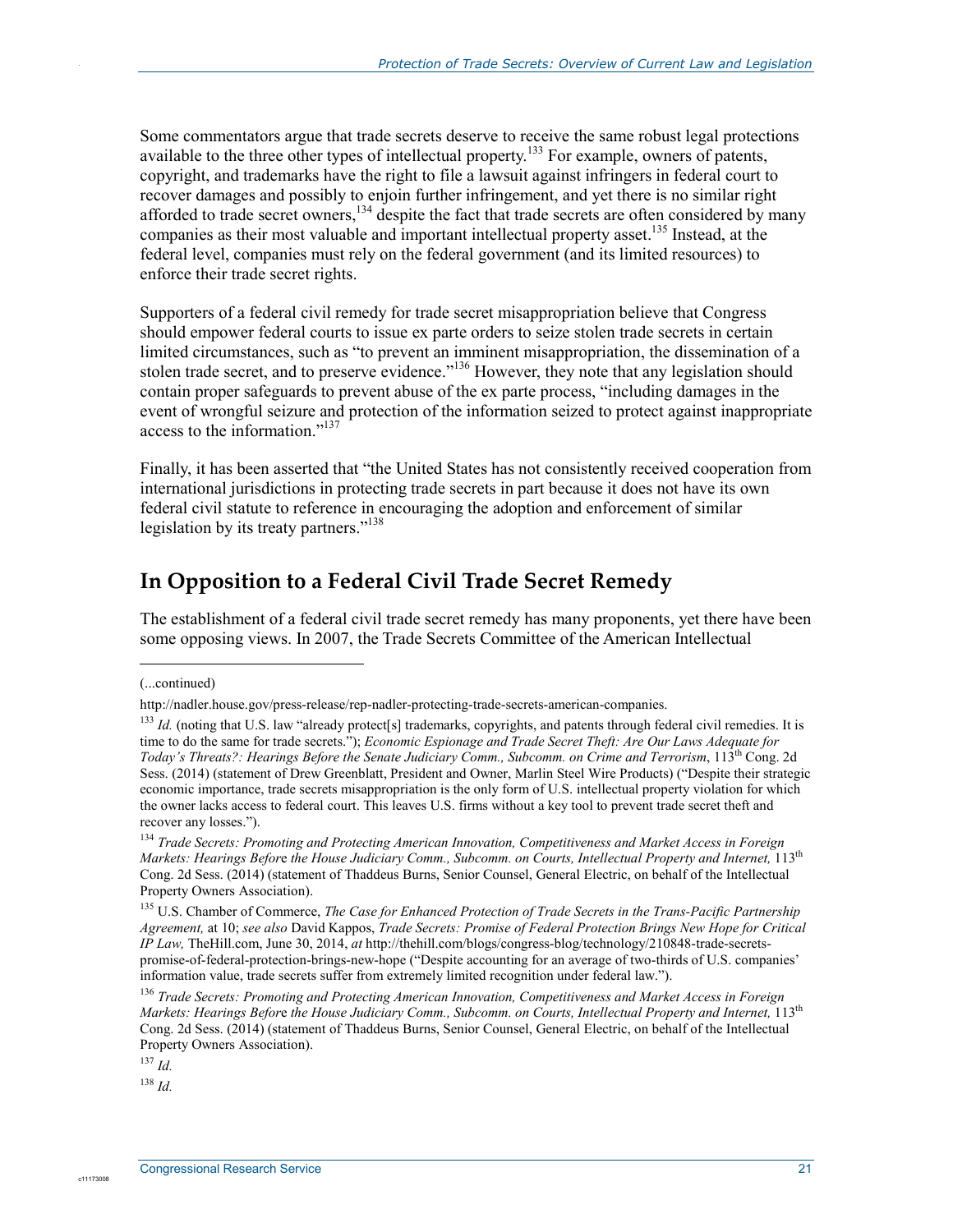Property Law Association (AIPLA) issued a report that advised against federalizing trade secret law, in part out of a concern that such action may create additional burdens and costs upon the federal judiciary:

The Committee believes that the problem of disparate state trade secret laws may have been overstated, because the various state statutes share much in common, especially those based upon the Uniform Trade Secrets Act (UTSA). Furthermore, many trade secret cases are already heard in federal court through diversity or supplemental jurisdiction, providing at least federal procedure, if not substantive law, benefits to private litigants. Others have argued, and the Committee agrees, that the current state regulation of trade secrets, although far from perfect, is functioning adequately and that federalizing state trade secret law would, therefore, needlessly burden the already overworked federal judiciary.<sup>139</sup>

However, AIPLA has since changed its position on this matter, as revealed in an April 2013 letter to the U.S. Intellectual Property Enforcement Coordinator (IPEC). In response to the IPEC's request for public comments for an administration legislative review related to economic espionage and trade secret theft, the President of AIPLA wrote that because of the increase in foreign trade secret theft in recent years, "AIPLA believes that the time has come to consider a federal civil remedy for international trade secret misappropriation."140 Furthermore, the AIPLA letter argued that "[a]ny federal legislation should not preempt state trade secret laws, but should instead complement them and should provide jurisdiction for civil actions involving claims involving the international theft of trade secrets."<sup>141</sup>

Two law school professors have urged Congress to reject several pieces of pending trade secret legislation (specifically, the Defend Trade Secrets Act of 2014 (DTSA) and the Trade Secrets Protection Act of 2014 (TSPA), which are discussed in detail in the following section of this report) because they believe that the bills "will create or exacerbate many existing legal problems but solve none."<sup>142</sup> The letter, dated August 26, 2014, was signed by 31 professors who teach intellectual property law, trade secret law, innovation policy, and information law throughout the United States. In the view of the law professors who wrote or signed the letter, the DTSA and TSPA, which would establish a new private cause of action under the EEA, are not necessary and could even cause unintentional harm, for the following five reasons:<sup>143</sup>

- 1. Effective and uniform state law already exists.
- 2. The legislation will damage trade secret law and jurisprudence by weakening uniformity while simultaneously creating parallel, redundant and/or damaging law.
- 3. The legislation could be used for anti-competitive purposes.

.

<sup>&</sup>lt;u>.</u> <sup>139</sup> American Intellectual Property Law Association, *Report of the AIPLA Trade Secrets Committee (2007)*, at 2, *available at* http://www2.aipla.org/MSTemplate.cfm?Section=Proposal\_to\_Federalize\_Trade\_Secret\_Law&Site= Trade\_Secret\_Law&Template=/ContentManagement/ContentDisplay.cfm&ContentID=7041.

<sup>140</sup> AIPLA Comments on Trade Secret Theft Strategy Legislative Review, April 22, 2013, at 2, *available at*  http://www.aipla.org/advocacy/executive/Documents/

AIPLA%20Letter%20to%20IPEC%20on%20Trade%20Secrets%20-%204.22.13.pdf.

 $^{141}$  *Id.* at 3.

<sup>&</sup>lt;sup>142</sup> Professors' Letter in Opposition to the "Defend Trade Secrets Act of 2014" (S. 2267) and the "Trade Secrets Protection Act of 2014" (H.R. 5233), August 26, 2014, *available at* http://cyberlaw.stanford.edu/files/blogs/ FINAL%20Professors%27%20Letter%20Opposing%20Trade%20Secret%20Legislation.pdf.

<sup>143</sup> *Id.* at 2-5.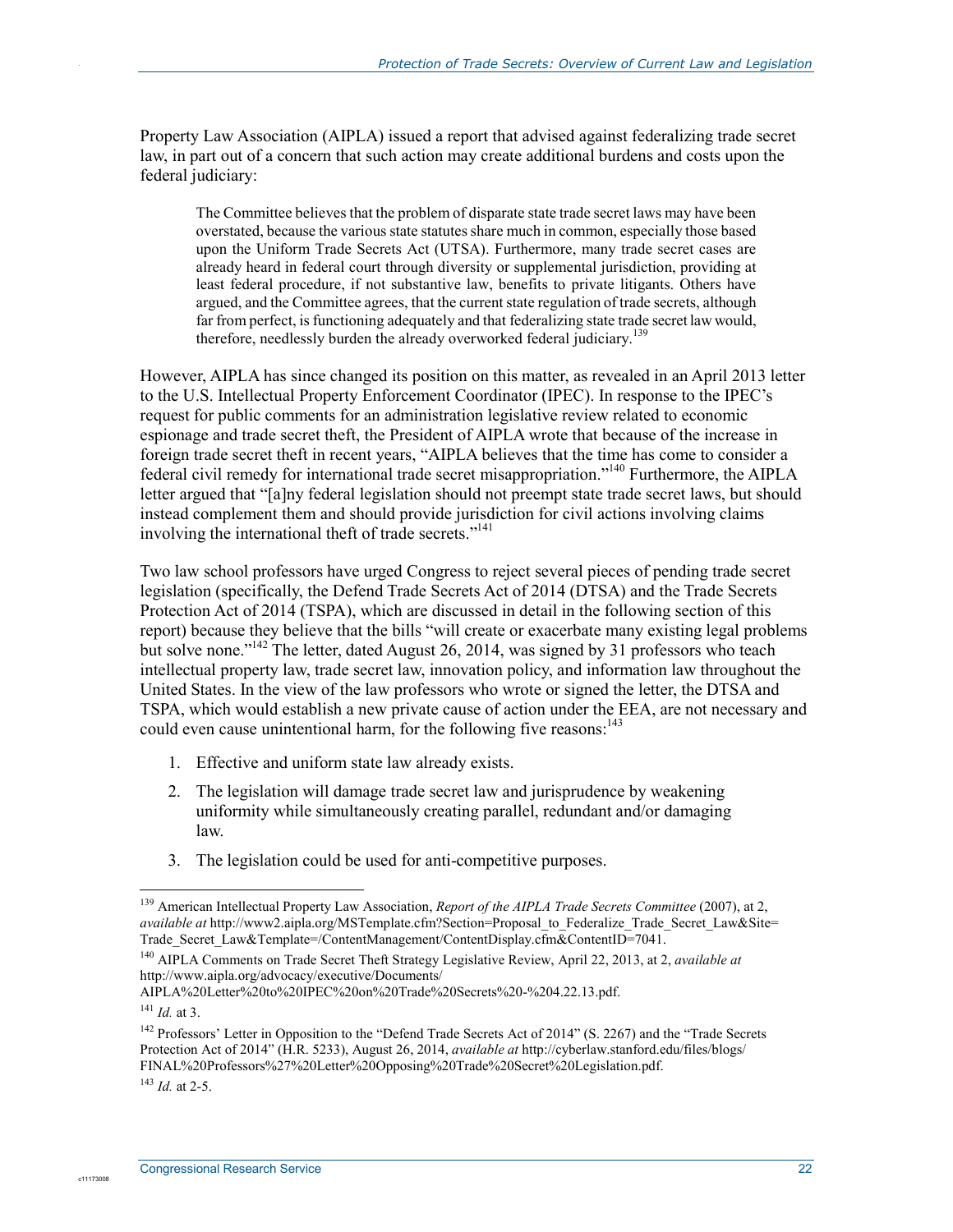- 4. The legislation increases the risk of accidental disclosure of trade secrets.
- 5. The legislation could have ancillary negative impacts on information access, business collaboration, and labor mobility.

The law professors' letter concludes by asserting that

The Acts are incomplete solutions because the definition of a trade secret under US (and international law) is limited and does not protect all of the information that may be the subject of cyber-espionage, or even all of the information that many businesses believe are trade secrets. The Acts are ill-advised because they focus on trade secret misappropriation instead of the bad acts of cyber-espionage and foreign espionage–*which is where Congress should focus its legislative efforts*. Finally, the Acts are dangerous because the many downsides explained above have no—not one—corresponding upside.<sup>144</sup>

An attorney who specializes in patent and trade secret litigation has identified two potential problems with federal legislation, such as the  $DTSA$ ,  $^{145}$  that does not expressly preempt state trade secret laws:

First, the need for the DTSA stems in part from state-by-state variations in trade secret laws and the transactional and substantive problems that such variations impose. The DTSA leaves those variations in place. Worse, the DTSA adds another law to the already cluttered landscape of 48 UTSA states (with their variations), two non-UTSA states, the federal Economic Espionage Act, and a federal common trade secret law.

Second, the DTSA opens a backdoor to common-law and other causes of action that are precluded in most states. The UTSA "displaces tort, restitutionary, and other laws…providing civil remedies for misappropriation of a trade secret." The DTSA doesn't displace anything.

Under the DTSA, trade secret plaintiffs would have the option of pursuing their claim in state or federal court and, if they choose federal court, the additional option of asserting duplicative causes of actions that aren't available in state courts.<sup>146</sup>

## **Legislation in the 113th Congress**

The following section summarizes the key provisions of legislative proposals that have been introduced in the  $113<sup>th</sup>$  Congress related to trade secret misappropriation.

### **S. 884, Deter Cyber Theft Act**

Introduced by Senator Carl Levin, the Deter Cyber Theft Act would require the Director of National Intelligence (DNI) to submit an annual report to Congress that identifies foreign countries that engage in economic or industrial espionage in cyberspace with respect to U.S. trade

1

c1117300

<sup>&</sup>lt;sup>144</sup> *Id.* at 6-7 (emphasis in original, citation omitted).

<sup>&</sup>lt;sup>145</sup> The DTSA has a "rule of construction" provision that expresses that Congress does not intend for the DTSA "to preempt any other provision of law." S. 2267, §2(e).

<sup>&</sup>lt;sup>146</sup> David S. Almeling, *Guest Post: Defend Trade Secrets Act – A Primer, an Endorsement, and a Criticism*, Patently-O, May 30, 2014, *at* http://patentlyo.com/patent/2014/05/secrets-endorsement-criticism.html.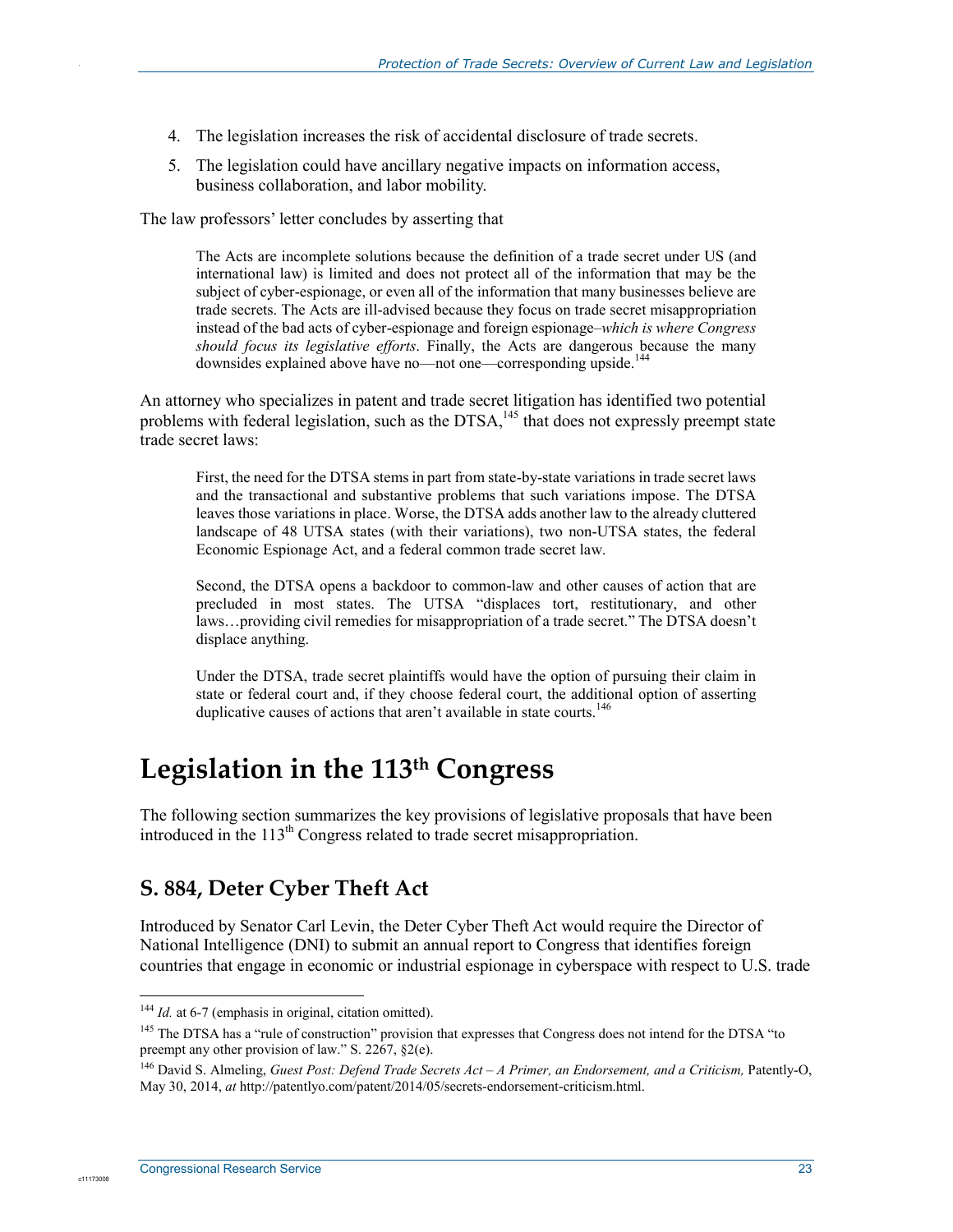secrets.<sup>147</sup> Countries that the DNI determines to have conducted the most egregious forms of such espionage are to be placed on a priority watch list. The report must also identify (1) technologies or proprietary information developed by U.S. businesses that have been the target of cyber theft, (2) goods and services made or provided using such technologies or proprietary information, and (3) foreign entities, including those owned or controlled by foreign governments, that engage in, support, facilitate, or benefit from the cyber theft of U.S. trade secrets. The legislation would then require the President to direct the U.S. Customs and Border Protection to exclude from entry into the United States any goods produced or exported by the foreign entities identified in the report, if the President has determined that such exclusion is necessary to enforce intellectual property rights or to protect the integrity of the Department of Defense supply chain.<sup>148</sup>

#### **H.R. 2281 / S. 1111, Cyber Economic Espionage Accountability Act**

Introduced in the House by Representative Mike Rogers and in the Senate by Senator Ron Johnson, the Cyber Economic Espionage Accountability Act would require the President to submit to Congress a list of foreign government officials or persons acting on behalf of a foreign government that the President determines, based on credible information, are responsible for cyber espionage of intellectual property of U.S. persons or have acted as an agent of, or on behalf of, a person in a matter relating to such cyber espionage activity.<sup>149</sup> The President would be required to update this list as necessary and make the list publicly available in unclassified form, although individuals may be listed in a classified annex if the President determines that it is vital for U.S. national security interests to do so.<sup>150</sup> The act would render any aliens appearing on this list ineligible to receive a visa to enter the United States or be admitted to the United States<sup>151</sup> and would require the Secretary of State to revoke an alien's current visa or other documentation if an alien is on the list.<sup>152</sup> However, the Secretary would be given the power to waive such ineligibility or revocation in order to comply with international obligations or for national security purposes.153 The act also contains several financial measures, including a provision that would require the President to

exercise all powers granted by the International Emergency Economic Powers Act ... to the extent necessary to freeze and prohibit all transactions in all property and interests in property of a person who is on the list ... if such property and interests are in the United States, come within the United States, or are or come within the possession or control of a United States person.<sup>154</sup>

Another financial provision would require the Secretary of the Treasury to include anyone who is "on the list of specially designated nationals and blocked persons maintained by the Office of Foreign Assets Control of the Department of the Treasury."<sup>155</sup>

1

.

 $147$  S. 884, §2(a).

<sup>148</sup> *Id.* §2 (b).

 $^{149}$  H.R. 2281, S. 1111, 83(a).

 $150$  *Id.* §3(b), (c).

<sup>151</sup> *Id.* §4(a).

 $152$  *Id.* §4(b).

<sup>153</sup> *Id.* §4(c).

 $^{154}$  *Id.*  $\frac{6}{3}$ (a).

 $^{155}$  *Id.*  $$5(c)$ .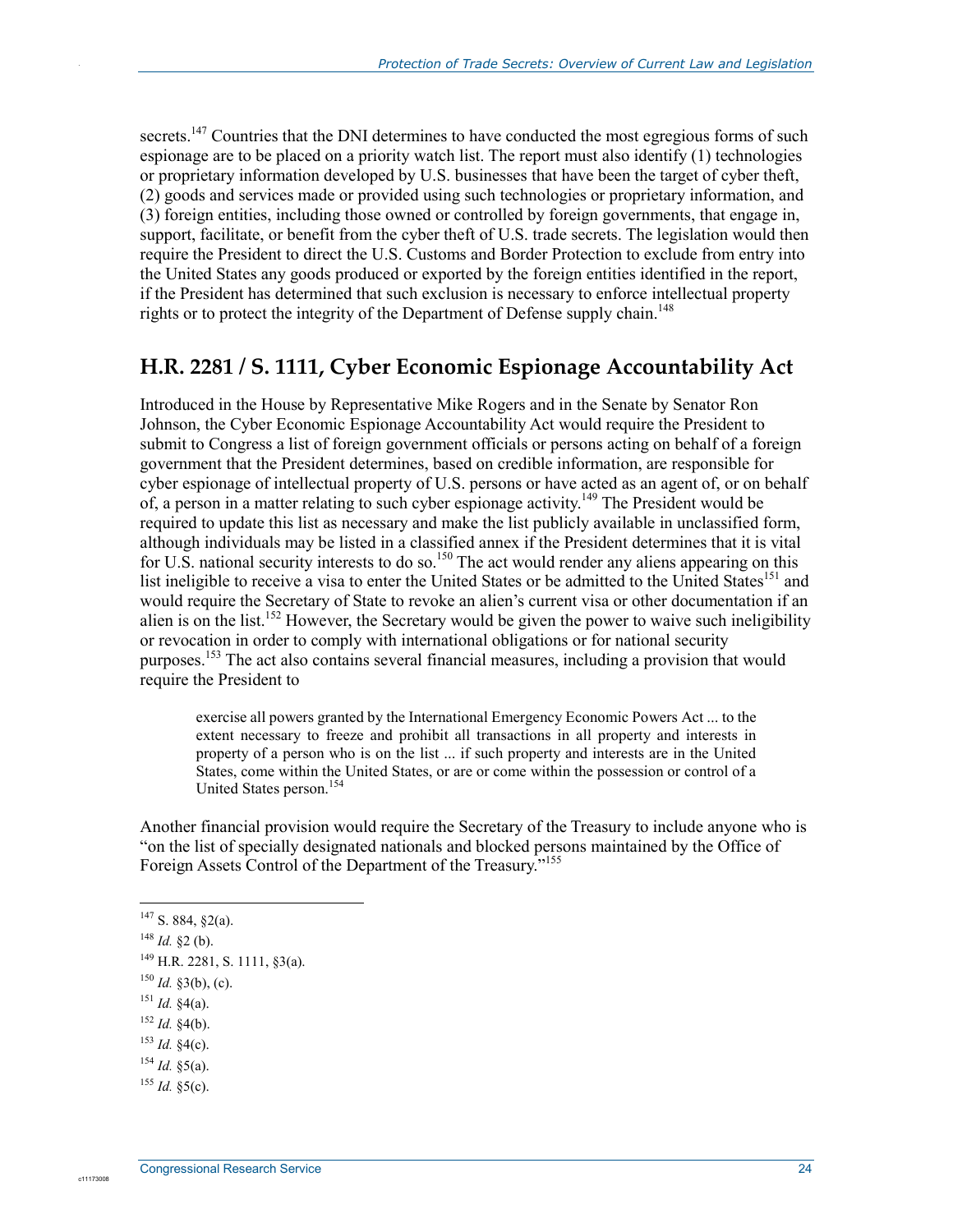### **S. 1770, the Future of American Innovation and Research (FAIR) Act of 2013**

Introduced by Senator Flake, the Future of American Innovation and Research (FAIR) Act would create federal civil liability for trade secret misappropriation in certain circumstances: extraterritorial misappropriation or misappropriation of U.S. trade secrets for the benefit of foreign entities. If enacted, the legislation would provide the owner of a "covered trade secret" with the right to bring a civil action in federal court against a person who misappropriates, threatens to misappropriate, or conspires to misappropriate, the trade secret, if that person either (1) is located abroad, or (2) is acting on behalf of, or for the benefit of, a foreign person.<sup>156</sup> In addition, the FAIR Act would apply to extraterritorial conduct if such foreign conduct, "either by itself or in combination with conduct within the territorial jurisdiction of the United States, causes or is reasonably anticipated to cause an injury" (1) within the United States or (2) to a U.S. person.157

In establishing this private cause of action, the bill includes several relevant definitions, including

- "Covered trade secret": a trade secret that is related to or included in a product or service that is used or reasonably anticipated to be used in interstate or foreign commerce.
- "Improper means": includes theft, bribery, misrepresentation, breach of a duty to maintain secrecy, and espionage through electronic or other means.
- "Misappropriate": (1) acquire a trade secret of another by improper means, if the person who acquires it knows or has reason to know that the acquisition is by improper means, or (2) disclose or use a trade secret without express or implied consent by a person who used improper means to acquire knowledge of the trade secret or, at the time of disclosure or use, the person knew or had reason to know that the trade secret was obtained through improper means or acquired under circumstances giving rise to a duty to maintain its secrecy.
- "Person": includes a natural person, corporation, estate, government, or any other legal or commercial entity.
- "Trade secret": any information, including a formula, pattern, compilation, program, device, method, technique, or process, that (1) derives independent economic value from not being generally known to the public, and (2) is the subject of reasonable efforts to maintain the secrecy of the information.<sup>158</sup>

The FAIR Act would authorize a court to issue the following types of remedies in this civil action:

- 1. An order for appropriate injunctive relief against the offending conduct.
- 2. An order requiring affirmative actions to be taken to protect a covered trade secret from further misappropriation.

1

c11173008

 $156$  S. 1770, §3(a).

<sup>157</sup> *Id.* §3(c).

<sup>158</sup> *Id.* §2.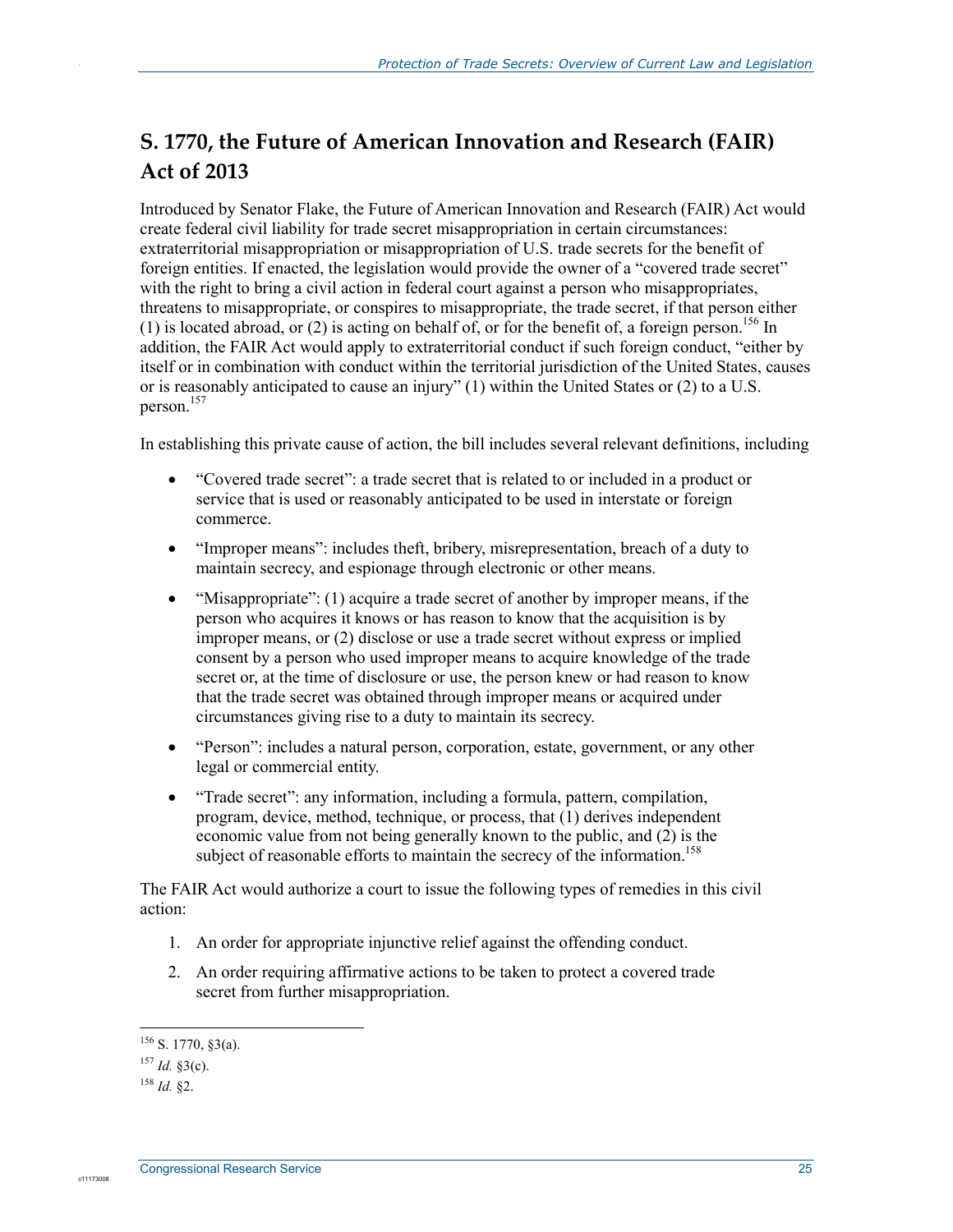- 3. An order requiring payment of a reasonable royalty for any ongoing disclosure or use of a covered secret (in a situation where the court finds that it would be unreasonable to prohibit further possession, disclosure, or use of the trade secret).
- 4. An award of damages for the actual loss caused by the misappropriation.
- 5. An award of damages for any unjust enrichment caused by the misappropriation that is not addressed in computing the damages for actual loss.
- 6. An award of punitive or exemplary damages (up to 2 times the award of damages in the two lines above) if the court finds that the trade secret was willfully or maliciously misappropriated.
- 7. An award of reasonable costs and attorney's fees to the prevailing party in the following three circumstances: (1) if a claim of misappropriation is made in bad faith, (2) if a motion to terminate an injunction is made or opposed in bad faith, and  $(3)$  if a trade secret is willfully or maliciously misappropriated.<sup>159</sup>

The FAIR Act includes an affirmative defense to the civil action if each alleged trade secret in the dispute was "readily ascertainable through proper means by other persons who did not already know the trade secret at the time of any alleged misappropriation, threat to misappropriate, or conspiracy to misappropriate.<sup>"160</sup> The bill would establish a three-year statute of limitations for this civil action; that is, a civil action cannot be initiated later than three years after the date on which the offending conduct "that forms the basis for the action was discovered or by the exercise of reasonable diligence should have been discovered."<sup>161</sup>

Finally, the FAIR Act would grant a court discretionary power, upon ex parte application, to issue an order that provides for the preservation of evidence in the civil action and the seizure of any property (including computers) used, in any manner or part, to commit or facilitate the commission of the misappropriation that is alleged in the civil action.<sup>162</sup> The seizure order would be carried out by a federal law enforcement officer (such as a U.S. marshal) and the seized items would be taken into the custody of the court.<sup>163</sup> This seizure order may only be issued if

- 1. the applicant provides a bond in an amount that the court determines is adequate to pay any damages for a wrongful seizure;
- 2. the court finds that specific facts clearly show that (A) an ex parte seizure order is the only adequate means of effectively causing the end of the offending conduct; (B) the applicant has not publicized the requested seizure; (C) the applicant is likely to succeed on the merits of the case; (D) the applicant will suffer an immediate and irreparable injury if the seizure is not ordered; (E) the matter to be seized is located at the place identified in the application; (F) the harm to the applicant that would be caused by denying the seizure order outweighs the harm to the legitimate interests of the person against whom seizure is sought that would be caused by issuing the seizure order; and (G) if the person

.

<sup>1</sup> <sup>159</sup> *Id.* §4.

 $160$  *Id.* §5(a)(2).

 $^{161}$  *Id.* §5(e).

<sup>&</sup>lt;sup>162</sup> *Id.* §6(a). The ex parte seizure order provision that appears in the FAIR Act appears to be modeled on existing procedures for seizing goods and counterfeit trademarks under the Trademark Act (15 U.S.C. §116(d)).  $163$  S. 1770,  $86(c)$ .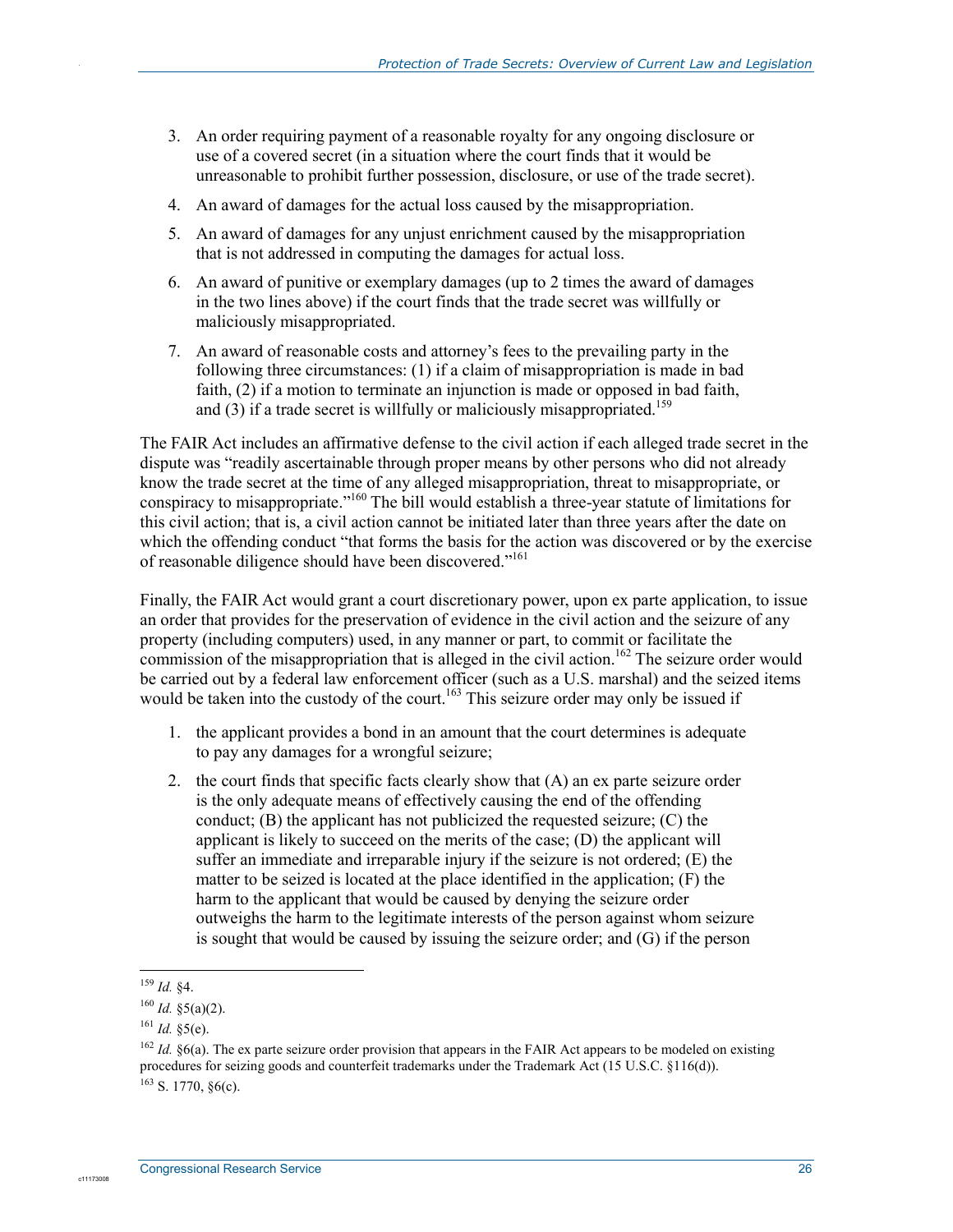whom seizure is sought would destroy, move, or hide the matter to be seized if the applicant were to notify that person in advance of such seizure.<sup>164</sup>

The FAIR Act would require the court to set a hearing date, between 3 days and 10 days after the seizure order is issued, for the court to determine whether the seized items should remain in the custody of the court. At the seizure hearing, the party that applied for the seizure order would have the burden of proving that the factual and legal grounds necessary to support the seizure order are still in effect; if that party fails to meet this burden, the court would be required to dissolve or modify the seizure order.<sup>165</sup>

The FAIR Act would authorize another cause of action available to a party that is injured by the seizure and that prevails in the civil action.<sup>166</sup> That party would be allowed to bring a civil action against the applicant for the seizure order to recover reasonable costs and attorney's fees incurred in the defense against the seizure order, and lost profits and punitive damages if the seizure order was sought in bad faith.

### **H.R. 2466, Private Right of Action Against Theft of Trade Secrets Act of 2013**

The Private Right of Action Against Theft of Trade Secrets Act of 2013, introduced by Representative Lofgren, would amend the Economic Espionage Act of 1996 to authorize any person who suffers injury due to a violation of the EEA's "theft of trade secrets" prohibition, 18 U.S.C. Section 1832, to file a federal civil action against the violator, in order to obtain "appropriate compensatory damages and injunctive relief or other equitable relief."<sup>167</sup> The act would also establish a "negative" definition of the phrase "without authorization," as the language is used in in Section 1832, to *exclude* "independent derivation or working backwards from a lawfully obtained known product or service to divine the process which aided its development or manufacture." Thus, a person who discerns the subject matter of a trade secret through independent discovery or reverse-engineering would not be considered to have violated the "without authorization" element of Section 1832.<sup>168</sup> Note that this legislation would not amend 18 U.S.C. Section 1831, the EEA's "economic espionage" provision; thus, under this act, a victim of foreign economic espionage would not be given a right to file a civil action for a violation of Section 1831.

#### **S. 2384, Deter Cyber Theft Act of 2014**

Introduced by Senator Carl Levin on May 22, 2014, S. 2384, Deter Cyber Theft Act of 2014, is a new version of S. 884, Deter Cyber Theft Act, that he had sponsored in the first session of the  $113<sup>th</sup>$  Congress. Senator Levin explained that the revised legislation was in response "to" overwhelming and indisputable evidence of large scale cyber intrusions by the Government of China into the computer networks of private U.S. companies for the purpose of stealing valuable

1

c1117300

 $164$  *Id.* §6(b).

<sup>165</sup> *Id.* §6(e).

<sup>166</sup> *Id.* §6(f).

<sup>&</sup>lt;sup>167</sup> H.R. 2466, §2, adding a new subsection (c) to 18 U.S.C. §1832.

<sup>168</sup> *Id.* §2, adding a new subsection (d) to 18 U.S.C. §1832.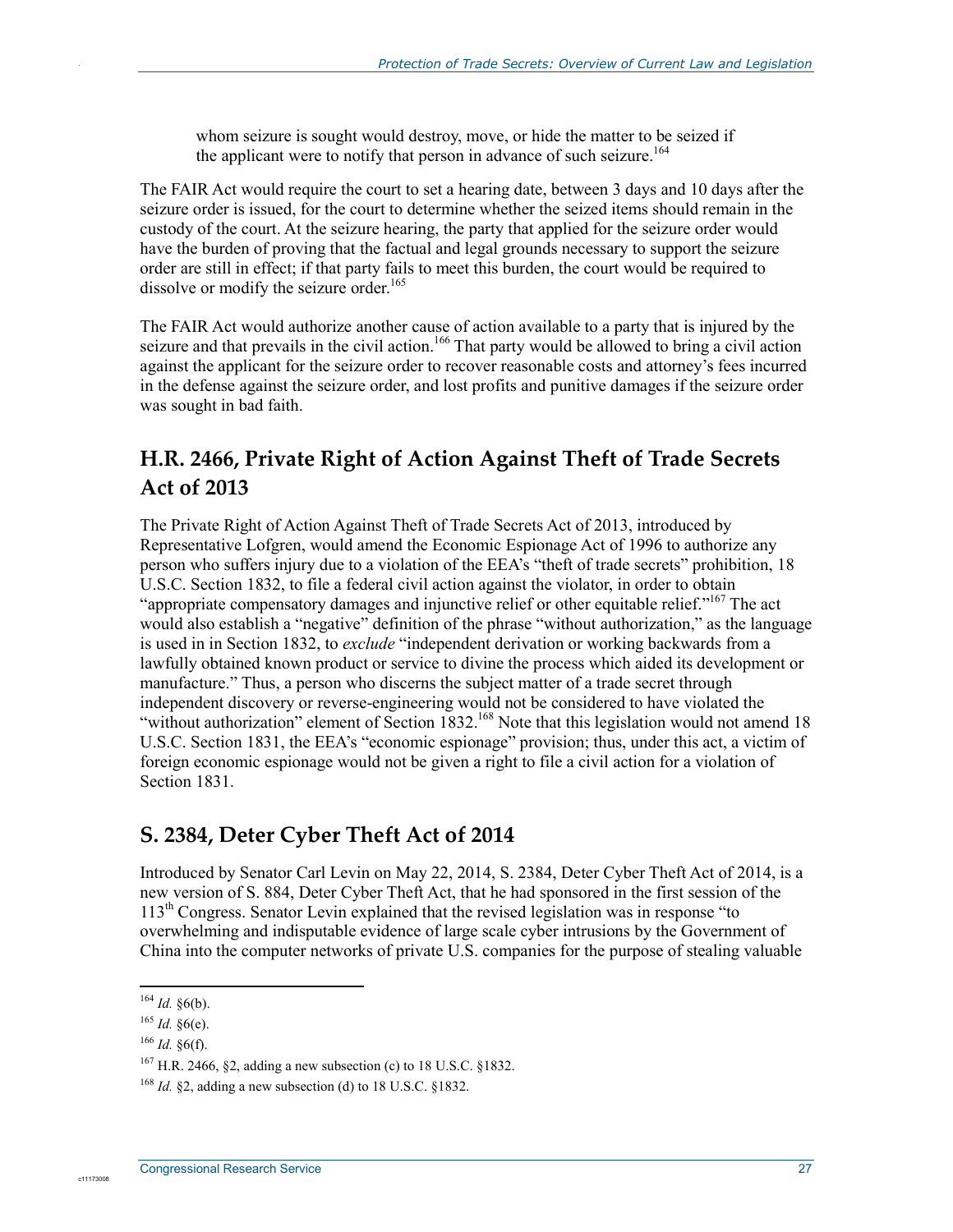intellectual property and proprietary information."169 One difference between S. 884 and S. 2384 is that the new version of the act would require the President, rather than the Director of National Intelligence, to annually submit to Congress the watch list of foreign countries that engage in economic or industrial espionage in cyberspace with respect to U.S. trade secrets or proprietary information.170 Another difference is that S. 884 would require the President to direct the U.S. Customs and Border Protection to block the importation of certain articles that are produced or exported by the foreign entities named on the watch list, whereas S. 2384 would instead authorize the President, pursuant to the International Emergency Economic Powers Act, to block and prohibit all transactions in property, and interests in property, of foreign persons that the "President determines knowingly requests, engages in, supports, facilitates, or benefits from the significant appropriation, through economic or industrial espionage in cyberspace, of technologies or proprietary information developed by United States persons," if such property and interests in property are (1) in the United States; (2) come within the United States; or (3) are, or come within, the possession or control of a U.S. person.171 (This sanction is similar to that proposed in S. 1111, the Cyber Economic Espionage Accountability Act, described above.)

### **S. 2267, the Defend Trade Secrets Act of 2014**

Senator Coons introduced the Defend Trade Secrets Act of 2014 (DTSA) on April 29, 2014. He argued that the legislation would "finally give trade secrets the same legal protections that other forms of critical intellectual property already enjoy" (in terms of allowing the rights holder to bring lawsuits in federal court against those who violate their rights).<sup>172</sup>

The DTSA would create a private cause of action in federal courts for trade secret owners to sue misappropriators. Unlike the FAIR Act that encompasses extraterritorial misappropriation, the DTSA would apply only to acts that occur within the territorial jurisdiction of the United States. The DTSA would establish the new private right of action by rewriting the provision of the EEA that currently authorizes the Attorney General to bring a civil action to obtain "appropriate injunctive relief" against any violation of the EEA, codified at 18 U.S.C. Section 1836. However, the changes proposed by the DTSA would amend Section 1836 to omit the Attorney General's power to initiate civil proceedings to enjoin violations. It is unclear whether the sponsors of the bill intended this outcome or whether it is an inadvertent oversight in legislative drafting.

The DTSA would allow an owner of a trade secret to bring a private civil action if the person is aggrieved by either of the two primary offenses under the EEA:  $18$  U.S.C. Section  $1831(a)$ (economic espionage) or Section 1832(a) (theft of trade secrets).<sup>173</sup> The trade secret owner would also have the right to file a lawsuit if the owner suffers a misappropriation of a trade secret that is related to a product or service used in, or intended for use in, interstate or foreign commerce.<sup>174</sup> The legislation would amend the EEA's definition section (18 U.S.C. Section 1839) to include

c1117300

<sup>1</sup>  $169$  160 CONG. REC. S3297 (daily ed. May 22, 2014) (statement of Sen. Levin).

 $170$  S. 2384, §2(a).

 $171$  *Id.*  $$2(b)$ .

<sup>&</sup>lt;sup>172</sup> News Release, *Senator Coons, Hatch Introduce Bill to Combat Theft of Trade Secrets and Protect Jobs, April 29,* 2014.

 $173$  S. 2267, §2(a), adding new 18 U.S.C. §1836(a)(1)(A).

<sup>174</sup> *Id.* §2(a), adding new 18 U.S.C. §1836(a)(1)(B).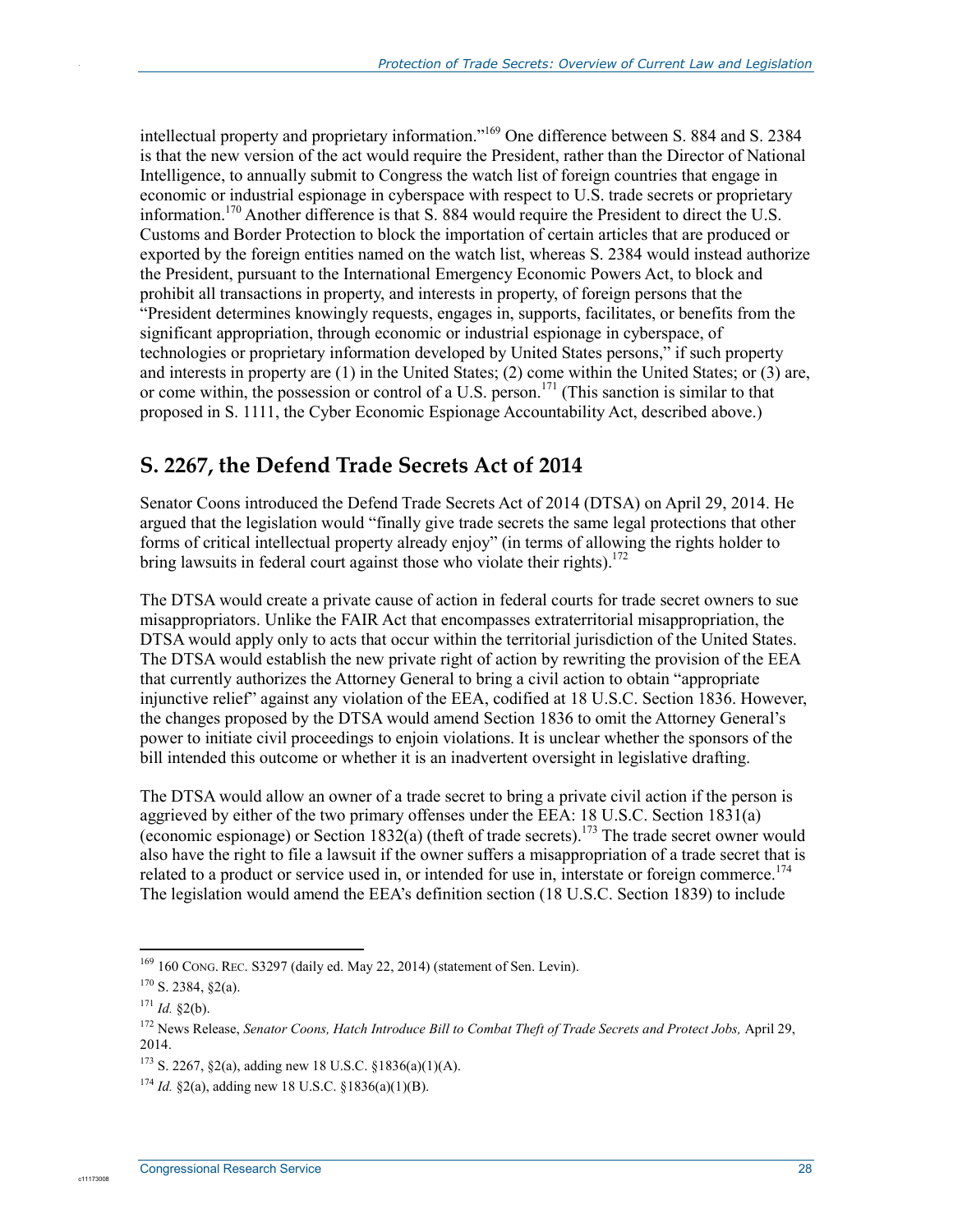definitions of the terms "misappropriation" and "improper means" that closely mirror those found in the FAIR Act.<sup>175</sup>

Similar to the FAIR Act, the DTSA would provide a court with the power to issue civil ex parte orders for the preservation of evidence and the seizure of any property used, in any manner or part, to commit or facilitate the commission of a violation of the EEA.<sup>176</sup> The DTSA includes a few conditions that would limit the scope of the seizure order, including that the order may not allow the "seizure of any property that is merely incidental to the alleged violation unless necessary to preserve evidence," and that the order "shall provide for the seizure of any property in a manner that, to the extent possible, does not interrupt normal and legitimate business operations unrelated to the trade secret."177 The DTSA would also adopt the same procedural requirements for ex parte applications for seizure orders as the ones that currently govern the seizure of goods and counterfeit trademarks under the Trademark Act of 1946 (15 U.S.C. Section  $1116$ .  $178$ 

The legislation would empower a court to offer similar remedies for trade secret misappropriation as those proposed by the FAIR Act, including injunctive relief, damages, punitive damages of up to 3 times the amount of damages (note that the FAIR Act would cap exemplary damage awards to an amount not more than 2 times the damages amount), and reasonable attorney's fees. Unlike the FAIR Act's three-year statute of limitations, the DTSA would establish a five-year limitations period.

Finally, the DTSA includes a "rule of construction" provision $179$  that declares that nothing in the DTSA shall be construed (1) to preempt any other provision of law or (2) to modify the EEA's existing rule of construction (codified at 18 U.S.C. Section 1838) stating that the EEA does not preempt or displace any civil or criminal remedies provided by federal or state law for the misappropriation of a trade secret.

### **H.Res. 643, Calling for Further Defense Against the People's Republic of China's State-sponsored Cyber-enabled Theft of Trade Secrets**

Introduced by Representative Chabot, this House resolution calls on

- 1. the President to aggressively implement and coordinate the Strategy on Mitigating the Theft of United States Trade Secrets;
- 2. the People's Republic of China (PRC) to end the practice of cyber-enabled espionage against U.S. firms and to cooperate in cybersecurity efforts with the United States;

1

c1117300

<sup>175</sup> *Id.* §2(b), amending 18 U.S.C. §1839. Note that the EEA's definition section already includes an expansive definition of "trade secret" as well as "owner" (includes a person or entity).

<sup>176</sup> *Id.* §2(a), adding new 18 U.S.C. §1836(a)(2).

<sup>177</sup> *Id.* §2(a), adding new 18 U.S.C. §1836(a)(2)(A)(ii).

<sup>178</sup> *Id.* §2(a), adding new 18 U.S.C. §1836(a)(2)(B).

 $179$  *Id.*  $$2(e)$ .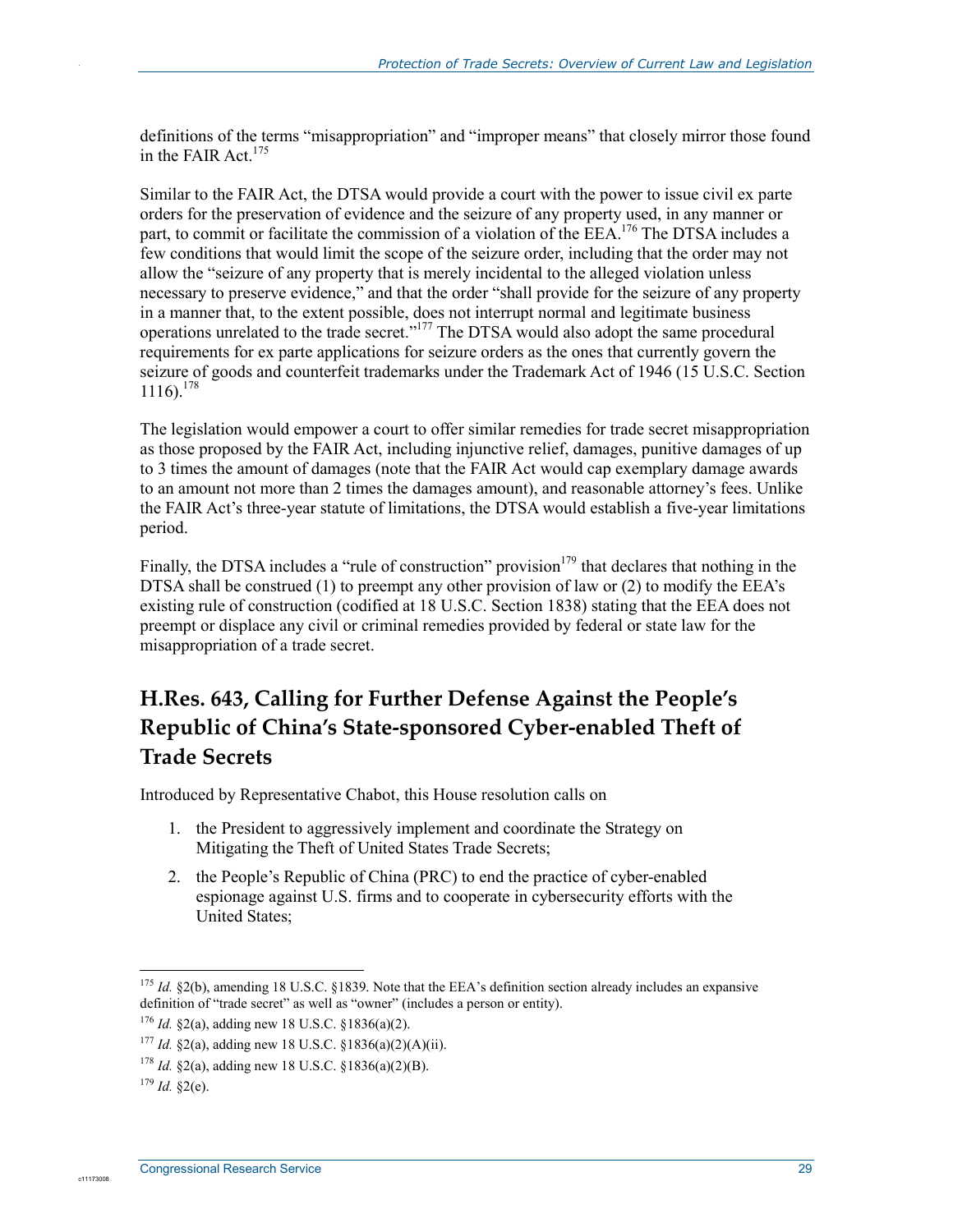- 3. the Department of Justice to advance investigations into cyber espionage by actors originating in the PRC;
- 4. the U.S. government to condemn cyber-enabled espionage for the purposes of stealing intellectual property and trade secrets, pursue counter intelligence capacities, and prosecute such individuals should they enter U.S. territory;
- 5. the U.S. Trade Representative to estimate the loss from cyber theft, compile a list of actors that cause the most damage to U.S. firms, and pursue a dispute settlement case at the World Trade Organization;
- 6. the U.S. Office of the National Counterintelligence Executive to update the unclassified report to Congress on Foreign Economic Collection and Industrial Espionage in 2009-2011;
- 7. the Department of Defense (DOD) to restrict military-to-military contacts with the People's Liberation Army;
- 8. the Federal Bureau of Investigation and the Department of Homeland Security to expand warnings to U.S. companies about the large array of tools used by actors originating in the PRC to illicit trade secrets;
- 9. the DOD and the Department of State to provide briefings of the U.S.-China cybersecurity working group meetings in 2013; and
- 10. Federal departments and agencies to expand cooperation with allies and partners to better coordinate defense against cyber threats.

#### **H.R. 5103, Chinese Communist Economic Espionage Sanctions Act**

The Chinese Communist Economic Espionage Sanctions Act, introduced by Representative Rohrabacher, expresses the sense of Congress that the Chinese Communist Party and the China government should be condemned for conducting cyber and economic espionage against the United States.<sup>180</sup> The act also calls for the freezing of assets of certain Chinese entities and persons as well as denying them admission into the United States. Section 4(a) of the act would require the President to block and prohibit all transactions in property and property interests of a "covered Chinese state-owned enterprise" or a person who is a member of the board of directors, an executive officer, or a senior official of such enterprise, if those property and property interests are in the United States, come within the United States, or are within the possession or control of a U.S. person.<sup>181</sup> The legislation defines "covered Chinese state-owned enterprise" to mean an enterprise that "(A) is organized under the laws of the People's Republic of China, including a foreign branch of such enterprise; and (B) is owned or controlled by the Government of the People's Republic of China or the Chinese Communist Party."<sup>182</sup> The act would make an alien ineligible to receive a visa and ineligible for U.S. admission if the alien is a member of the board of directors, an executive officer, or a senior official of a covered Chinese state-owned enterprise.<sup>183</sup> Finally, the act would direct the Secretary of State to revoke the visa or other documentation of any alien who would be ineligible to receive the visa or documentation as a

1

c11173008

 $180$  H.R. 5103, 83.

<sup>181</sup> *Id.* §4(a).

 $182$  *Id.*  $\frac{4}{9}(d)(1)$ .

 $183$  *Id.*  $85(a)$ .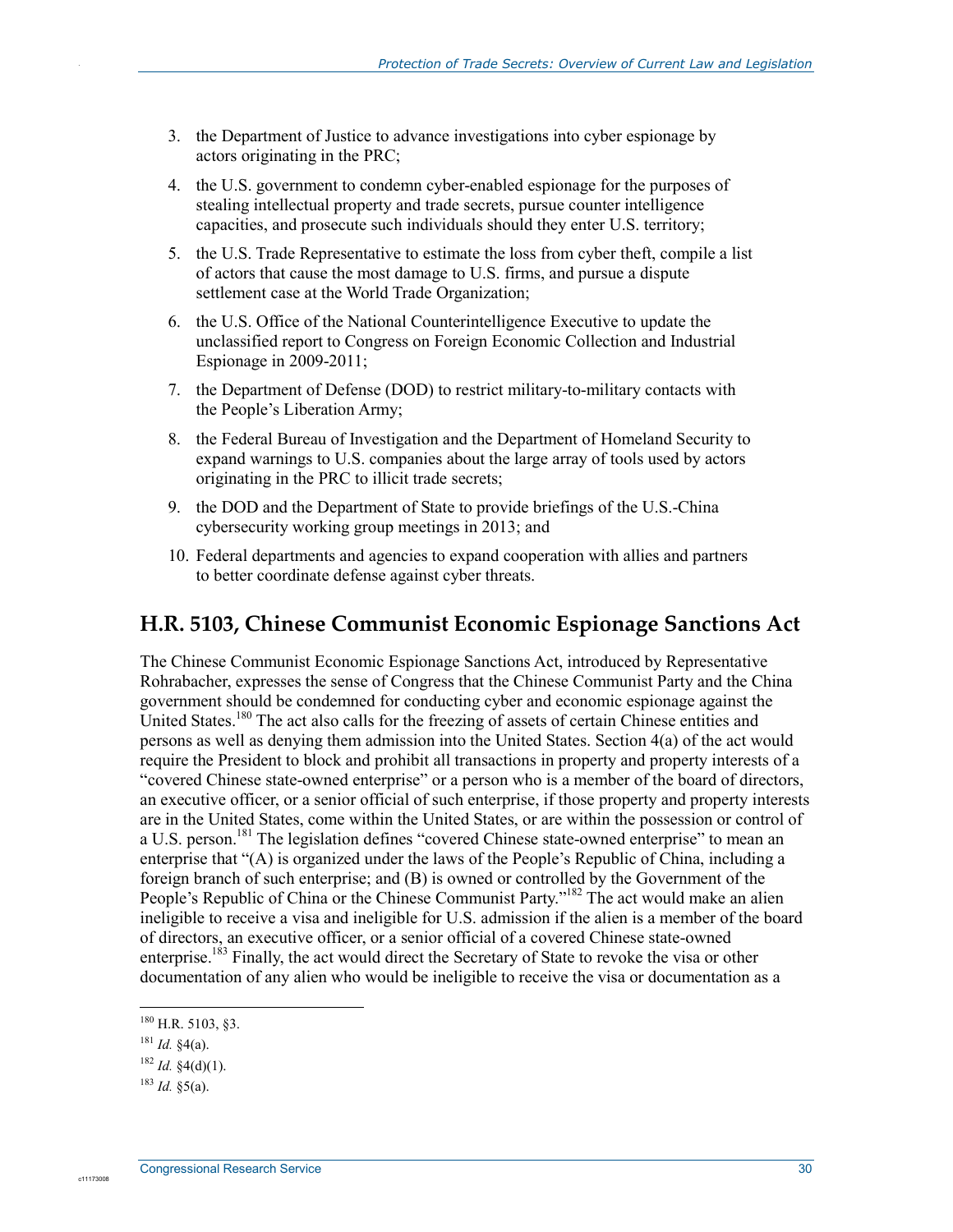result of the act.<sup>184</sup> (These immigration-related consequences are similar to those proposed in H.R. 2281, the Cyber Economic Espionage Accountability Act, described above.)

#### **H.R. 5233, Trade Secrets Protection Act of 2014**

Introduced by Representative Holding on July 29, 2014, the Trade Secrets Protection Act of 2014 is a companion bill to S. 2267, the Defend Trade Secrets Act (DTSA) of 2014. While substantially similar in many respects to the Senate bill, there also are several significant differences, as described below.

Like the DTSA, H.R. 5233 would amend the civil proceedings section of the EEA (18 U.S.C. Section 1836) to provide a trade secret owner with the right to bring a federal civil action to obtain injunctive and monetary relief "if the person is aggrieved by a misappropriation of a trade secret that is related to a product or service used in, or intended for use in, interstate or foreign commerce."185 However, unlike the DTSA that entirely rewrites Section 1836 and—perhaps due to an unintentional drafting error—*omits* the current statutory provision that authorizes the Attorney General to initiate civil proceedings to enjoin violations, H.R. 5233 would amend 18 U.S.C. Section 1836 by inserting the new private civil action as subsection (b) and would leave unchanged the original subsection (a) that pertains to the Attorney General's power to seek injunctive relief in a civil action.

H.R. 5233 also contains several provisions that were included in response<sup>186</sup> to concerns raised about seizure provisions included in previously introduced legislation, including the DTSA and the FAIR Act. As previously described, the DTSA would allow a court to issue an order, based on an ex parte motion, to preserve evidence and seize any property used, in any manner or part, to commit or facilitate the commission of a violation of the EEA. One of the witnesses at a House Judiciary subcommittee hearing held in June 2014 explained that while his company supported the establishment of a robust federal trade secrets law, he was worried that this seizure remedy was overbroad and that it might harm property owned by "innocent third parties" such as his company that hosts its customers' data in the Internet "cloud":

salesforce.com relies on the Internet to provide a variety of software as a service. ... Our customers' data and our software are stored in large storage arrays that we call pods. ... Individual customer data at the physical level is intermixed with data of other customers according to complex algorithms that take into account workloads, access speed and security. While an individual customer's data may be arrayed across dozens or hundreds of storage devices intermixed with others' data, no customer has the ability to access the other customer's data without that customer's permission. ...

The problem with the seizure provisions included in many proposals we have seen for a federal trade secret law is they do not take into account this new and increasingly common way of doing business over the Internet. Rather, all of the proposals are based off of normal seizure rules in trademark counterfeiting statutes and copyright statutes and in Federal Rule of Civil Procedure 65. These rules and statutes were originally drafted before there was an

1

 $184$  *Id.* §5(b).

<sup>185</sup> H.R. 5233, §2(a), *adding new* 18 U.S.C. §1836(b)(1).

<sup>&</sup>lt;sup>186</sup> Tamlin Bason, *House Trade Secret Bill Tightens Seizure Standards Relative to Counterpart Senate Bill, BNA's* PATENT, TRADEMARK & COPYRIGHT JOURNAL, July 30, 2014 (citing a spokesperson for Democratic Members of the House Judiciary Committee).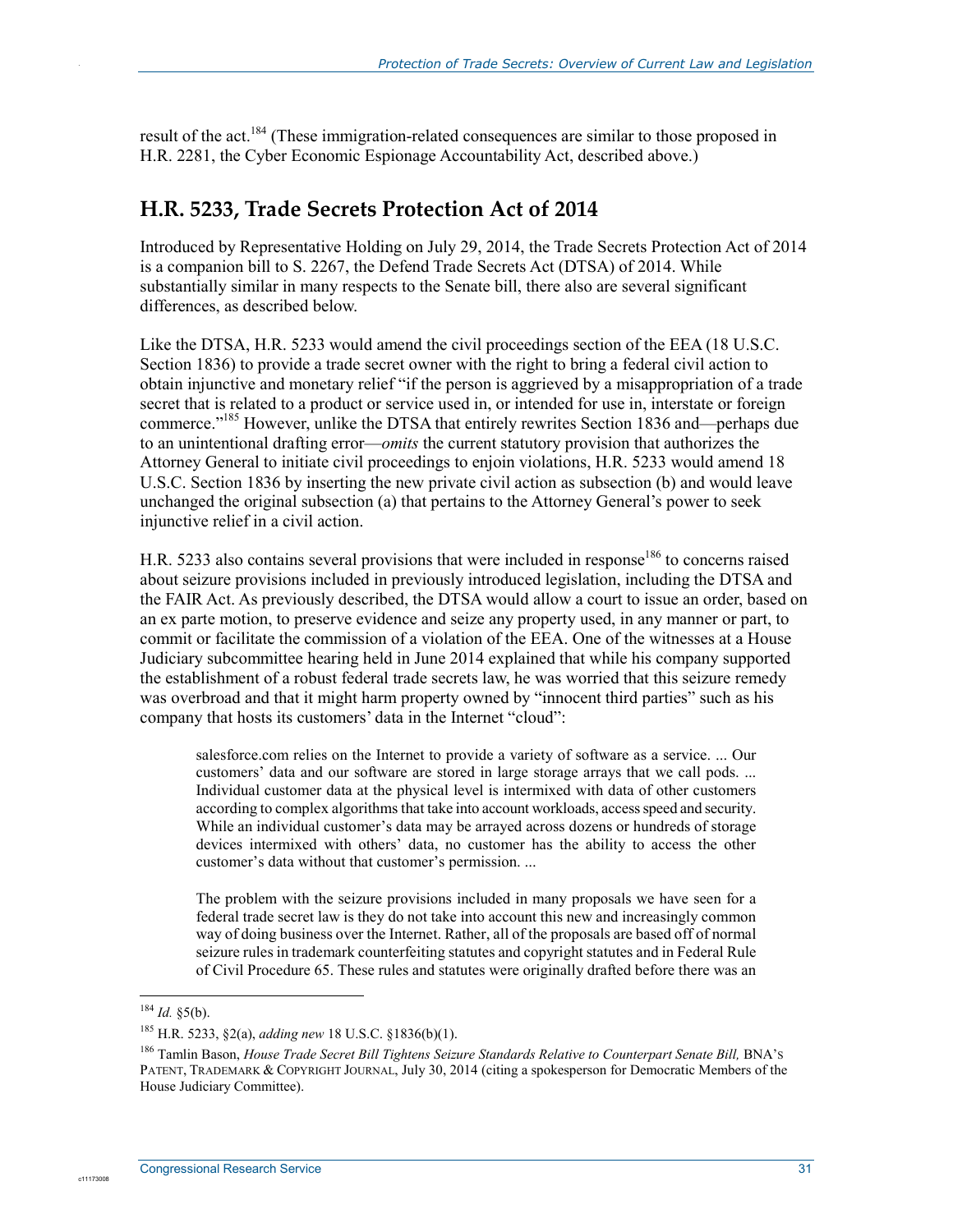Internet and, in some instances, were first drafted when computer disk drives had not even been invented.<sup>187</sup>

H.R. 5233 includes a narrower seizure provision that contains several provisions intended to address this alleged problem in the DTSA. Specifically, the legislation would allow a seizure order to issue only if the court finds that the following statements are correct:<sup>188</sup>

- 1. an order issued pursuant to Rule 65(b) of the Federal Rules of Civil Procedure (authorizing temporary restraining order) would be inadequate because the party to which the order would be issued would evade, avoid, or otherwise not comply with such an order;
- 2. an immediate and irreparable injury will occur if such seizure is not ordered;
- 3. the harm to the applicant of denying the application outweighs the harm to the legitimate interests of the person against whom seizure would be ordered if granting the application and substantially outweighs the harm to any third parties who may be harmed by such seizure;
- 4. the applicant is likely to succeed in showing that the person against whom seizure would be ordered misappropriated the trade secret and is in possession of the trade secret;
- 5. the application describes with reasonable particularity the matter to be seized and, to the extent reasonable under the circumstances, identifies the location where the matter is to be seized;
- 6. the person against whom seizure would be ordered, or persons acting in concert with such person, would destroy, move, hide, or otherwise make such matter inaccessible to the court, if the applicant were to proceed on notice to such person; and
- 7. the applicant has not publicized the requested seizure.

In addition, H.R. 5233 would require that any such seizure order "minimizes any interruption of the business operations of third parties and, to the extent possible, does not interrupt those legitimate business operations of the person accused of misappropriating the trade secret that are unrelated to the trade secret that has allegedly been misappropriated."<sup>189</sup> In addition, H.R. 5233 would establish a cause of action against the seizure order applicant for anyone who suffers damage caused by wrongful or excessive seizure.<sup>190</sup>

Observers have praised the inclusion of these safeguard measures in H.R. 5233, stating that,

These protections are as important to the legislation as the ability to obtain a seizure order. The protections will prevent fishing expeditions. They will also ensure that a third party that

1

c1117300

<sup>187</sup> *Trade Secrets: Promoting and Protecting American Innovation, Competitiveness and Market Access in Foreign Markets: Hearings Befor*e *the House Judiciary Comm., Subcomm. on Courts, Intellectual Property and Internet,* 113th Cong. 2d Sess. (2014) (statement of David M. Simon, Senior Vice President, salesforce.com, Inc.), at 5-6 (citations omitted).

<sup>188</sup> H.R. 5233, §2(a), *adding new* 18 U.S.C. §1836(b)(2)(A)(ii).

<sup>189</sup> *Id.* §2(a), *adding new* 18 U.S.C. §1836(b)(2)(B)(ii).

<sup>190</sup> *Id.* §2(a), *adding new* 18 U.S.C. §1836(b)(2)(F).